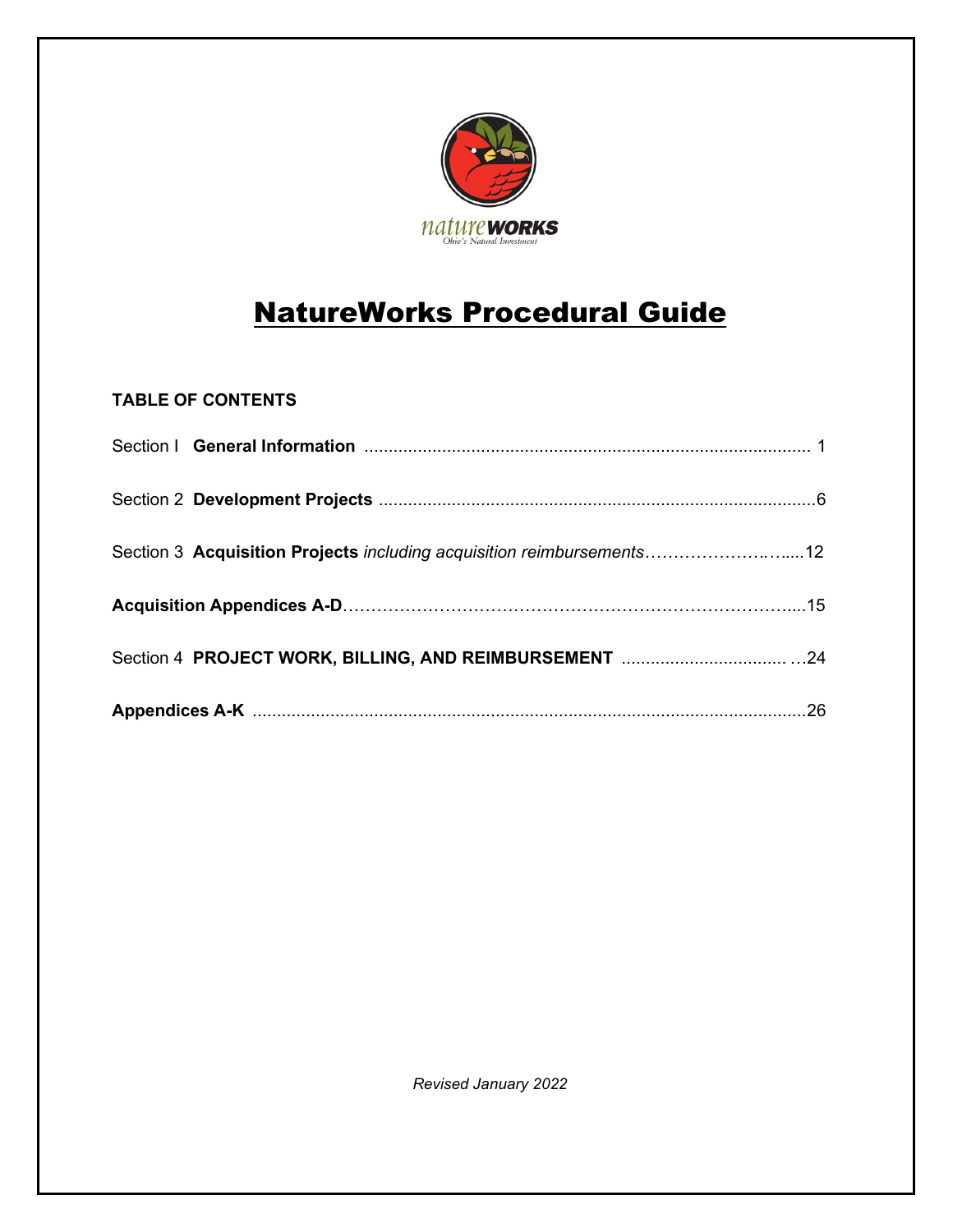## **SECTION I: GENERAL INFORMATION**

## A. INTRODUCTION

This guide contains general project information that applies to all NatureWorks projects, and contains guidelines for development projects, acquisition projects and how to request reimbursements.

As the 'Participant', it is your responsibility to follow all guidelines and rules established by the state. The Ohio Department of Natural Resources (the "Department") shall assure that the Participant complies with the terms of the project agreement, the provisions of this guide, and all relevant laws, rules and regulations. The Department may issue instructions, interpretations or additional guidelines as necessary for effective program performance. Project assistance may be terminated in whole or in part at any time before or within the project period if the Department determines that the Participant has failed to comply with the project agreement. The Participant will be promptly notified in writing of such findings.

If you have questions that are not answered in this guide, please contact:

Timothy Robinson, Program Manager Office of Real Estate & Land Management Ohio Department of Natural Resources 2045 Morse Road, Building E2 Columbus, Ohio 43229-6693 (614) 265-6528 [timothy.robinson@dnr.ohio.gov](mailto:timothy.robinson@dnr.ohio.gov)

#### B. PROGRAM ADMINISTRATION

The Department has been designated by the Governor as the state agency responsible for program administration. Within the Department, program responsibilities have been assigned to the Office of Real Estate. Under the terms of a project agreement, the Department delegates to you, the "Participant" certain responsibilities for project completion, record retention and operation.

#### C. RESPONSIBILITY FOR PROJECT COMPLETION

The Participant is legally responsible to complete the project. Once reimbursement is accepted, a project financed through NatureWorks shall not be terminated by the Participant before it is satisfactorily completed. Requests to prematurely terminate a project must be accompanied by a full explanation of the need to terminate and the proposed disposition of the incomplete project. Premature termination requires prior approval from the Department.

- 1. Satisfactory Progress. The Participant must ensure that its project is carried through with reasonable promptness to a stage of completion acceptable to the Department. Failure to maintain satisfactory progress or failure to complete the project to the satisfaction of the Department may be cause for termination or cause to withhold further payments on any of the Participant's existing projects. Qualification of new projects may also be delayed until project provisions are satisfactorily met.
- 2. Site Inspections. Site visits may be made at any time by Department representatives to ensure that work is progressing in accordance with the project as approved. After a project is completed, periodic unannounced inspections may be made to ensure that the area is being used solely for public recreation.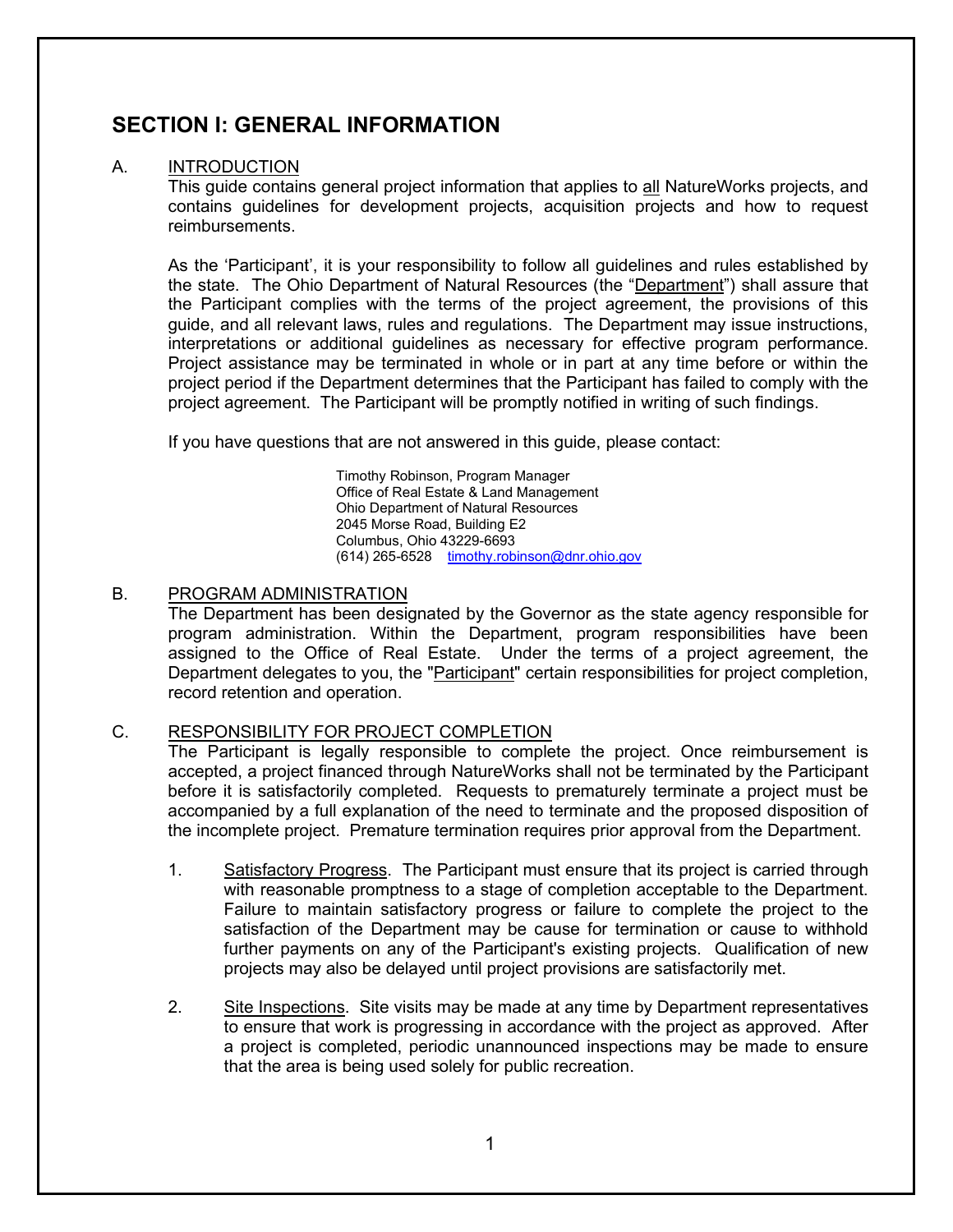3. Changes in an Approved Project. The Participant may not deviate from the scope of an approved project without Department approval. The scope of an approved project is described in the State-Local Project Agreement and is based upon the original grant application. All proposed grant projects are competitively scored and selected on the basis of merit. In order to maintain the integrity of the selection process, the Department may avoid approval of significant changes to awarded projects.

If the Participant finds it necessary to seek a change in project scope the following will be considered:

- What factors create a valid need for the proposed project change?
- Will the proposed change solve the problem identified in the purpose and need section of the original application to the same extent as the original proposal?
- Is the proposed project change eligible for grant assistance under grant program guidelines/rules?
- Does the change involve a different location/site?
- Does the proposed change constitute a major or minor revision to the project as originally defined?
- Will an additional review of NEPA issues be required? Additional review will usually be required when considering a new site or different type of development that was not a part of the project's original definition.

Requests for changes in project scope must be made in writing and must contain a detailed explanation. The request should include appropriate maps, cost estimates, etc., to accurately reflect the proposed change.

#### D. PENALTY POINTS.

When public funds are allocated, time is of the essence. Obligation of public funds is done in good faith. Unfortunately, penalty points are occasionally assessed against a Participant's future grant application as a necessary tool in the proper administration of public funds.

1. NatureWorks Grant Agreement Extensions: After the NatureWorks Agreement for the project has been executed, the Participant has until the end of the following calendar year to complete the project, meaning complete all grant funded construction. Invoices, payments to vendors/contractors and submittal of final reimbursement request to the Department can occur shortly afterwards.

If the Participant finds it necessary, the Participant may submit a written request for an extension to the Agreement. All NatureWorks Agreement extensions are granted in six-month increments. A five-point penalty is assessed for every 6-month extension period. For example, if a Participant receives a twelve-month extension, a ten-point penalty will be deducted from the score of the Participant's next NatureWorks or LWCF grant application.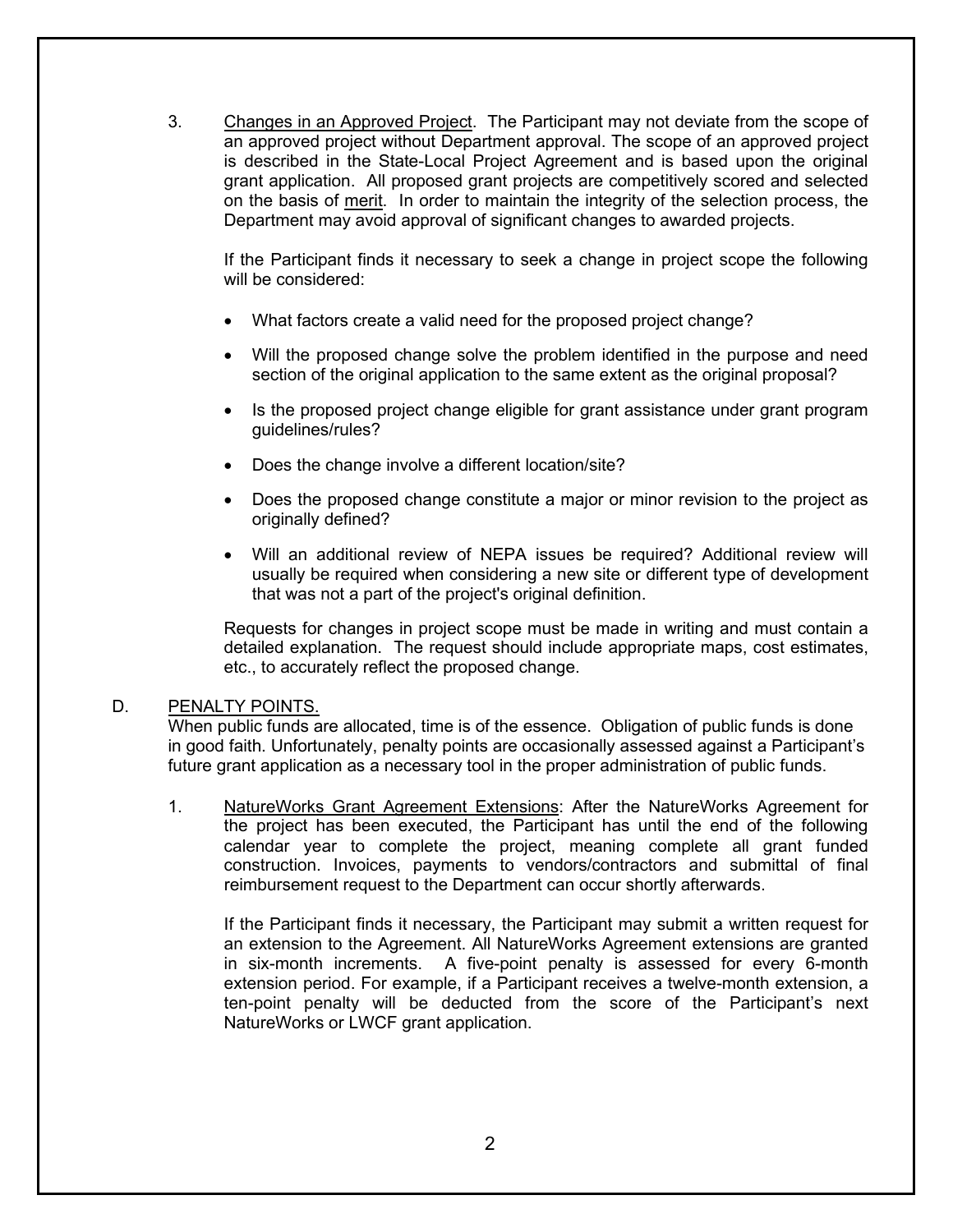2. Withdrawal of Encumbered Grant Projects: When a project Agreement is executed, a state purchase order is created encumbering funds for the project. If the project is later withdrawn, there are negative consequences. Not only has valuable staff time been lost processing the grant, but if enough time has elapsed since the state purchase order was created, funding encumbered for the withdrawn project will not be directly available to the NatureWorks program again. This funding could have benefitted public outdoor recreation through award to another viable grant project.

The Department recognizes that unexpected events can occasionally result in withdrawal of an encumbered grant project. If the Participant withdraws a project but has not withdrawn another grant project within the past five calendar years, a small five-point penalty will be assessed against the Participant's next future grant application. However, in the following situations, twenty penalty points will be assessed against a Participant's future grant application:

- The project is closed with a significant or totally unreimbursed balance and the Participant is unresponsive to Department inquiries and/or requests for required reimbursement documents.
- The Participant withdraws a project and has also withdrawn one or more other grant projects within the last five calendar years.

Some ways to avoid penalty points:

- Start projects on time.
- Have all matching funding in place for the project.
- Submit grant application for projects that are 'ready to go'.
- Provide good communication about the project to incoming leadership, should Participant's leadership change.
- Respond in a timely manner to Department inquiries about the project.
- Review the grant program procedural guide prior to application and again after award.
- Contact grant staff with questions and concerns.

Penalty points 'remain on the books' until deducted from the score of the Participant's next feasible grant application. Once applied to a new grant application, penalty points are deleted from the penalty points ledger.

#### E. RESPONSIBILITY AFTER PROJECT COMPLETION: OPERATION, MAINTENANCE AND USE OF NATUREWORKS ASSISTED AREAS

- 1. Property acquired or developed with NatureWorks assistance shall be retained and used for public outdoor recreation purposes. Property acquired or developed shall not be wholly or partially converted to other than public recreation uses without the approval of the Ohio Department of Natural Resources. If the Participant determines that a conversion of use or title is necessary, contact the Department (see pg. 1 for contact information).
- 2. A NatureWorks sign must be posted at the park main entrance or other appropriate onsite location, such as on or near the funded project. This gives public acknowledgment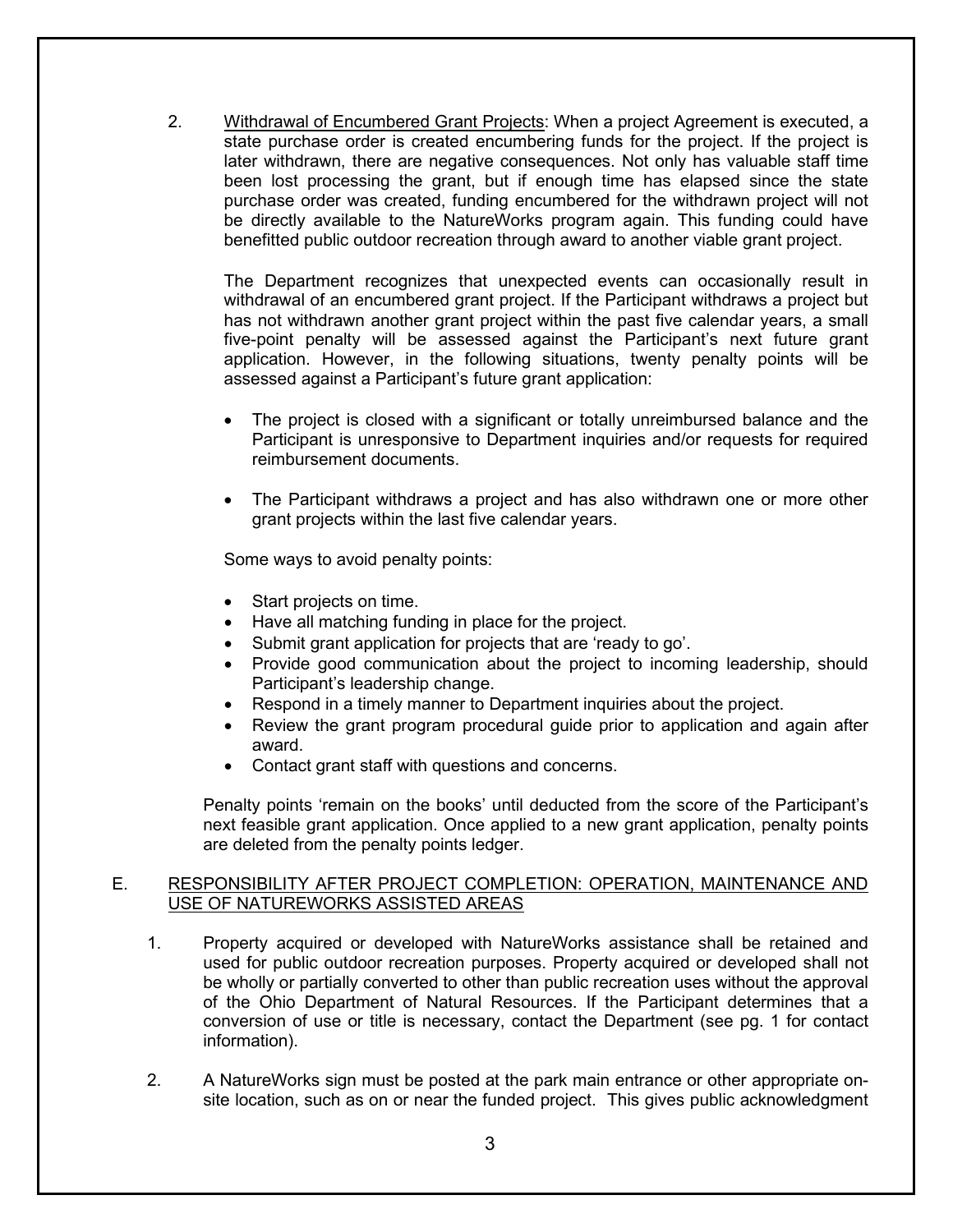of NatureWorks assistance at project sites, illustrating the state-local partnership. Participants can have signs made locally or purchase signs from the Department.

If an existing NatureWorks acknowledgment sign from an earlier grant project is already posted at the funded park, the Participant is not required to post an additional sign. A photograph of the existing sign should be submitted with the reimbursement request.

NatureWorks signs must not be smaller than 9 X 12 inches. The required colors for NatureWorks signs are: cardinal – red, cardinal's beak – yellow, buckeyes – brown, buckeye leaves – green. The background should be black. Lettering color and method of sign construction may be determined by the Participant. Signs must be permanent.

The Department offers signs made of recycled plastic, measuring 13.5 X 15.5 inches. The price per sign is \$100.00 which includes shipping and handling and can be ordered by e-mailing [timothy.robinson@dnr.o](mailto:timothy.robinson@dnr.)hio.gov. Please provide your project number, mailing address (no PO boxes), contact name and phone number. A sign will be sent to you, with an invoice, payable upon receipt.



- 3. Underground Utility Requirements. All utility lines installed after project approval must be placed underground. This requirement applies to all utilities including new or replacement electrical wiring installed on a fund-assisted site.
- 4. Accessibility to the Public:

Discrimination on the basis of residence, including preferential reservation or membership and annual permit systems is prohibited, except that reasonable differences in admission and fees may be maintained on the basis of residence.

- 5. Operation and Maintenance. Property acquired or developed with assistance from NatureWorks shall be operated and maintained as follows:
- Retention and Use. The property shall be used for the intended purpose.
- Appearance. The property shall be attractive and inviting to the public.
- Maintenance. Upkeep and repair of structures and improvements shall be adequate.
- Management. Staffing and servicing of facilities shall be adequate to assure public use and enjoyment of the area.
- 6. Audit Requirements. The Participant is responsible for being familiar with the Single Audit Act of 1984 and its requirements. Under these requirements, audited agencies must submit a copy of any single audit report to the Department.

#### F. DEED – NOTICE OF GRANT FUNDING

During the term of the tax-exempt state bond issue, source of NatureWorks funding, property acquired or developed with NatureWorks assistance must be retained and kept open for public outdoor recreation. This period of time, the COMPLIANCE PERIOD, will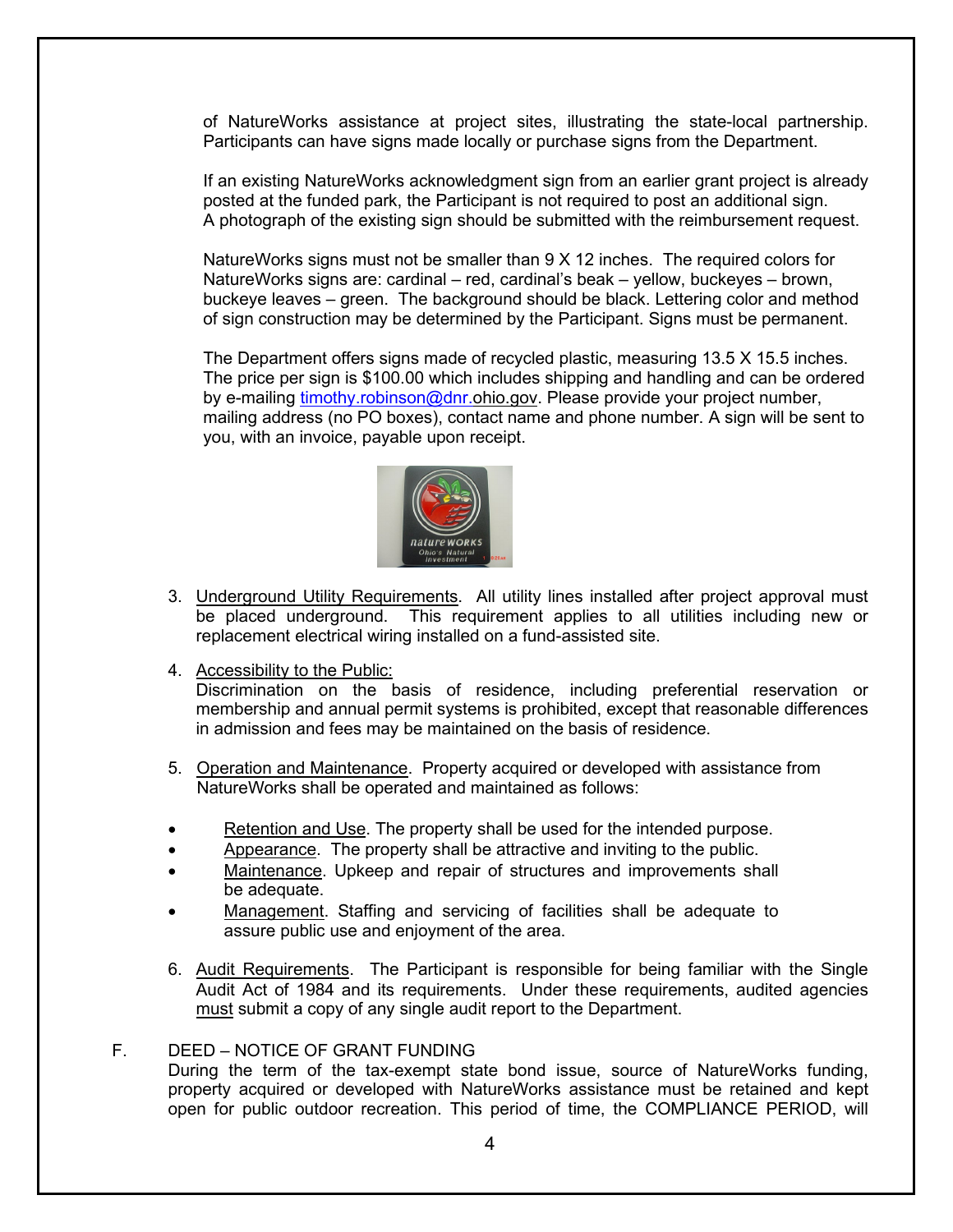extend for fifteen years from date of project closeout. During the COMPLIANCE PERIOD property acquired or developed with NatureWorks assistance shall not be converted from public recreation uses without the written approval of the Director of the Ohio Department of Natural Resources. Compliance may be assured via periodic site inspections. Unless a Notice of Land and Water Conservation Fund Grant Funding (previously titled 'Notice of Land and Water Conservation Fund Grant Agreement') has already been recorded for the same property, **the Participant must file a Notice of NatureWorks Grant Funding affidavit at their county recorder's office.** A copy of the Boundary Map (State – Local Grant Agreement Exhibit A) must be attached to the affidavit. See Appendix C, Notice of Grant Funding Example & Notice of NatureWorks Grant Funding Form.

#### **Ohio Revised Code Section 1557.06** *[Effective 9/14/2016]* **[Local assistance grant program.](http://codes.ohio.gov/orc/1557.06v2)**

(A) The parks and natural resources local assistance grant program is hereby established to provide grants to local government entities for capital improvements for the acquisition, construction, reconstruction, expansion, improvement, planning, and equipping of capital projects that enhance the use and enjoyment of natural resources by individuals. Such projects include, but are not limited to, the acquisition of lands, facilities, and waters for public recreation, or for the preservation of wetlands or unique habitats; the development, construction, reconstruction, expansion, or rehabilitation of recreation areas and facilities; and projects to provide public park and recreation opportunities by improving public access or safety. Grants shall not be awarded for administrative, operating, or maintenance costs; or for areas, facilities, or structures for athletics, arts, historic sites, or other purposes, that are not used primarily for public recreation.

The director of natural resources shall administer the parks and natural resources local assistance grant program in accordance with procedures and criteria that the director shall develop with the approval of the recreation and resources council created in sectio[n 1501.04](http://codes.ohio.gov/orc/1501.04) of the Revised Code.

- (B) Grants awarded under this section may provide up to seventy-five per cent of the total project costs approved by the director. At least twenty per cent of such costs must be provided by the grant recipient from nonstate, nonfederal sources. Local government entities may apply for grants individually or jointly.
- (C) The criteria developed for the administration of the program shall require a local government entity receiving a grant for a project under this section to have sufficient real property interests in the project for the purposes of the obligations issued under this chapter, and shall require that the projects be retained and used in a manner consistent with the purposes of Section 21 of Article VIII, Ohio Constitution.

(D) The director shall allocate to each county a portion of the proceeds of the first two hundred million dollars principal amount in obligations issued under this chapter, for projects of local government entities within each county. The director shall determine each county's allocation by calculating both of the following for each county:

(1) Its per capita share of forty million dollars;

(2) Its per capita share of thirty million dollars plus one hundred thirteen thousand six hundred thirty-six dollars.

The larger of the amount calculated under division (D)(1) or (2) of this section for each county shall be that county's allocation, and whatever percentage of the first two hundred million dollars principal amount in obligations issued under this chapter that is necessary to satisfy the requirements of division (D) of this section, shall be so allocated.

- (E) The director shall allocate to each county a portion of twenty per cent of the proceeds in excess of the first two hundred million dollars principal amount in obligations issued under this chapter, for projects of local government entities within each county. The director shall determine each county's allocation by calculating both of the following and combining the amounts calculated for each county:
	- (1) One-third of twenty per cent of the proceeds to be divided equally among all of the counties;
	- (2) Two-thirds of twenty per cent of the proceeds to be distributed on a per capita basis to each county.
- (F) Any moneys granted under division (E) of this section and not obligated within a county after two funding cycles, at the discretion of the director, shall be reallocated to projects either in the county to which they originally were allocated or in other counties demonstrating a need for the funds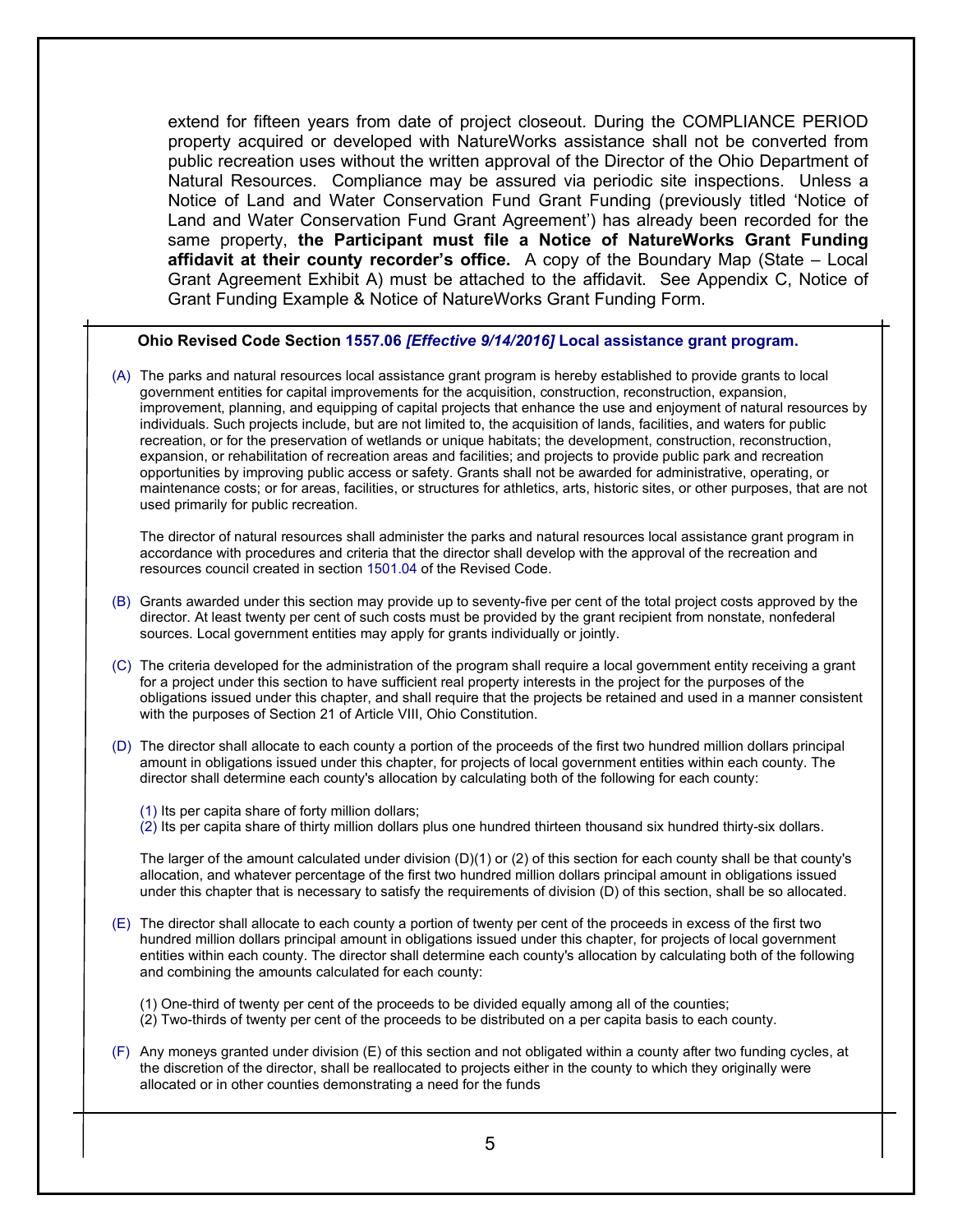## **SECTION 2: DEVELOPMENT PROJECTS**

## **A. PLANS AND SPECIFICATIONS/BID PACKAGE**

**Competitively Bid Projects**: Submit a copy of the complete bid package (plans/specifications) that will be made available to bidders prior to bid. The plans/specifications must be stamped and signed by a professional engineer, architect or landscape architect. There are exceptions; please contact the Department (see pg. 1) if you believe your situation may be an exception.

**Project involving the purchase of items (e.g. playgrounds and pre-fabricated shelters) and not being competitively bid**: We require a copy of the specifications and any associated drawings as soon as available.

**Construction project (e.g. shelter, walkways, etc.) not being competitively bid**: The Department requires a copy of the plans/specifications and any associated drawings as soon as available. If a professional engineer, architect or landscape architect did not prepare the plans/specifications, additional information may be requested. Bidding or construction should not begin prior to Department review and approval. Please allow up to 30 working days for review. Bid documents designed to be so restrictive to exclude open competitive bidding, bid documents that do not allow for "or equal" provisions, may not be acceptable.

Project plans must reflect the items in your grant. Items in such plans, but not in your grant, are not eligible for reimbursement. Once your plans and specifications are approved by the Department, they should not be substantially changed. (It is understandable some minor changes may be necessary.) The Department must be notified of any planned changes, and only changes having prior approval will be eligible for reimbursement.

**Accessibility:** When planning any development project the applicant must review the latest accessibility guidelines under the Americans with Disabilities Act (ADA) and Architectural Barriers Act (ABA). Any development funded must adhere to these guidelines. The guidelines can be accessed here:<https://www.access-board.gov/>

#### B. **BIDDING AND CONTRACTS**

The participant is responsible for following all state and local procurement procedures, and must provide a Certificate of Compliance (Appendix B) to confirm compliance. If the project is bid, the award shall be made to the responsible bidder whose bid is responsive to the invitation and is most advantageous to the Participant, price and other factors considered. (Factors such as discounts, transportation costs, and taxes may be considered in determining the lowest and best bid).

**Bonding and Insurance:** The Project Sponsor shall follow its own requirements relating to bid guarantees, performance bonds, and payment bonds, and insurance. The Project Sponsor is legally responsible to complete the project, follow guidelines and rules as established by the State, comply with the terms of the project agreement, the provisions of this guide and all relevant laws, rules and regulations. The Department may issue instructions, interpretations or additional guidelines as necessary for effective program performance. Project assistance may be terminated in whole or in part at any time before or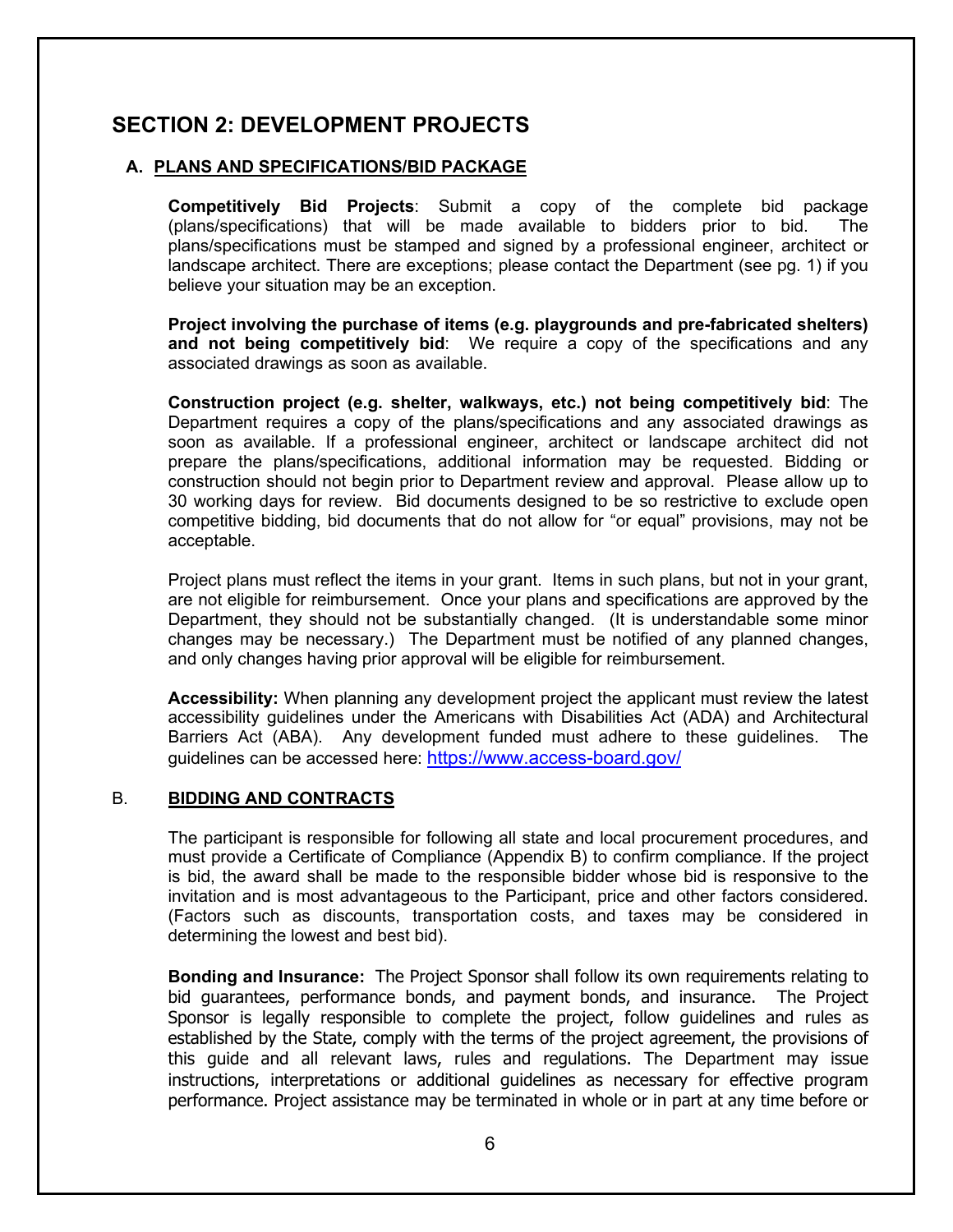within the project period if the Department determines that the Project Sponsor has failed to comply with the project agreement. The Project Sponsor will be promptly notified in writing of such findings and given reasons for this action.

**Contract Selection Procedures:** All procurement transactions, regardless of whether by sealed bid or by negotiation or without regard to dollar value, shall be conducted in a manner that provides maximum open and free competition consistent with state guidelines. Procurement procedures shall not restrict or eliminate competition. Written selection procedures must provide, at a minimum, the following:

- Incorporation of a clear and accurate description of the technical requirements for the material, product or service to be procured. Such description shall not, in competitive procurement, contain features that unduly restrict competition. The description may include a statement of the qualitative nature of the material, product, or service to be procured and when necessary shall set forth those minimum essential characteristics and standards to which it must conform if it is to satisfy its intended use. Detailed product specifications should be avoided if at all possible. When it is impractical or uneconomical to make a clear and accurate description of the technical requirements, a "brand name or equal" description may be used as a means to define the performance or other salient requirements of procurement. The specific features of the name brand which must be met shall be clearly stated. All requirements that must be fulfilled and all other factors to be used in evaluating bids or proposals shall be clearly stated.
- Contract awards shall be made only to responsible contractors that have the ability to perform successfully under the terms and conditions of the proposed contract. Consideration shall be given to such matters as contractor integrity, compliance with public policy, record of past performance, and financial and technical resources.

**Contract Provisions:** The Participant shall include the following provisions in all contracts:

- Contractual conditions that allow for administrative or legal remedies in instances where contractors violate or breach contract terms.
- All contracts in excess of \$25,000 shall contain suitable provisions for termination by the Participant, including the procedures and basis for settlement. In addition, the provisions shall describe conditions under which the contract may be terminated because of circumstances beyond the control of the contractor.
- All construction contracts shall include a provision for compliance with the Copeland Anti-Kick Back Act (18 U.S.C. 874) as supplemented in Department of Labor Regulations (29 CFR, Part 3). This Act provides that the contractor is prohibited from inducing, by any means, any person employed in the construction, completion, or repair of public work, to give up any part of the compensation to which he is otherwise entitled. The Participant shall report all suspected or reported violations to the Department.
- Contracts awarded by the Participant shall include a provision to the effect that the Department, the state auditor, or any of their duly authorized representatives, shall have access to any books, documents, papers, and records of the contractor for the purpose of making audit, examination, excerpts, and transcriptions.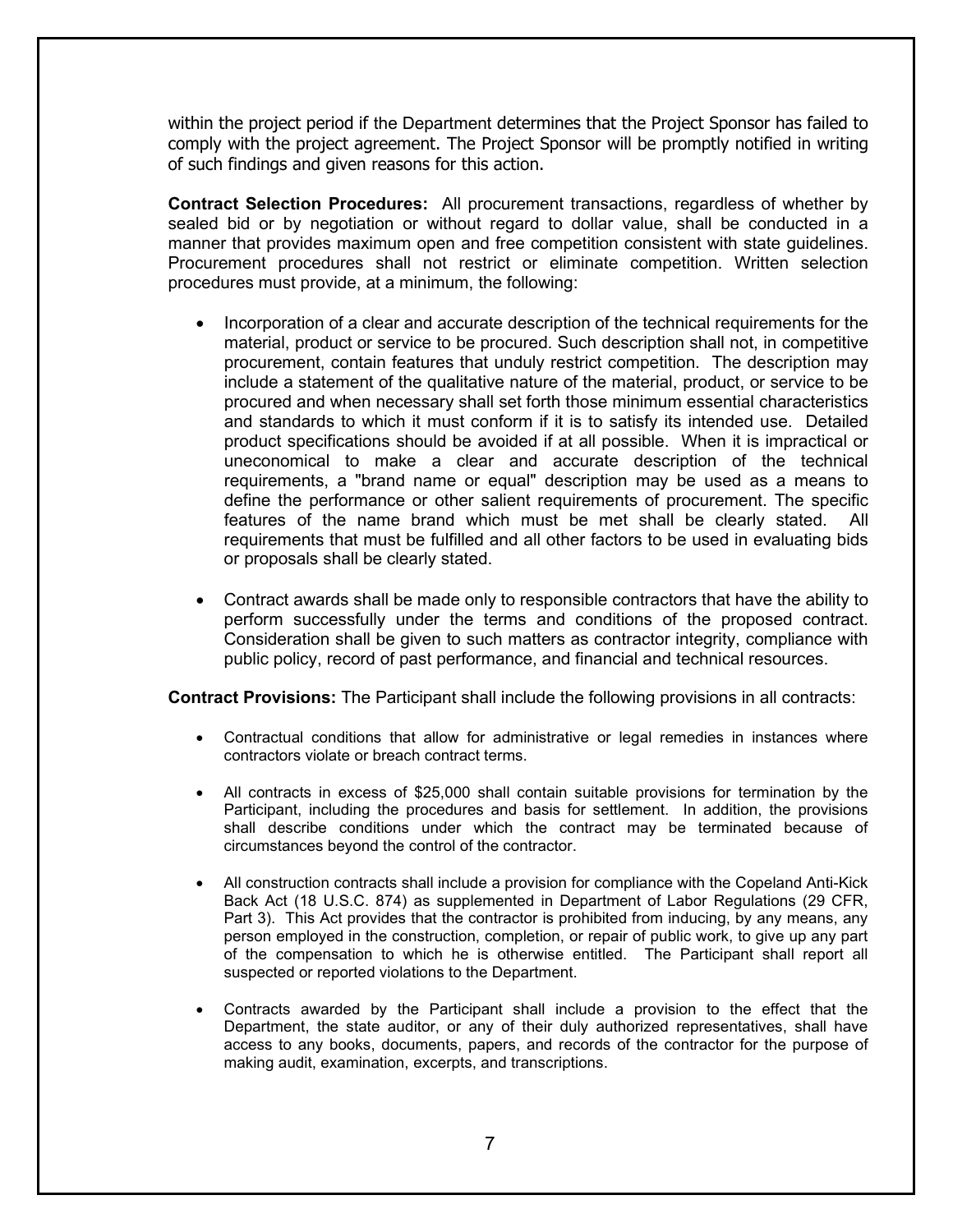• Contracts in excess of \$100,000 shall contain a provision which requires the recipient to agree to comply with all applicable standards, orders, or regulations issued pursuant to the Clean Air Act of 1970. Violations must be reported to the Department.

The appropriate forms and clauses needed to meet these contract provisions are included in the Appendices of this Procedural Guide. The bid packet must be inserted in the construction specifications before bidding a contract.

**Wage Rates:** Before advertising for bids, contracting or undertaking construction with its own forces to construct a public improvement, the Participant shall have the Ohio Department of Commerce - Division of Industrial Compliance - Bureau of Wage and Hour Administration determine the prevailing rates of wages for workers employed on the public improvement. More information is available here: [http://www.com.ohio.gov/dico/default.aspx.](http://www.com.ohio.gov/dico/default.aspx)

**Change Orders:** The Participant shall issue written change orders for all necessary contract changes. Any change that significantly alters the nature or purpose of the project must be approved by the Department. Include change orders in the project file, keep available for audit purposes.

**Information to be Given to Bidders Concerning State of Ohio NatureWorks Funds:**  The Participant must inform bidders that State of Ohio NatureWorks funds are being used to assist construction and that relevant state requirements may apply. This information must be included in bid invitations or in notices released prior to the issuance of the bid invitations.

**Acceptance of the Contract Work:** The Participant has full responsibility for determining if the contracted work is satisfactorily completed.

**Safety and Accident Prevention:** In the performance of each project, the Participant must comply with all applicable federal, state, and local laws governing safety, health, and sanitation. The Participant is responsible for assuring that all safeguards, safety devices, and protective equipment are provided. The Participant will take all other reasonable actions necessary to protect the life and health of employees on the job and the safety of the public, and to protect property in connection with the performance of work on the project.

**Equal Employment Opportunity Construction Contract Compliance:** State assisted construction projects are subject to Presidential Executive Order 11246, as amended, and the January 27, 1972 Equal Employment Opportunity Executive Order of the Governor of Ohio. Regulations set forth by the Ohio Department of Administrative Services will apply to each construction contract awarded under the NatureWorks Program. The Equal Employment Opportunity Bid Conditions for your NatureWorks project are included with this Procedural Guide and must be incorporated in the bid specifications.

Participants receiving complaints alleging contractor and/or subcontractor violation of the Governor's Executive Order shall promptly transmit such complaints to the Office of Real Estate.

**Sanctions:** In the event the Participant fails or refuses to comply with these requirements, the Participant is subject to sanctions such as:

• cancellation, termination, or suspension in whole or in part of the grant amount.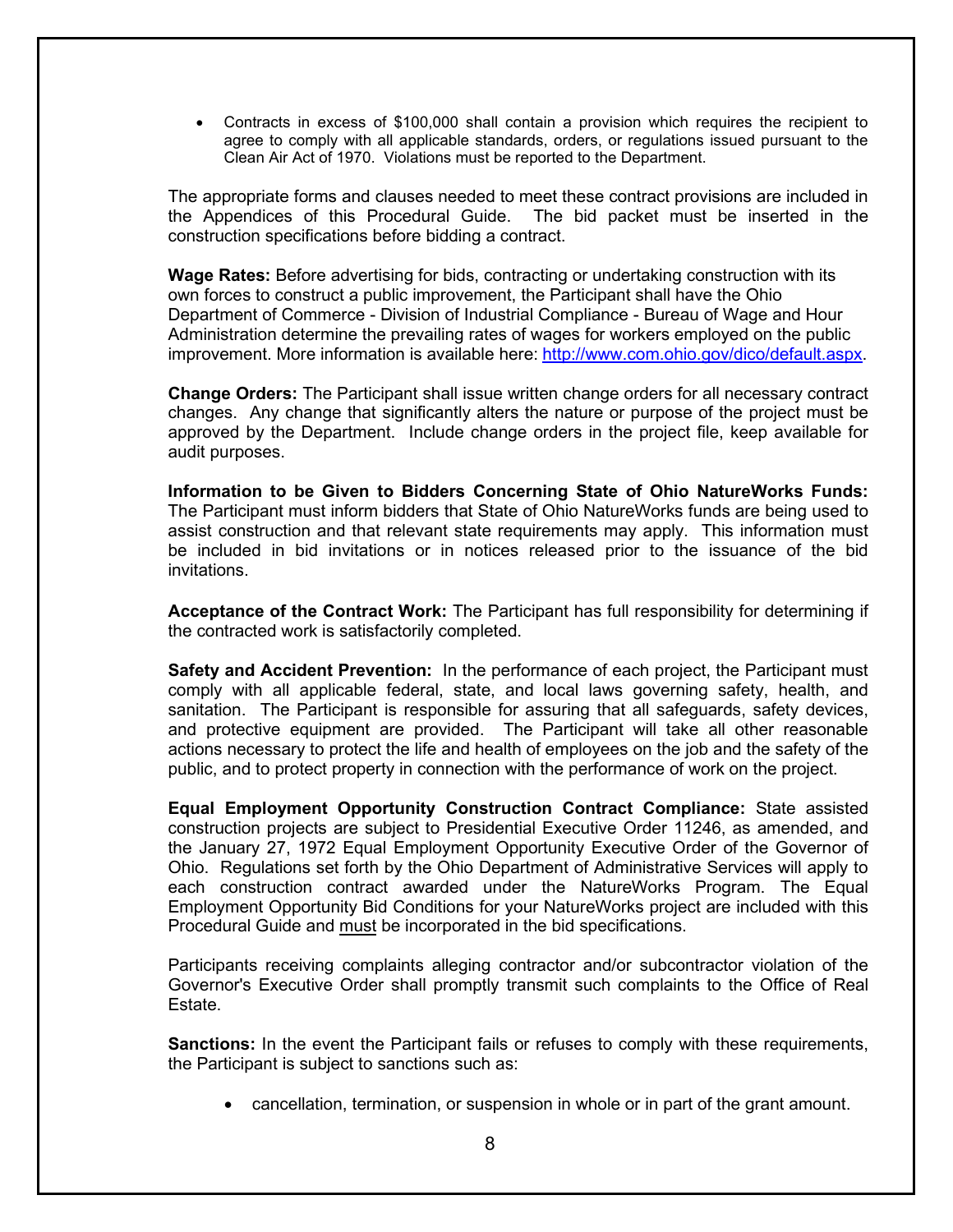- refraining from extending any further assistance to the Participant until satisfactory assurance of future compliance has been received.
- referring the case to the Attorney General for appropriate legal action.

## C. **PERMITS:**

All permits needed for the completion of the project must be secured by the local agency. This requirement may include any one, or more, of the permits listed below as well as permits for land easements, utility lines and services, and rights-of-way for construction, operations, maintenance, etc.

## \* **U. S. Army Corps of Engineers, Section 404/Section 10 Permits**

Any project involving construction or fill activities adjacent to or within the waters of Lake Erie, as well as any alterations to wetland areas, may require the approval of the U. S. Army Corps of Engineers. Included in this requirement are such activities as construction of piers, boathouses, and catwalks.

## \* **Ohio Environmental Protection Agency, Water Quality Certification**

As required by Section 401 of the Clean Water Act, the Ohio Environmental Act, the Ohio Environmental Protection agency must certify that any in-water deposition of dredged or fill material meets Ohio water quality standards.

#### \* **Ohio Department of Natural Resources, Submerged Land Lease**

The State of Ohio owns the lands submerged under the waters of Lake Erie and Sandusky Bay within the state boundaries. Before any construction or improvements can occur on submerged lands, a lease must be obtained from the ODNR Office of Coastal Management, Sandusky, Ohio. <http://coastal.ohiodnr.gov/>

#### \* **Ohio Department of Natural Resources/Shore Erosion Protection Permit** A permit must be obtained from the ODNR Office of Coastal Management Sandusky, Ohio <http://coastal.ohiodnr.gov/> prior to the construction or installation of any erosion protection structure on or along the shoreline of Lake Erie in Ohio

## D. **DONATION AND FORCE ACCOUNT LABOR/SERVICES**

Up to 100% of the value of donated labor/services/materials and force account labor/equipment usage can be used towards the required 25% match for NatureWorks grants. For example:

**EXAMPLE ONE:** Total project cost: \$100,000 NatureWorks award amount: \$75,000

| Total expenditures invoiced w/ receipts & proof of payment                                                     | \$75,000  |
|----------------------------------------------------------------------------------------------------------------|-----------|
| Total correctly documented force account labor, donated materials & force account<br>equipment usage           | \$25,000  |
| Total of expenditures, force account force account labor, donated materials & force<br>account equipment usage | \$100,000 |
| $$100,000 \times 75\% =$                                                                                       | \$75,000  |
| <b>NatureWorks Grant Program Reimbursement:</b>                                                                | \$75,000  |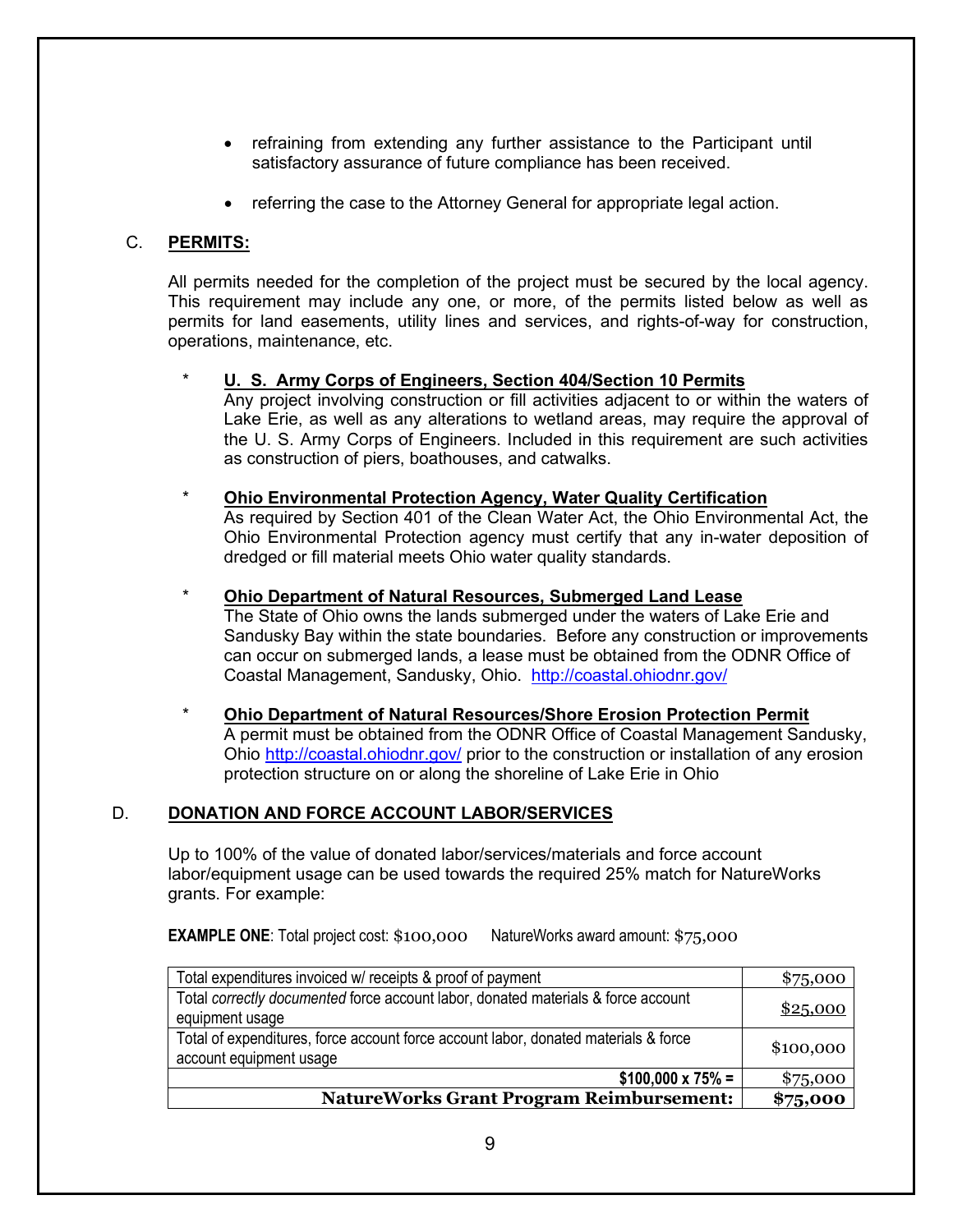It is essential that Participants who utilize donated and force account labor/services obtain and maintain proper documentation. Donated labor/services are classified as skilled and unskilled labor. Skilled labor/services would include plumbers, carpenters, engineers, etc. **The Department reserves the right to request additional documentation, reduce or deny donated and/or force account labor/equipment usage when task hours appear excessive.** 

**Donated Labor/Services (Skilled)**: Skilled labor may be valued at the worker's current rate of pay. In order for this pay rate to be used, Participants are required to provide names, documentation of the worker's current rate of pay, hours worked and a description of work completed. Work by skilled labor that is not their usual work skill will be valued at the unskilled labor rate. **Overtime pay is not allowed**.

**Donated Labor/Services (Unskilled):** Unskilled labor is valued at \$15.00 per hour. Unskilled labor will only be accepted for work provided by individuals age 18 and over. (We encourage contributions of volunteers of any age.) Participants will be required to provide names, hours worked and a description of the work performed. **Overtime pay is not allowed**.

**Force Account Labor/Services:** Participants can utilize labor/services from their staff at their current rate of pay. **Fringe rates cannot be included in the rate of pay**. Participants will be required to provide names, official documentation of the rate of pay of the individuals, hours worked and a description of the work performed. Participants must clearly identify time spent on the NatureWorks project by each staff member on timesheets or equivalent. **Overtime pay is not allowed**.

#### **E. DONATED REAL PROPERTY, MATERIALS & DONATED/ FORCE ACCOUNT EQUIPMENT**

**The Participant SHOULD NOT CLOSE on a property until written approval has been received from the Ohio Department of Natural Resources.**

**Donated Real Property:** Donated property can be used towards the applicant's match. In order for donated property to be eligible for credit, the Participant must provide the Department with a USPAP Appraisal of the property, completed by a Department approved appraiser. (Exceptions to the USPAP requirement may be granted upon request for properties valued under \$10,000, or \$25,000 with seller approval.) The appraisal will be reviewed and approved by the Department. The Department maintains a list of approved appraisers. If a desired appraiser is not on the list, he or she may submit a request to be approved to the ODNR Office of Real Estate.

A recorded Deed including Notice of Limitation of Use, a Waiver of Just Compensation and a Certification of Title (or Title Insurance) are required for donated property.

Closing costs and associated legal fees for donated property are not eligible expenses.

**Donated Materials**: Donated material values must be documented, reasonable, and must not exceed current market prices at the time they are accepted by the Participant. **Eligible materials must be new.** Examples of **eligible** items include: gravel, mulch, lumber and plumbing fixtures. Examples of **ineligible** items include: hand tools, consumable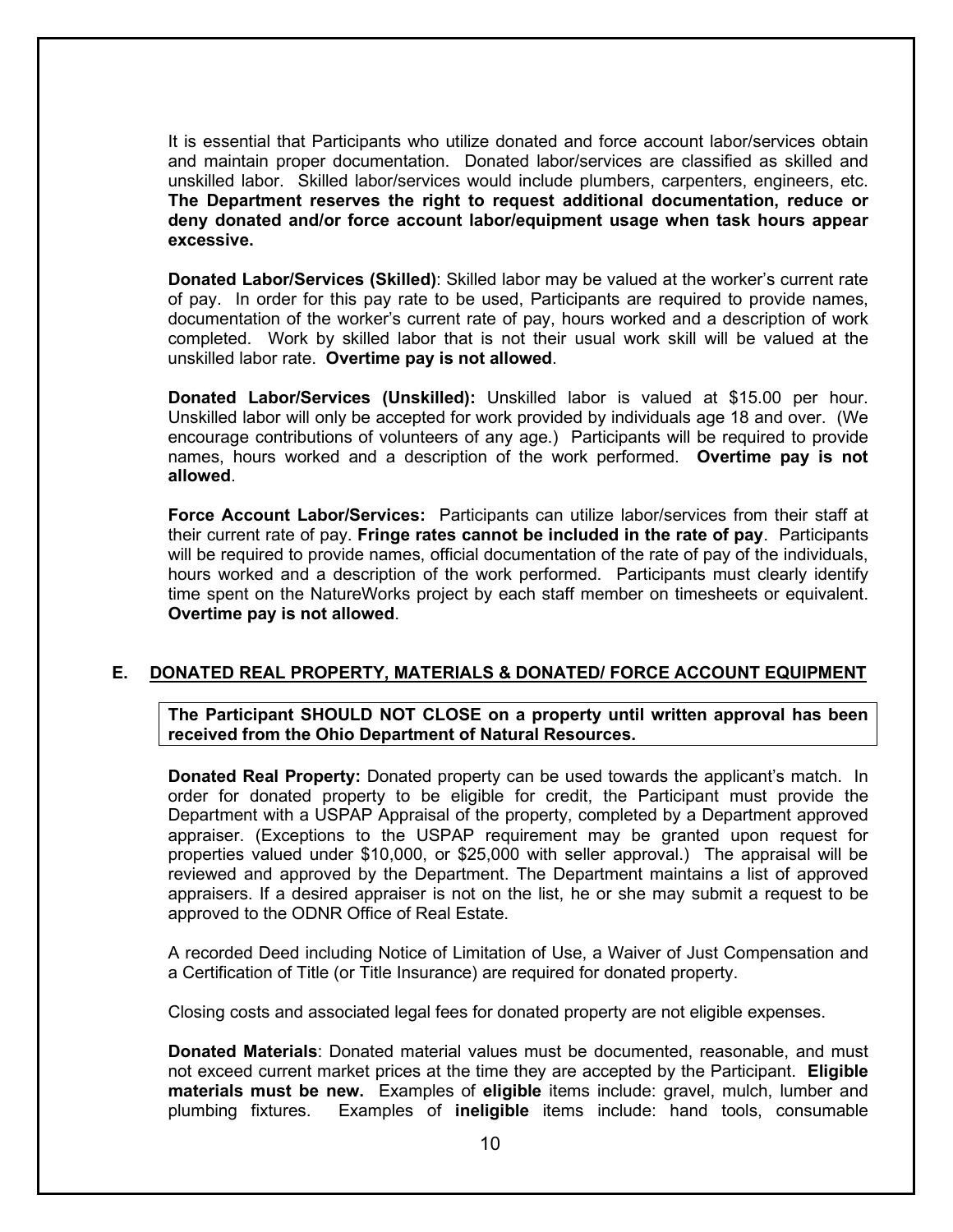supplies and any materials from the applicant's existing inventory (the Participant cannot donate to itself).

**Donated and/or Force Account Equipment Use:** Eligible equipment will be valued on an hourly, daily, weekly or monthly rate. If the donation is being provided by a vendor, the Participant is required to provide proper documentation of the usual rental rate. equipment usage is force account use of Participant owned equipment, a rate must be determined. If the equipment is heavy duty, the Participant should review the Ohio Department of Transportation's (ODOT) equipment standard rates list. If the equipment is found on the list, the ODOT rate will be the one considered.

#### **ODOT standard rates:**

<https://www.transportation.ohio.gov/wps/portal/gov/odot/working/publications/equipment-rates>

Power tools and equipment may be required that are not considered heavy duty and are not listed on the ODOT equipment standard rates list. In this case, and in all cases when equipment is not on the ODOT list, the Participant must provide a rental rate from a local rental vendor for that type of equipment. If a rental rate cannot be obtained, the usage will not be considered for donation. **The Department reserves the right to request additional documentation, reduce or deny donated and/or force account equipment use for which a rate cannot be documented.** 

#### **ACCOUNTING AND REQUEST(S) FOR DEVELOPMENT PROJECT REIMBURSEMENT**

#### **Responsibilities of Participant:**

- Implement accounting procedures to assure proper disbursement and accounting of project expenditures. The accounting procedures must be based on generally accepted accounting standards and principles and must meet the following requirements:
- Establish separate accounts and support documents for each project. Each account shall be identified by the NatureWorks number assigned to the project.
- **IDENTIFY ALL TEACH IS SET UP TO SHOW THE SOLART SHOT IS CONTEX** IDENTIFY 10 IDENTIFY.
- **Itemize all support documents for project expenditures in detail and show the exact** nature of each expenditure. Do not list any items as "miscellaneous".
- Maintain adequate records to show that all expenditures charged against the project were authorized by the Participant.
- Assure that all invoices and checks have the project number, account number and date.
- Follow requirement for proof of payment. See page 25.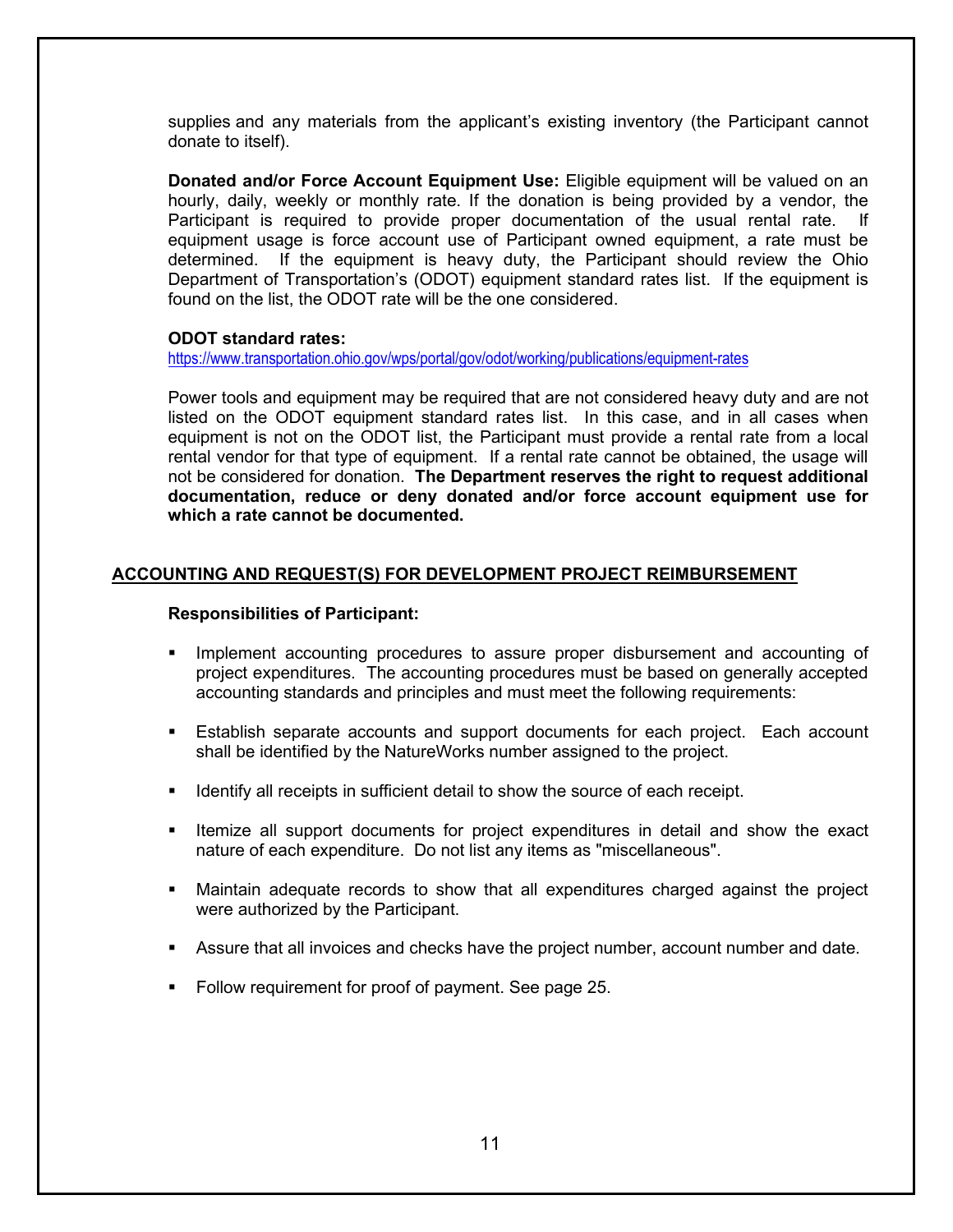## **SECTION 3: NatureWorks ACQUISITION PROJECTS**

**Uniform Relocation and Acquisition:** All acquisitions made with NatureWorks assistance must be completed in accordance with the provisions of the Ohio Revised Code Section 163 and Public Law 91-646, the Uniform Relocation Assistance and Real Property Acquisition Policies Act of 1970, which requires in part:

- You must offer the landowner just compensation for the property being acquired as determined by an ODNR-approved appraisal.
- You must provide all displaced persons, whether landowner or tenant, with appropriate relocation assistance.

**APPRAISAL PROCESS:** Property to be acquired must be appraised by the Participant. The Participant is required to submit one independent appraisal to the Department. The appraisal must be prepared by a general appraiser whose qualifications have been reviewed and approved by the Department prior to conducting the appraisal. The appraisal report must name the State of Ohio as an Intended User, and *for substantiation of real estate value in support of an application for grant funding* must be an Intended Use of the appraisal report.

The fair market value established by the state-approved appraisal is the amount of just compensation the Participant is required by law to offer the owner for the land to be acquired. Every appraisal must include a statement that the landowner has been offered the opportunity to accompany the appraiser during inspection of the property.

A complete USPAP appraisal must be completed by a Department approved general appraiser and submitted to the Department. (Exceptions to the USPAP requirement may be granted upon request for properties valued under \$10,000, or \$25,000 with seller approval.) The appraisal will be reviewed and approved the Department. Allow time in your schedule for this review. The Department maintains a list of approved appraisers. If a desired appraiser is not on the list, they may submit a request to be approved to the ODNR Office of Real Estate.

IMPORTANT: The Participant should not proceed to acquire a property until written authorization to do so is received from the Department

**STATEMENT OF JUST COMPENSATION:** Upon notification from the Department that the appraisal is approved, the Participant must provide the landowner with a Statement of Just Compensation, and the required information for landowners and tenants about benefits under the Uniform Relocation Assistance and Real Property Acquisition Policies Act of 1970 (P.L. 91-646). See page 15 for the Statement of Just Compensation form and required attachment. A copy of the Statement of Just Compensation WITH ORIGINAL SIGNATURE must be returned to the Department at the time of reimbursement request, at the latest.

**NEGOTIATIONS:** Negotiations must be initiated by offering the approved appraised value in a Statement of Just Compensation. The purchase price must be negotiated and the property acquired within twelve months of the effective date of the appraisal or an update of the appraisal will be needed. If negotiations or the actual purchase occurred prior to state approval, the Participant may not be eligible for reimbursement.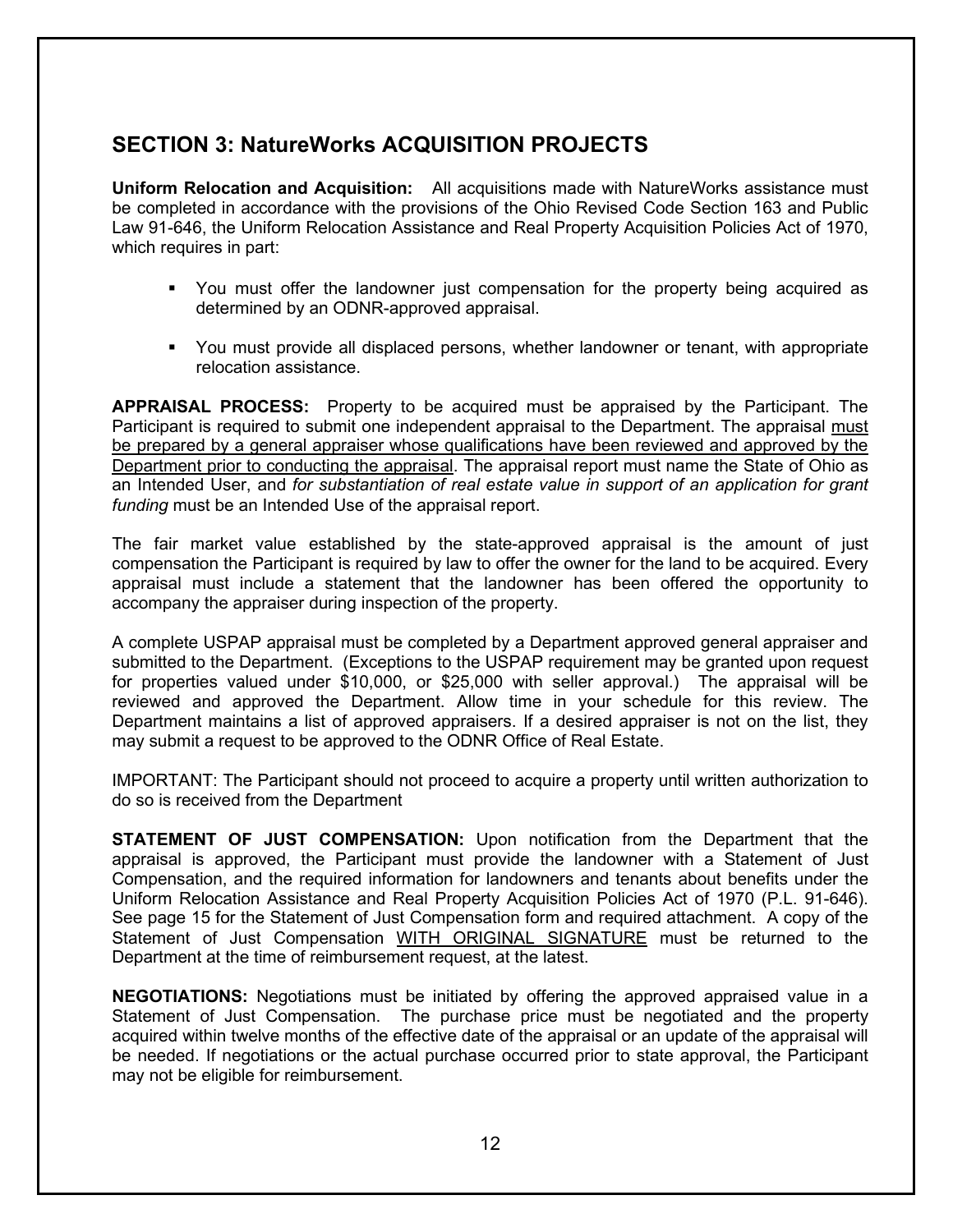Even if negotiations occurred prior to an approved appraised value, the Participant is required by law to offer the appraised value to the seller, and pay that amount upon acceptance by the seller.

**WAIVER OF JUST COMPENSATION:** After the Department has approved the appraisal, the landowner must be provided with a Statement of Just Compensation and the required information for landowners and tenants about benefits under the Uniform Relocation Assistance and Real Property Acquisition Policies Act of 1980 (P.L. 91-646). A copy of the Statement of Just Compensation WITH ORIGINAL SIGNATURE must be returned to the Department at the time of reimbursement request, at the latest.

If the seller chooses to accept less than the amount offered in the Statement of Just Compensation, he/she must sign a Waiver of Just Compensation (see page 20), explaining reasons for accepting less.

**CONDEMNATION:** Condemnation should not be advanced or delayed in order to prompt an agreement on price. If an agreement does not appear possible after a reasonable period of negotiation, the Participant may, if authorized by law, institute condemnation proceedings.

**DEED LIMITATION OF USE:** Property acquired with NatureWorks assistance shall be retained and used for public outdoor recreation. Under no circumstances can property so acquired (or developed) be converted from public outdoor recreation use without the approval of the Director of the Department of Natural Resources.

Therefore, the Notice of NatureWorks Grant Funding must become part of the new deed, recorded in the county courthouse. A copy of the final NatureWorks Boundary Map (**Exhibit A)** must accompany the Notice of NatureWorks Grant Funding. Provide this recorded deed to the ODNR Office of Real Estate prior to reimbursement.

## **NOTICE OF NATUREWORKS GRANT FUNDING**

The property identified below and in Exhibit A has been acquired with NatureWorks state grant assistance and must be operated and maintained solely for public recreation or natural resource conservation purposes throughout the Term of the Bond. During such time The Property, or any part thereof, cannot be converted in use or title without the written approval of the Director of the Ohio Department of Natural Resources.

.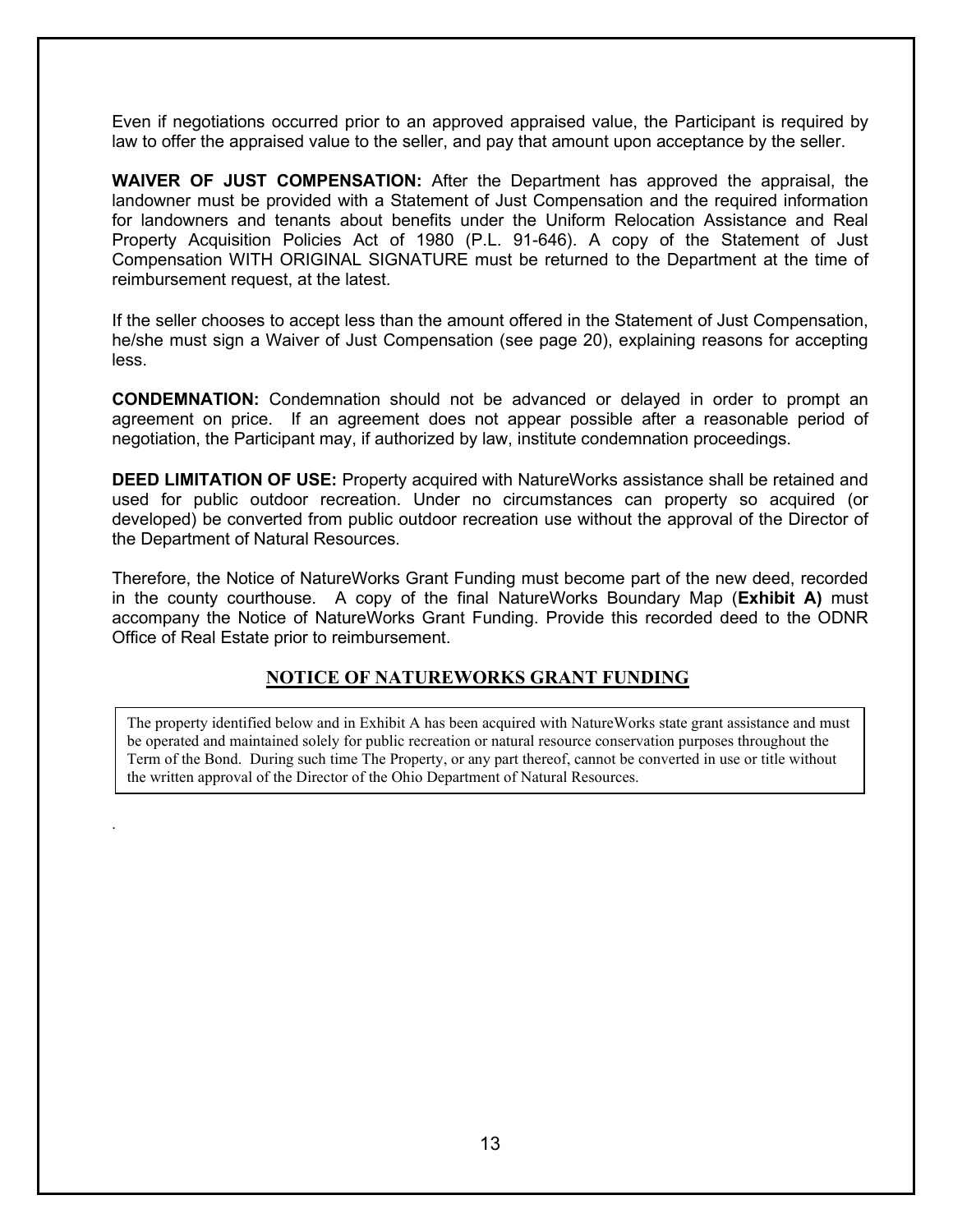## **TRANSFER TITLE AND RECORD DEED**

#### Title Rights, Documentation or Price Paid and of Title

Provide supply satisfactory evidence of purchase price and of the character and nature of the title to the ODNR Office of Real Estate. A written Certification of Title by Participant's legal counsel can satisfy evidence of title, or title insurance, or a copy of the deed. Exact property boundary lines must be established. A survey may be required when there is reasonable doubt about the size or exact location of the boundaries of the land being acquired.

#### Acquisition of Interests in Real Property

Acquisition of easements, rights-of-way, etc., will be viewed in the same light as full takings. Documentation of value by appraisal will be the same. The Participants should adequately explain why lesser property interests are to be acquired.

#### Record Retention

All documentation supporting the acquisition of land and water, or interests therein must be kept readily available for examination by duly authorized representatives of the Department. All such records must be retained for a period of three years after final reimbursement by the State.

#### **ACCOUNTING AND REQUEST(S) FOR LAND ACQUISITION REIMBURSEMENT**

#### **Responsibilities of Participant:**

- **IMPLEMENTE 10** Implement accounting procedures to assure proper disbursement and accounting of project expenditures. The accounting procedures must be based on generally accepted accounting standards and principles and must meet the following requirements:
- Establish separate accounts and support documents for each project. Each account shall be identified by the NatureWorks number assigned to the project.
- I dentify all receipts in sufficient detail to show the source of each receipt.
- **Itemize all support documents for project expenditures in detail and show the exact** nature of each expenditure. Do not list any items as "miscellaneous".
- Maintain adequate records to show that all expenditures charged against the project were authorized by the Participant.
- Assure that all invoices and checks have the project number, account number and date.
- Follow requirement for proof of payment. See page 25.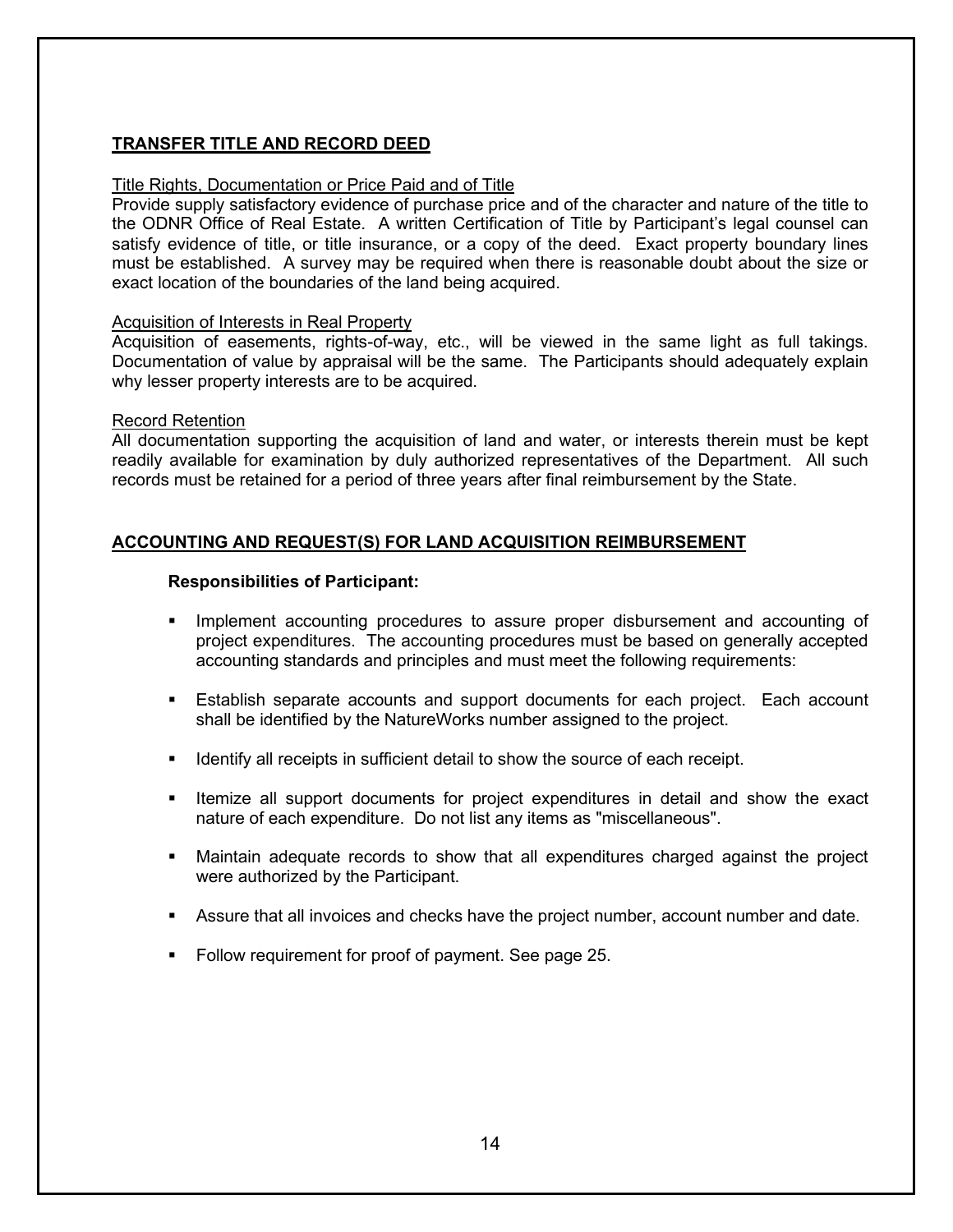## **Acquisition APPENDIX A**

#### **OFFER**

#### **STATEMENT OF JUST COMPENSATION**

| PROJECT:                  |  |  |  |
|---------------------------|--|--|--|
| OWNER:                    |  |  |  |
| <b>TRACT</b><br><b>NO</b> |  |  |  |
|                           |  |  |  |

Dear <u>the contract of</u> the contract of the contract of the contract of the contract of the contract of the contract of the contract of the contract of the contract of the contract of the contract of the contract of the con

This is to confirm my discussion with you concerning your property and to indicate my willingness to further discuss the acquisition of your property at your convenience.

As indicated, the  $\overline{\phantom{a}}$  the  $\overline{\phantom{a}}$ appraisal made of your property. The Ohio Department of Natural Resources has reviewed and approved the appraisal and in compliance with Section 301 of the Act of Congress of January 2, 1971, Public Law 91-646, and Ohio Revised Code Section 163.51 and 163.62, you are hereby advised that just compensation for fee interest in your property is:

| Land         | $=$ \$ |
|--------------|--------|
| Improvements | $=$ \$ |
| Damages      | $=$ \$ |
| <b>TOTAL</b> | $=$ \$ |

This amount is an estimate of fair market value, which is not less than the state-approved appraisal. The estimate of fair market value of the real property is based on acceptable standard appraisal practices and procedures, which considered the highest and best use of the property, current land sales of similar properties in the vicinity, and other indicators of land value as follows:

(Income, Market, or Cost Approach)

\_\_\_\_\_\_\_\_\_\_\_\_\_\_\_\_\_\_\_\_\_\_\_\_\_\_\_\_\_\_\_\_\_\_\_\_\_\_\_\_\_\_\_\_\_\_\_\_\_\_\_\_\_\_\_\_\_\_\_\_\_\_\_\_\_\_\_\_\_

\_\_\_\_\_\_\_\_\_\_\_\_\_\_\_\_\_\_\_\_\_\_\_\_\_\_\_\_\_\_\_\_\_\_\_\_\_\_\_\_\_\_\_\_\_\_\_\_\_\_\_\_\_\_\_\_\_\_\_\_\_\_\_\_\_\_\_\_\_

\_\_\_\_\_\_\_\_\_\_\_\_\_\_\_\_\_\_\_\_\_\_\_\_\_\_\_\_\_\_\_\_\_\_\_\_\_\_\_\_\_\_\_\_\_\_\_\_\_\_\_\_\_\_\_\_\_\_\_\_\_\_\_\_\_\_\_\_\_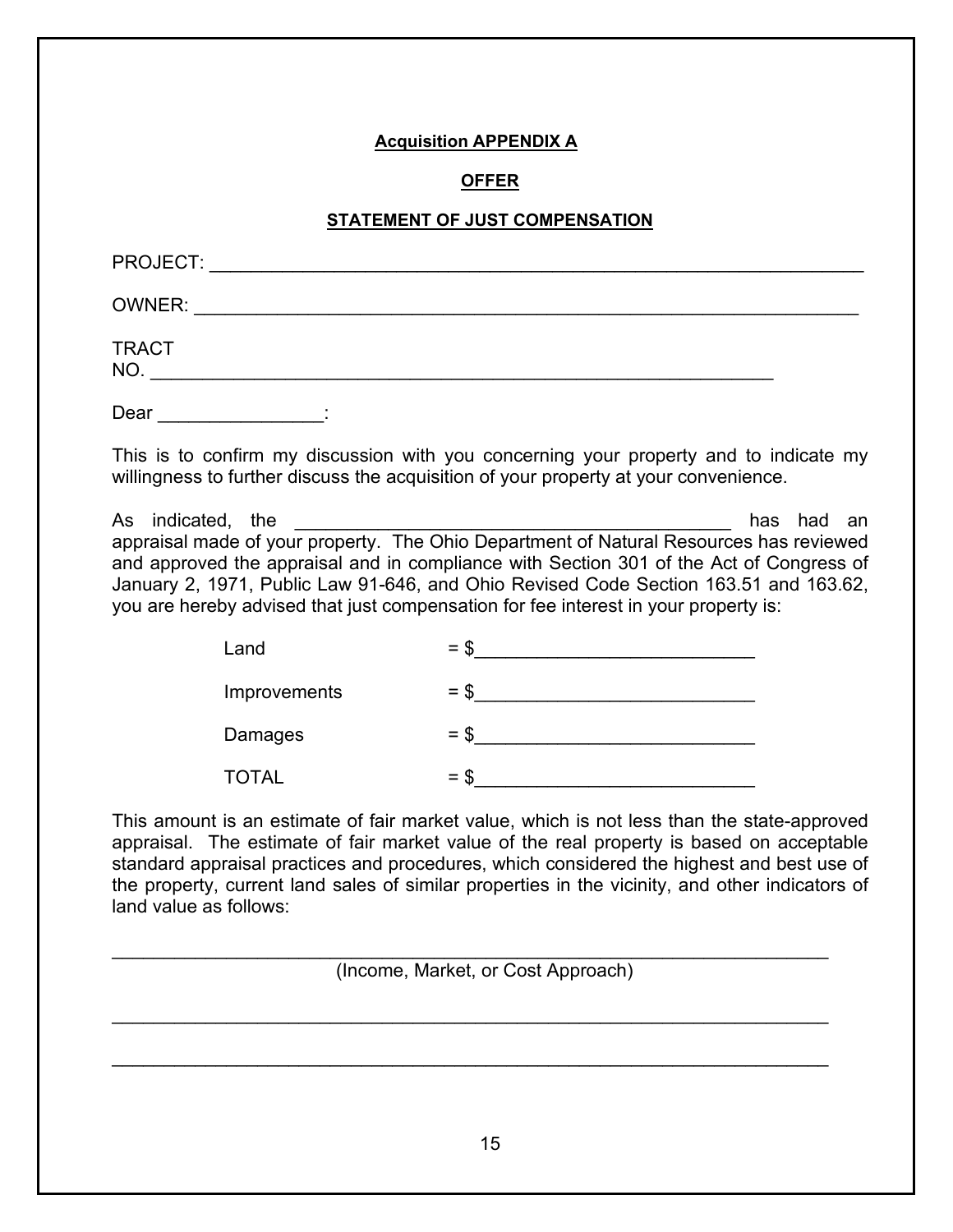Also considered were possible damages to any real property owned by you and not included in the above description.

The state-approved value encompasses all property values within the described premises, including any and all buildings and other improvements, except as specifically stated under EXCEPTIONS, below.

Any decrease or increase in the fair market value of real property prior to the date of valuation caused by the public improvement on the project for which the property is being acquired, or by the likelihood that the property would be acquired for such improvement or project, other than that due to physical deterioration within the reasonable control of the owner, has been disregarded by the appraiser making his determination of just compensation for the property.

| County                                                              | Township____________________________                                                                                                                                             |
|---------------------------------------------------------------------|----------------------------------------------------------------------------------------------------------------------------------------------------------------------------------|
| Section<br>(If Applicable)                                          | (If Applicable)<br>Range_                                                                                                                                                        |
| <b>EXCEPTIONS:</b>                                                  | Municipality<br>(If Applicable)                                                                                                                                                  |
|                                                                     | Signature                                                                                                                                                                        |
| Date                                                                | <b>Title</b>                                                                                                                                                                     |
| Real Property Acquisition Policies Act of 1970 (Public Law 91-646). | I (We) have been furnished with information for property owners and tenants concerning<br>relocation rights and benefits as required under the Uniform Relocation Assistance and |
|                                                                     | Received:                                                                                                                                                                        |
| Date                                                                | Signature of Property Owner(s)                                                                                                                                                   |
| <b>IMPORTANT -</b>                                                  | SIGNATURES ON THIS FORM DO NOT CONSTITUTE ACCEPTANCE OF<br>THIS OFFER TO BUY ON THE PART OF THE LANDOWNER.                                                                       |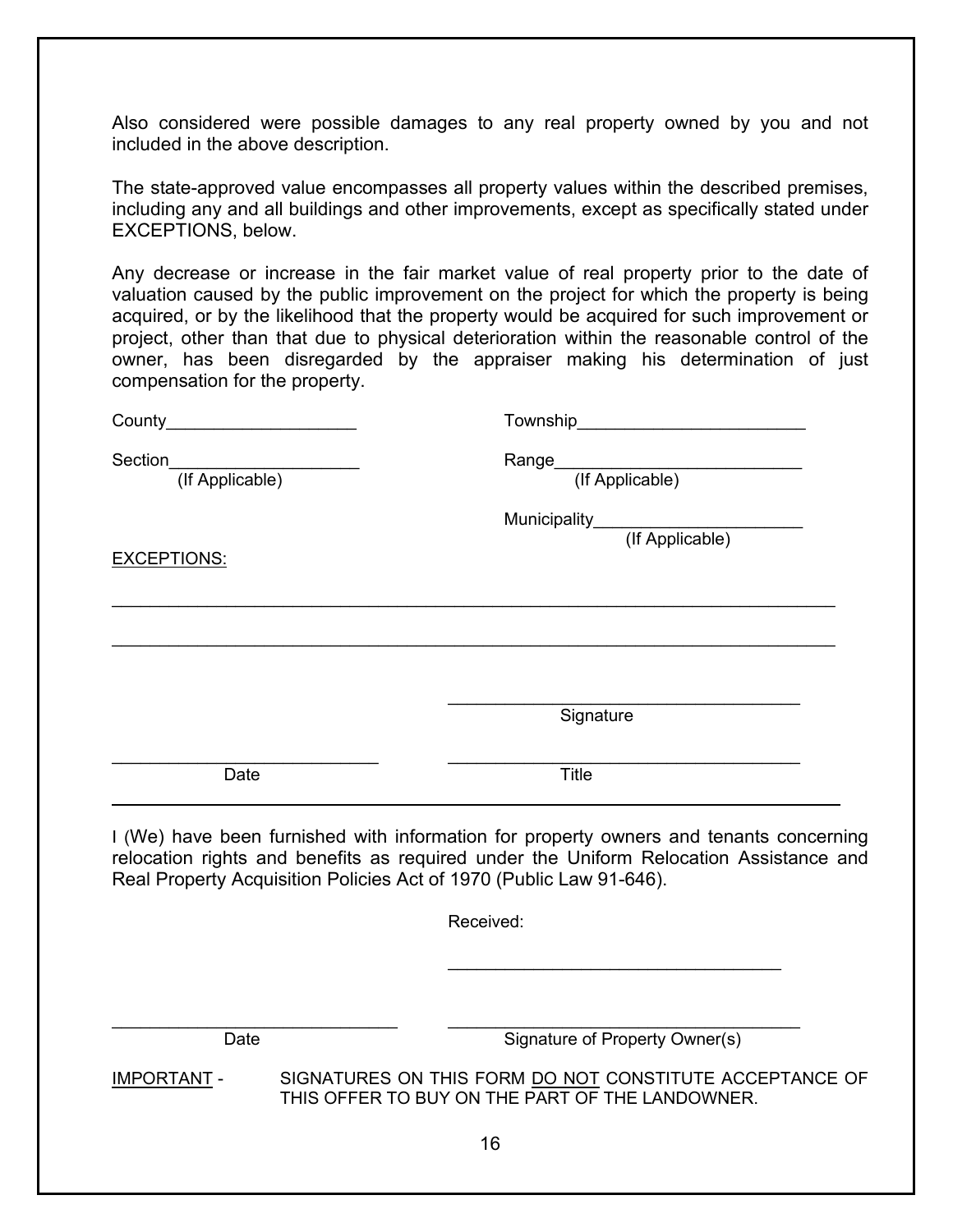## ATTACHMENT TO STATEMENT OF JUST COMPENSATION

## Information for Landowners and Tenants About Benefits under the Uniform Relocation Assistance and Real Property Acquisition Policies Act of 1970 - Public Law 91-646

The Uniform Relocation Assistance and Real Property Acquisition Policies Act of 1970 provide for certain benefits and payments to displaced persons (landowners and tenants) which result from the sale of land to a government agency (federal, state, or local). A person is considered displaced when (a) a person, partnership, corporation or association on or after January 2, 1971, moves from real property as a result of the acquisition of such real property, in whole or in part; or (b) they are in receipt of a written order from the acquiring agency to vacate real property for a program or project receiving federal financial assistance. The law provides for benefits and payments for which you may be eligible in the following areas:

- 1. Reimbursement of moving and related expenses or certain substitute payments.
- 2. Replacement housing allowance under certain conditions.
- 3. Relocation assistance services to help locate replacement housing, farms, or business properties.
- 4. Reimbursement of certain expenses incurred in selling real property to a government agency.

These payments and benefits are discussed in greater detail in the following paragraphs.

## 1. Reimbursement of Moving and Related Expenses

Displaced landowners and tenants are eligible for reimbursement of actual expenses incurred in moving themselves, their families, and their personal property from land acquired for federal or federally assisted programs. When a commercial mover is used, the reimbursement will be the amount charged. If the actual expenses are to be claimed, accurate records must be kept and bills and receipts obtained to support an application for reimbursement of expenses. Reimbursement for actual moving expenses shall not exceed the estimate or amount charged by a commercial mover.

In addition to moving expenses, actual direct losses of tangible personal property as a result of moving or discontinuing a business or farm operation may be reimbursable, but may not exceed the cost of moving such property.

Landowners or tenants displaced from a business or farm operation are eligible for an additional payment not to exceed \$500 for expenses incurred in searching within a 50 mile radius for a replacement business or farm.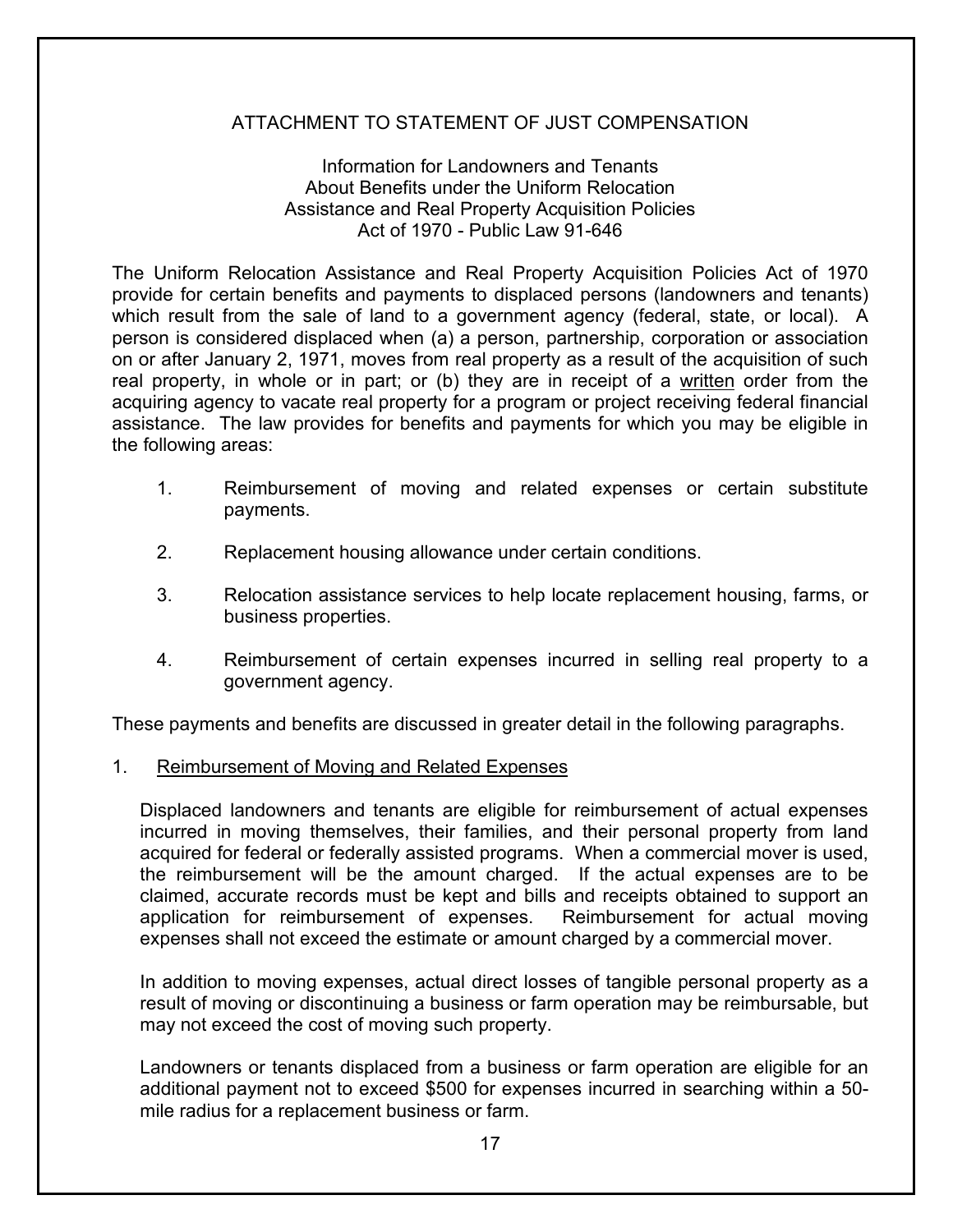Should an owner or tenant displaced from a dwelling prefer, he might accept substitute payment of \$200 plus an allowance of up to \$300 (based on the size of the dwelling moved from) instead of actual moving expenses.

Should a displaced person from a business or farm operation prefer, he may accept a substitute payment instead of actual costs of moving and searching for relocation property. The Costs are not to be less than \$2,500 or more than \$10,000 (based on the actual net income before income taxes). To qualify as a farm operation, the farm must contribute, or be capable of contributing, at least one-third of the operator's support. To qualify as a business, it must be shown that (a) it cannot be relocated without a substantial loss of its existing patronage; and (b) it is not a part of a commercial enterprise having at least one other establishment not being acquired by the governmental agency.

## 2. Replacement Housing Allowance.

In addition to reimbursement of moving expenses, owners or tenants actually occupying dwellings on the property acquired by a government agency under a federal or federally assisted program may be eligible for payment to help them purchase or rent a decent, safe, and sanitary replacement dwelling. This payment may be in the form of (a) a differential payment; (b) a rent supplement; or (c) a down payment allowance.

- a. Differential Payment. A payment which, when added to the purchase price of the dwelling acquired by the governmental agency, would enable the owner/occupant to acquire a decent, safe, and sanitary dwelling in the same general area from which he was displaced. The maximum amount that can be allowed for a replacement dwelling shall in no case exceed \$15,000. To qualify for this payment, an owner/occupant must have occupied the dwelling for not less than 180 days prior to the initiation of negotiations by the governmental agency (i.e.: 180 days from the date the first monetary offer was made).
- b. Rent Supplement. The amount necessary, when added to the actual rent or fair cash rental, whichever is greater, which will enable a displaced tenant or owner/occupant to rent a decent, safe, and sanitary dwelling for a period not to exceed four years; but in no case shall the total amount of such payment exceed \$4,000. The governmental agency will determine the maximum amount necessary to rent a replacement dwelling. Total payments in excess of \$500 will be made in four equal annual installments. To qualify for this payment, a tenant or owner must have occupied the dwelling acquired by the governmental agency for not less than 90 days prior to the initiation of negotiations. An owner/occupant of more than 180 days prior to the initiation of negotiations may elect to receive this payment instead of the initiation of the differential payment, but not to exceed the amount he would have received as a differential payment.
- c. Down Payment. The amount necessary to make a down payment or purchase, including closing costs, on a decent, safe, and sanitary dwelling but not to exceed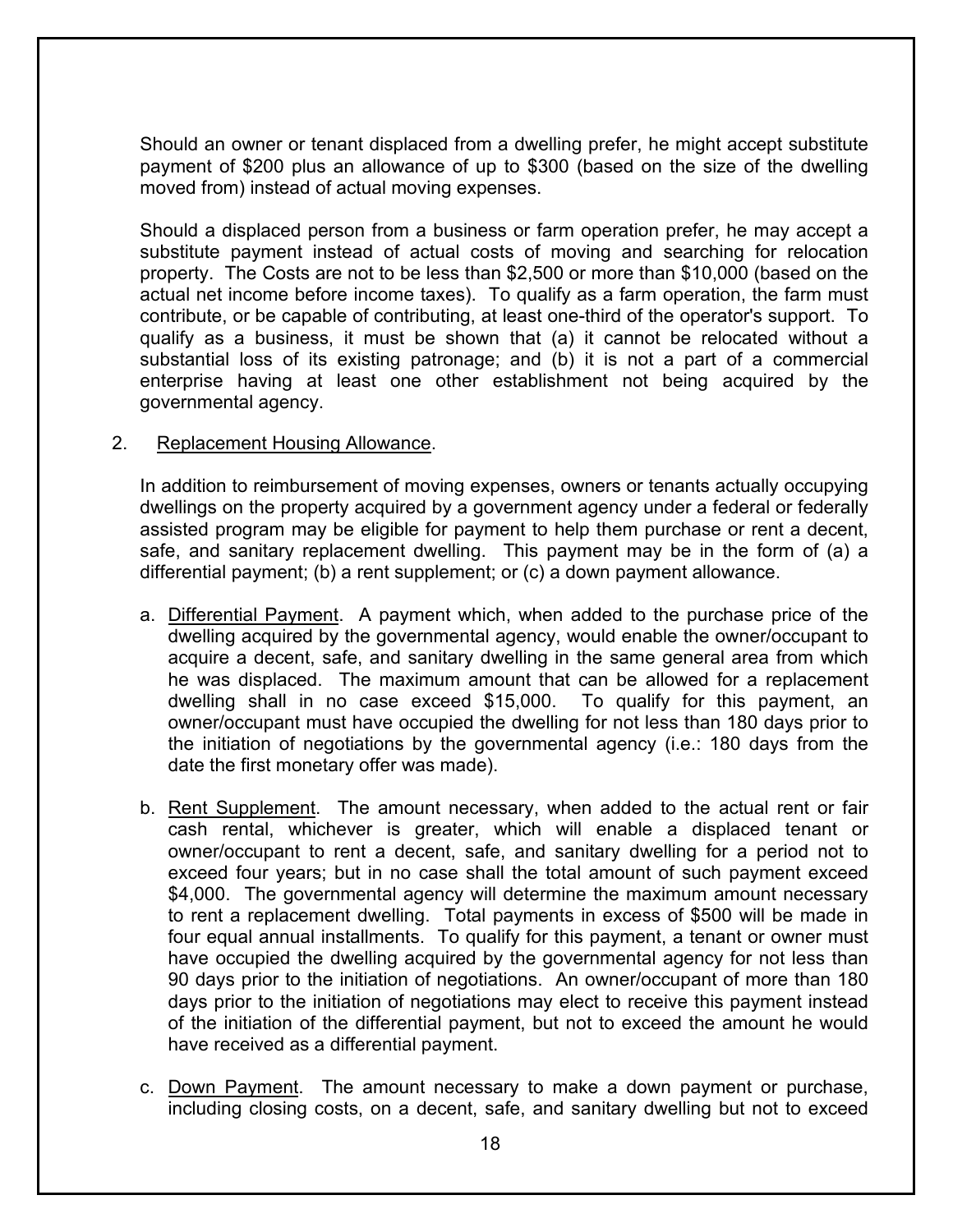\$4,000. However, the displaced tenant must match any amount over \$2,000 on an equal basis. The amount required for a down payment cannot exceed the minimum needed in the area for a conventional loan plus closing costs. The same occupancy qualifications apply for a down payment as for a rent supplement,

## 3. Relocation Assistance.

The government agency (federal, state, or local) will, to the greatest extent possible, assist displaced landowners and tenants in locating and becoming established in decent, safe, and sanitary replacement housing and in locating replacement farm and business properties. It will also provide assistance in completing applications for moving and other expenses and payments authorized by Public Law 91-646. Should you have questions, the governmental agency (federal, state, or local) negotiator will be glad to discuss them with you, or you may write to the government office in charge of federal or federally assisted programs.

The government agency (federal, state, or local) will, upon request, provide any lending institution, or other interested party, a statement of expenses and allowances for which you, as a displaced owner or tenant, are eligible under Public Law 91-646.

## 4. Reimbursement of Expenses Incurred in Selling Real Property to a Governmental Agency.

Landowners are eligible for reimbursement of certain expenses incurred by them in conveying title to real property to the government. The expenses eligible are:

- a. Recording fees, transfer taxes, revenue stamps, and notary fees.
- b. Penalty costs for pre-payment of pre-existing recorded mortgages as may be required to convey a clear title to the government agency.
- c. The pro rate portion of real property taxes that would apply to the period after the date title vests in the government, or the effective date of possession by the government, whichever is earlier.

It is the obligation of the landowner to pay these expenses initially and then claim reimbursement from the agency purchasing the land. The agency will then be eligible for federal reimbursement as an allowable expense of the project.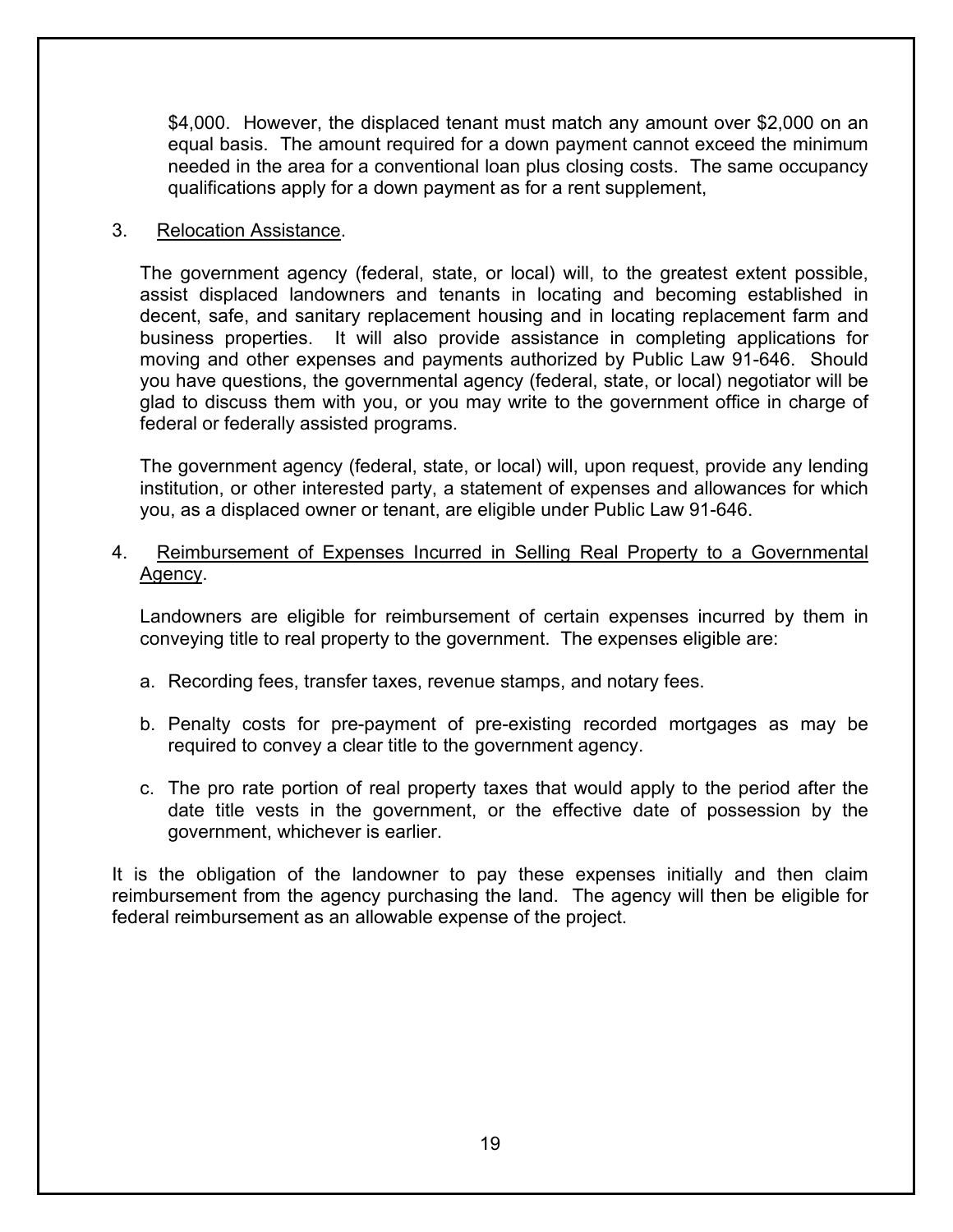## **Acquisition APPENDIX B**

## **WAIVER OF JUST COMPENSATION**

|                    | been informed of all of my/our rights and benefits under the Uniform Relocation Assistance<br>and Real Properties Acquisition Policy Act of 1970 and have been provided with a<br>Statement of Just Compensation and a written offer to purchase for the appraised value of<br>\$____________________________. Of my/our choice, I/We have elected to accept an amount<br>less than the approved appraisal of fair market value for the following reason: |                                |  |
|--------------------|-----------------------------------------------------------------------------------------------------------------------------------------------------------------------------------------------------------------------------------------------------------------------------------------------------------------------------------------------------------------------------------------------------------------------------------------------------------|--------------------------------|--|
|                    |                                                                                                                                                                                                                                                                                                                                                                                                                                                           |                                |  |
|                    |                                                                                                                                                                                                                                                                                                                                                                                                                                                           |                                |  |
|                    |                                                                                                                                                                                                                                                                                                                                                                                                                                                           |                                |  |
|                    |                                                                                                                                                                                                                                                                                                                                                                                                                                                           |                                |  |
|                    |                                                                                                                                                                                                                                                                                                                                                                                                                                                           | Signature of Property Owner(s) |  |
|                    |                                                                                                                                                                                                                                                                                                                                                                                                                                                           | Date                           |  |
| <b>IMPORTANT -</b> | An explanation for accepting less than fair market value must be<br>provided.                                                                                                                                                                                                                                                                                                                                                                             |                                |  |
|                    |                                                                                                                                                                                                                                                                                                                                                                                                                                                           |                                |  |
|                    |                                                                                                                                                                                                                                                                                                                                                                                                                                                           |                                |  |

20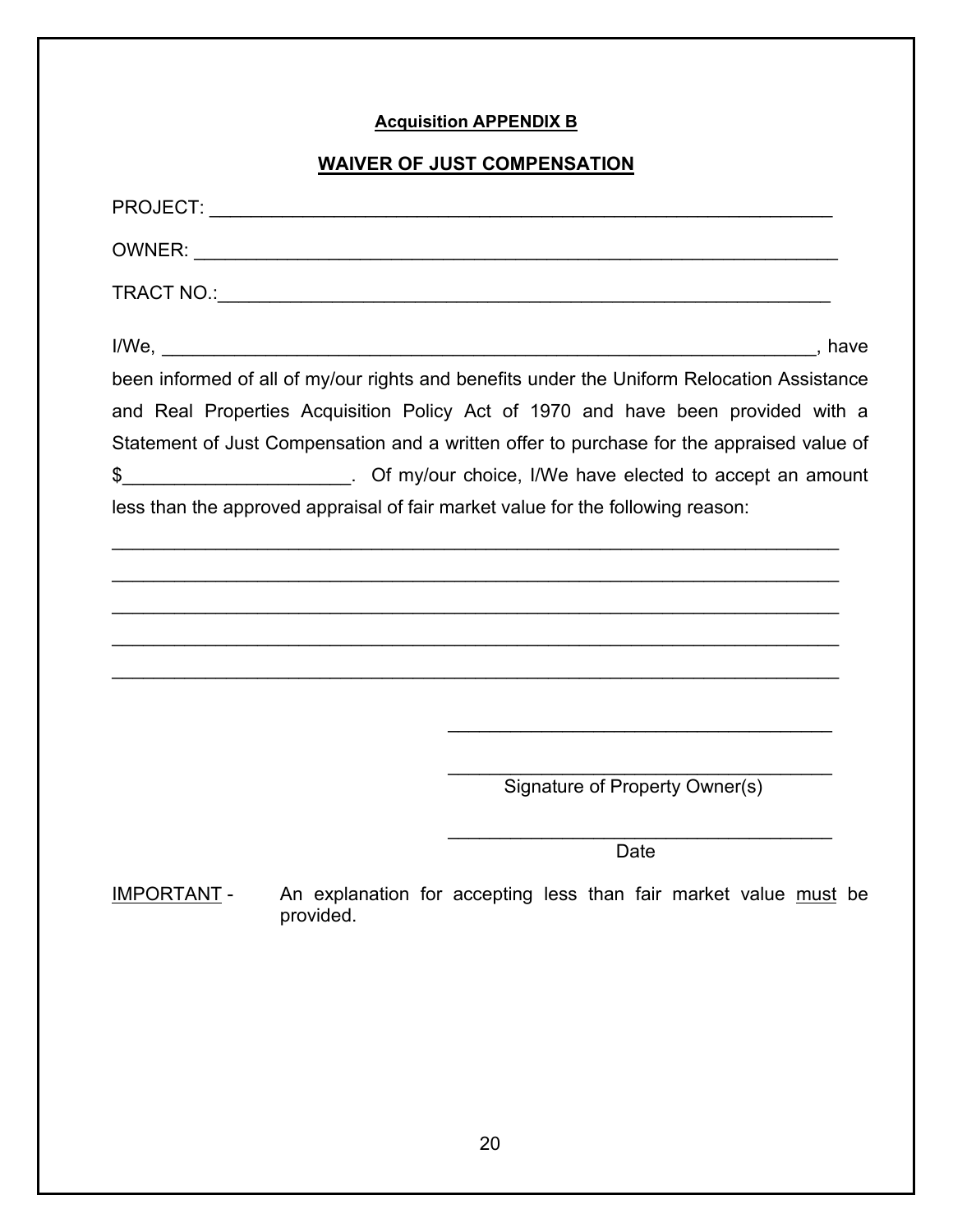#### **Acquisition APPENDIX C**

## **BILLING CHECKLIST**

| <b>Required Documents with Reimbursement Request</b>                                                                                                         | <b>Refer to</b>                |
|--------------------------------------------------------------------------------------------------------------------------------------------------------------|--------------------------------|
| Certification of Title or Title Insurance                                                                                                                    |                                |
| Court award concerning land value, if applicable                                                                                                             |                                |
| Executed HUD Statement or Purchase Agreement with Proof of<br>Payment                                                                                        | Proof of<br>payment:<br>Pg. 25 |
| Final revised Boundary Map, if applicable                                                                                                                    |                                |
| Option to Purchase, if applicable                                                                                                                            |                                |
| Performance Report for acquisition of land                                                                                                                   | Pgs. 22-23                     |
| Photograph of the NatureWorks sign installed at the acquired<br>property.                                                                                    | Pg. $4$                        |
| Several photographs of the acquired property.                                                                                                                |                                |
| Recorded Deed with Notice of NatureWorks Grant Funding<br>Language                                                                                           | Pg. 13                         |
| Statement of Just Compensation or Waiver of Just<br>Compensation                                                                                             | Pgs. 15-20                     |
| Certificate of Compliance For projects awarded in, or after, NatureWorks<br>round 25 (2018). Not sure? Contact ODNR grants staff (see page one).             | Pgs. 28-29                     |
| Certificate of Authority For projects awarded in NatureWorks rounds 22,<br>23, 24 (2015, 2016, 2017). Not sure? Contact ODNR grants staff (see page<br>one). | Pgs. 47-48                     |

#### **REIMBURSEMENT IS BASED ON THE APPRAISED VALUE OF THE LAND, OR THE AMOUNT PAID, WHICHEVER IS LESS. REIMBURSEMENTS CAN NEVER EXCEED THE GRANT AMOUNT.**

If the project involves acquisition of residentially occupied structures, an operating farm or business, or if the project site has any improvements on it, call the ODNR Office of Real Estate, additional requirements may apply. Each acquisition is unique; therefore, you must provide detailed information on the existing use of developed property that is to be acquired.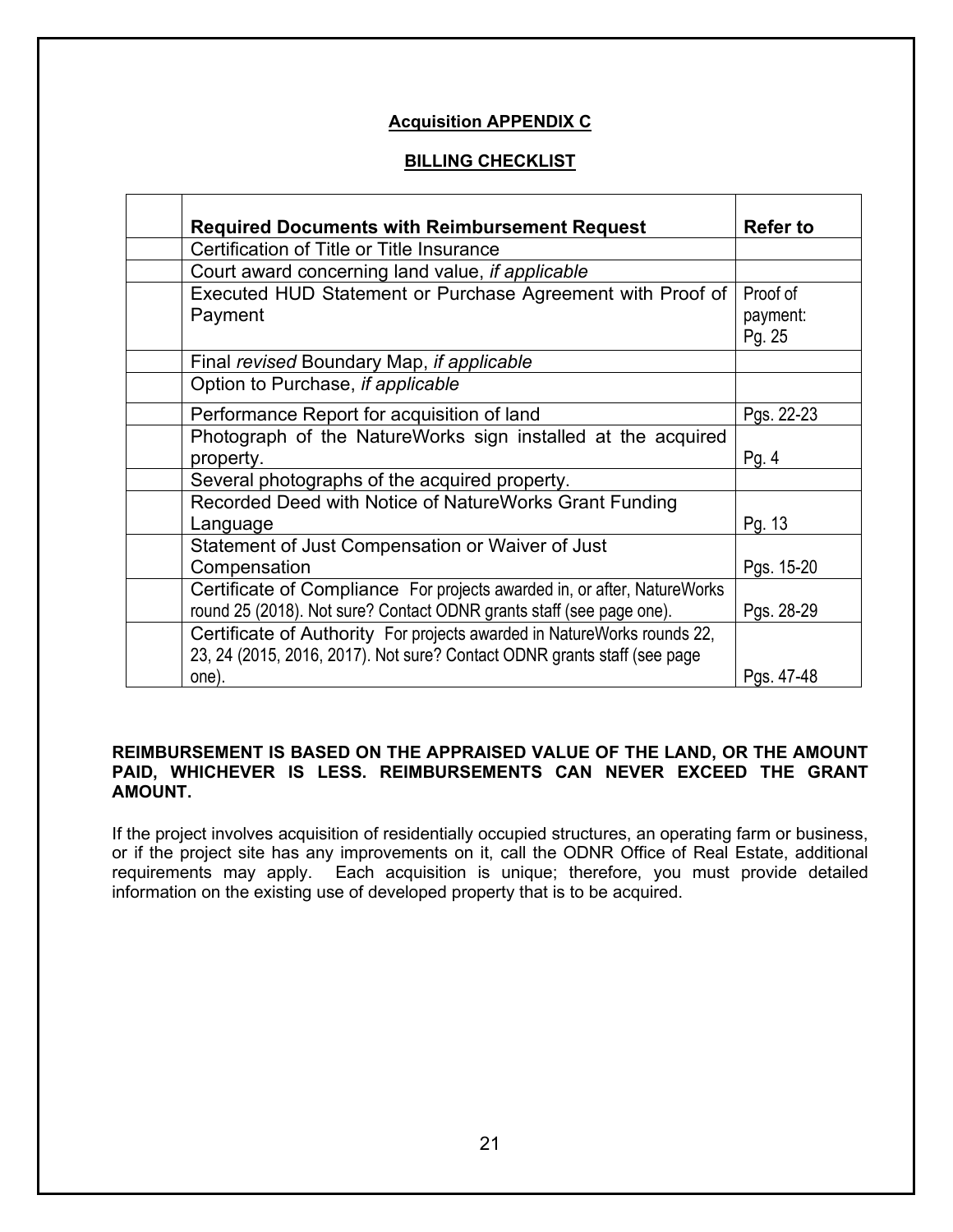## **Acquisition APPENDIX D**

#### **INSTRUCTIONS for PERFORMANCE REPORT for LAND ACQUISITION**

- 1. Each parcel acquired should be listed individually.
- 2. The following details must be listed for each parcel: approved appraised amount, amount paid, number of acres, and total associated relocation expenses (if applicable).
- 3. A summary of any relocation expenses should be listed below parcels acquired.
- 4. If there are additional parcels to be acquired with the NatureWorks grant, the status of the pending acquisition(s) should be included.
- 5. The totals of the appraised value of the parcels purchased, relocation benefits (if applicable), and relocation contract (if applicable) must be listed.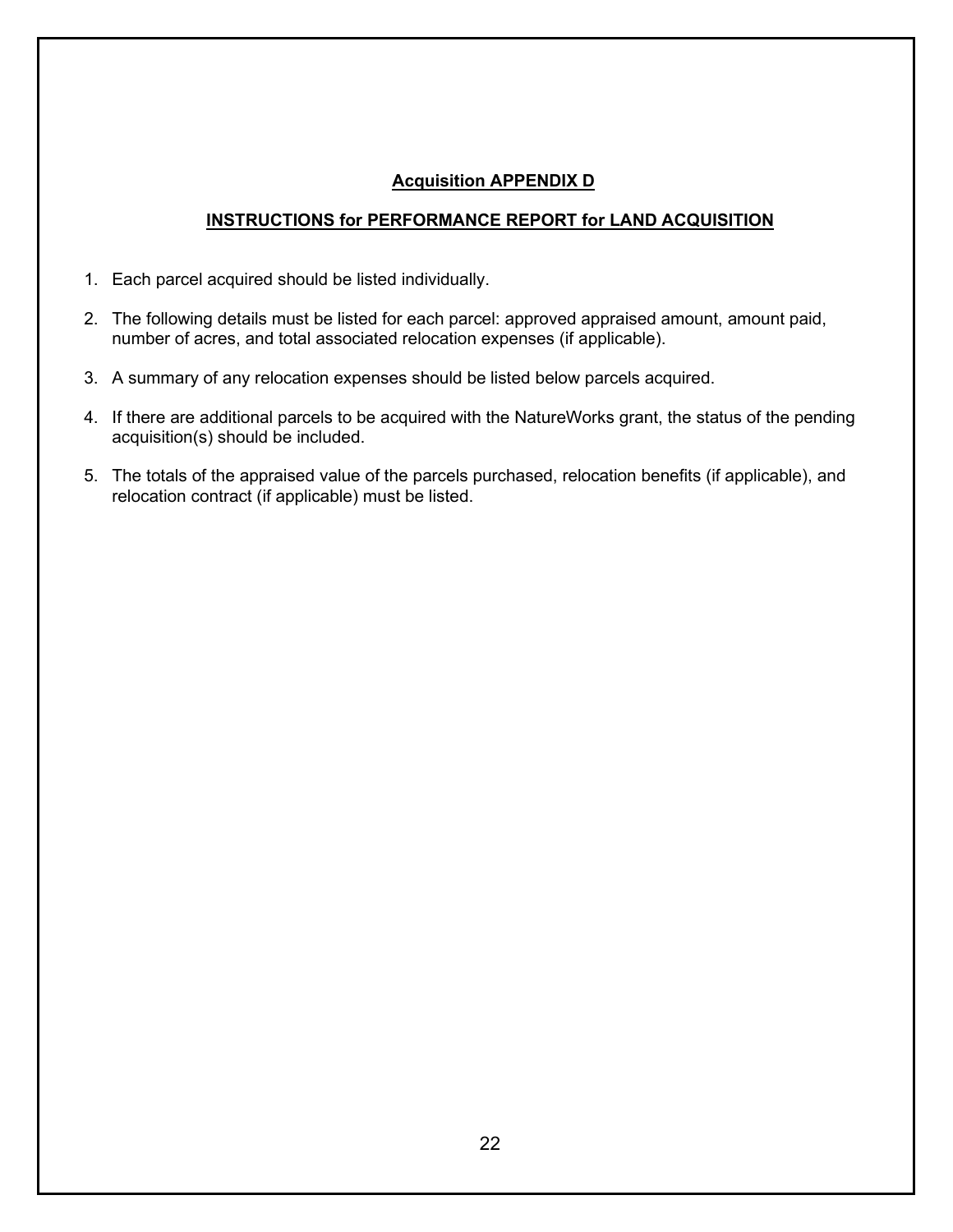#### Your Agency Letterhead

#### **Acquisition APPENDIX D**

#### **PERFORMANCE REPORT for LAND ACQUISITION EXAMPLE**

#### PERFORMANCE REPORT NO. 1

Participant's Name NatureWorks Invoice: *for example*: FRAN-099 - 1 *(Your project number - reimbursement request number)* 

#### "Sunny Park"

| PARCEL | <b>APPRAISED VALUE</b> | AMOUNT PAID ACRES RELOCATION |    |             |
|--------|------------------------|------------------------------|----|-------------|
|        |                        |                              |    |             |
|        | \$10,000.00            | \$10,000.00                  | 8  | \$4,000.00  |
|        | 23,500.00              | 23,500.00                    |    | 15,000.00   |
|        | \$33,500.00            | \$33,500.00                  | 11 | \$19,500.00 |

One tenant and one family were relocated. See attached relocation reporting forms. No additional relocation is required for this project. Parcels 3 and 4 are being appraised and should be acquired within ten months.

> \$33,500 = Appraised Value of Land; Basis for Reimbursement \$19,500 = Relocation Benefits

\$ 1,000 = Relocation Services Contract

\$54,000 = TOTAL SPENT THROUGH BILLING #1 \$40,500 = AMOUNT OF 75% REIMBURSEMENT

As a duly authorized representative for the Participant, I hereby certify that the expenses represented and the accompanying documents are true and accurate. I also certify that all expenses represented have not been applied to any other grants and are applicable to only the NatureWorks grant.

**Signature** 

\_\_\_\_\_\_\_\_\_\_\_\_\_\_\_\_\_\_\_\_\_\_\_\_\_\_\_\_\_\_\_\_\_\_\_

\_\_\_\_\_\_\_\_\_\_\_\_\_\_\_\_\_\_\_\_\_\_\_\_\_\_\_\_\_\_\_\_\_\_\_

\_\_\_\_\_\_\_\_\_\_\_\_\_\_\_\_\_\_\_\_\_\_\_\_\_\_\_\_\_\_\_\_\_\_\_ **Title**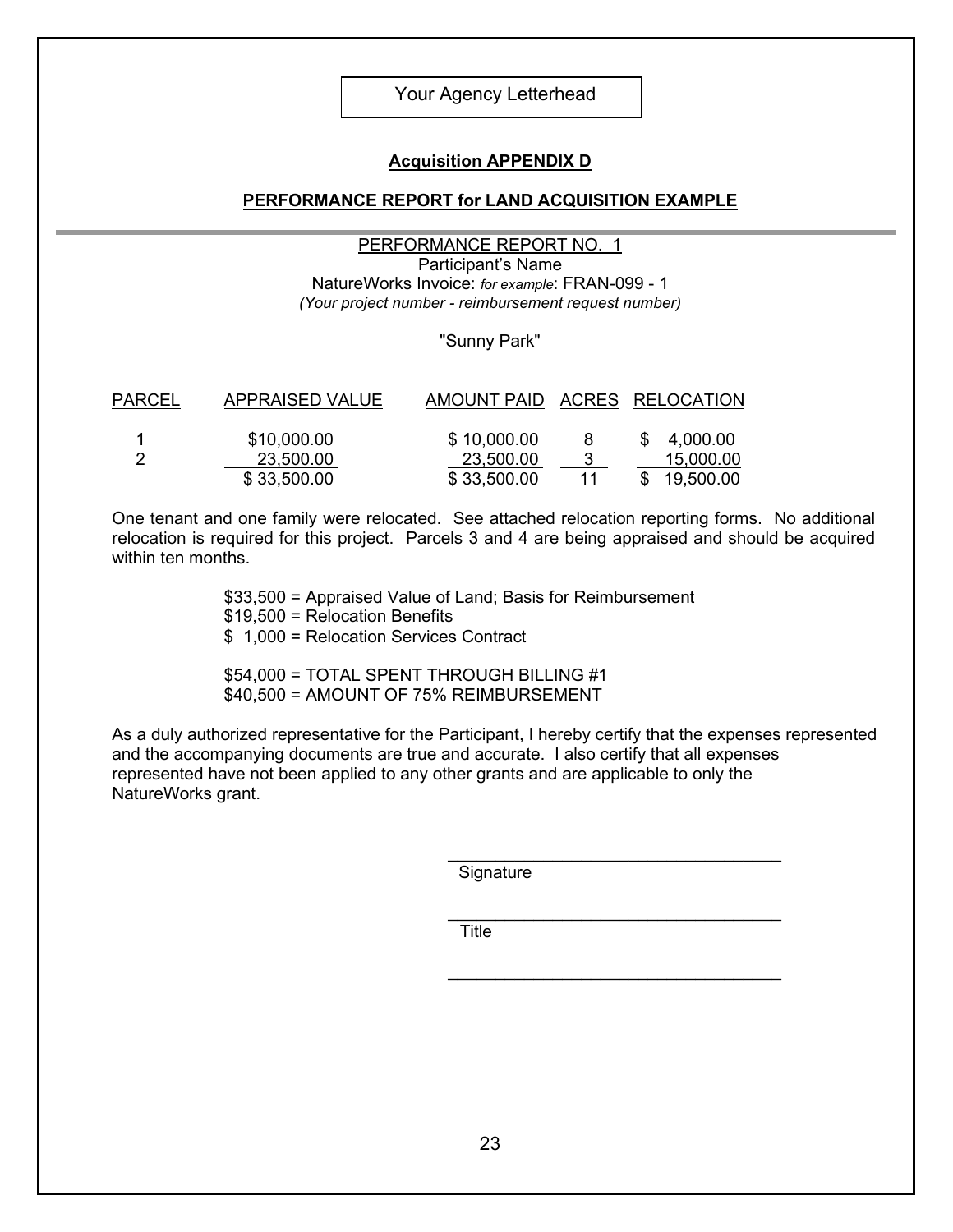## **SECTION 4: PROJECT WORK, BILLING, AND REIMBURSEMENT FOR NON-ACQUISITION PROJECTS**

#### **The Participant is responsible for the financial management of an approved project.**

The Participant shall implement accounting procedures to assure proper disbursement and accounting of project expenditures. The accounting procedures must be based on generally accepted accounting standards and principles and must meet the following requirements:

- 1. Establish separate accounts and support documents for each project. Each account shall be identified by the NatureWorks grant number  $(COUN - \_ - \_ )$  assigned to the project. The NatureWorks project grant number is located on the State/Local Project Agreement.
- 2. Identify all receipts in sufficient detail to show the source of each receipt.
- 3. Itemize all support documents for project expenditures in detail and show the exact nature of each expenditure. Do not list any items as "miscellaneous".
- 4. Cross-reference each expenditure with a supporting purchase order, contract, bill, etc. An applicant can be reimbursed only if checks/payments and invoices match.
- 5. Maintain adequate records to show that all expenditures charged against the project were authorized by the Participant.
- 6. Invoices and checks should have the project number, account number, and date.
- 7. Proof of payment with reimbursement request. See page 25 for acceptable proof of payment options.
- 8. Costs of a project consultant (engineer, architect, etc.) may be eligible for grant assistance. Consultants should be paid by a negotiated contract amount. The "cost-plus-a-percentage" method of contracting must not be used.
- 9. Consultant fees paid to any federal, state or Participant's employees are not eligible for reimbursement unless such payment is specifically agreed to by the Department.
- A. **Income Against a Project** Income against a project refers to money Participants receive during the project period as a result of some income-producing activity occurring on the project site. Rental of structures, sale of timber, oil, gas, or other minerals, are examples of income-producing activities. Any such revenue Participants receive during the project period must be accounted for and allocated in one of two ways:

Option 1: It must be added to your locally committed funds for the project and used to develop recreation facilities identified in your project proposal. If this option is selected, you must send us a proposal describing how the income will be used. The proposal is subject to approval by the Office of Real Estate.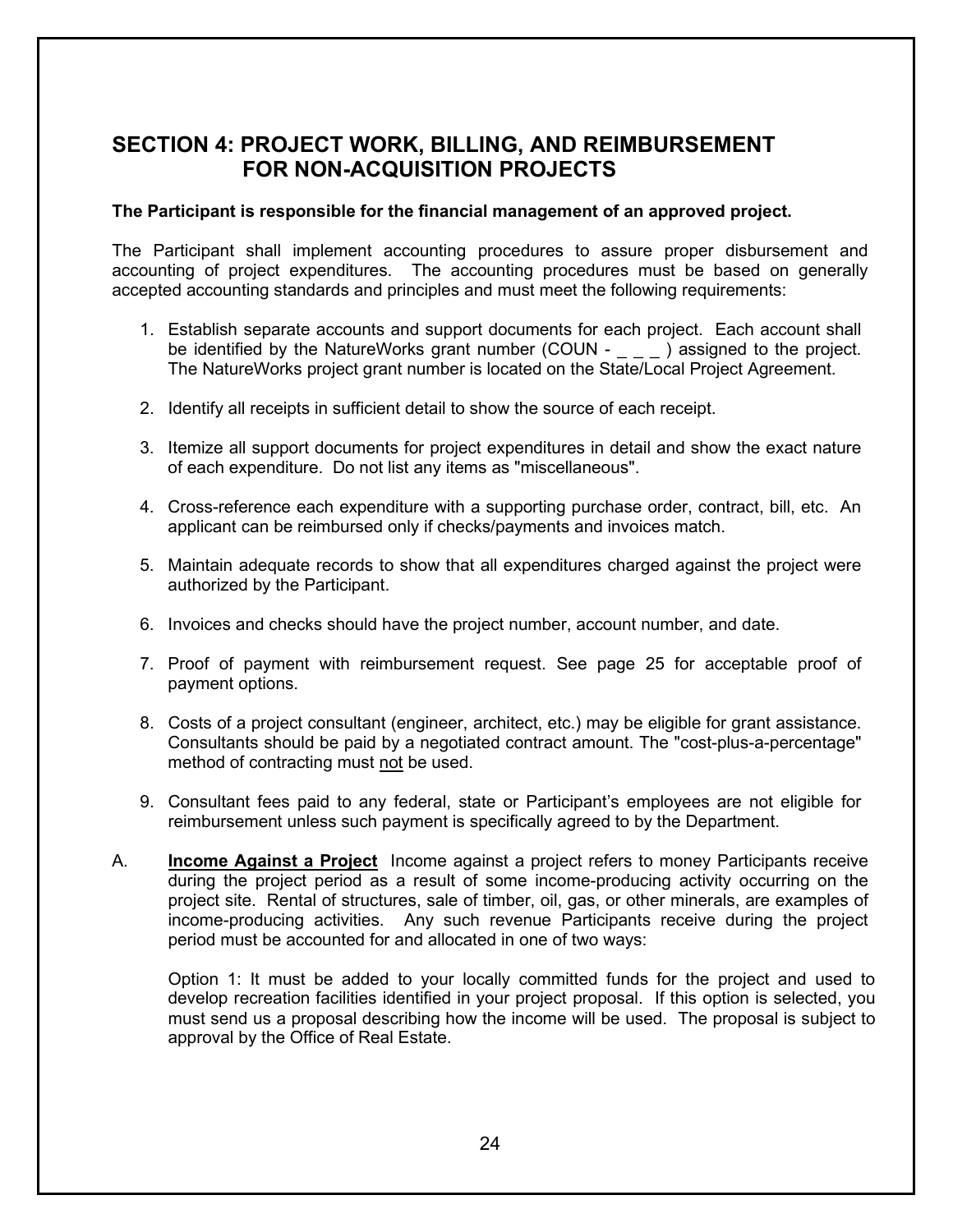Option 2: Income received from non-recreation uses must be deducted from the reimbursement basis. EXAMPLE: Participant has spent \$20,000, expecting to receive a 75% reimbursement (\$15,000). However, \$5,000 was received from the sale of timber on the project site. Therefore, the total expenditure of \$20,000 is reduced by \$5,000 to \$15,000. The NatureWorks reimbursement would then be \$11,250 (75% of \$15,000).

Income earned from entrance or user fees or concessions is not income against the project.

#### **B. Obtaining Reimbursement**

Reimbursement payments to Participants are made on an up-to 75% basis. Using the following protocols and forms the Participant must submit billings for purchased and installed items or contracted work.

Performance Reports: A protocol, not a form. Refer to APPENDIX D.

Discounts not taken, and taxes paid by a Participant will be deducted. Items not eligible for NatureWorks reimbursement include the purchase of power tools, extension cords, wheelbarrows, ladders and other portable items with usefulness beyond project completion**.**

#### **C. Invoices and Proof of Payment**

**Submit invoices with your reimbursement request**. Invoices must clearly identify vendor, the item/service, date the item/service was purchased/provided and purchase price. If the item or service description is vague the Participant is responsible for providing a better description of the item/service. If sales tax is included, cross out the tax and deduct; do not include tax in reimbursement request.

**Submit proof of payment with reimbursement request**. The following proof of payment options are acceptable:

- **a. Preferred method:** Copy bank statement with sensitive information redacted showing payment(s) to the vendor and payment postdate(s). If payments were made by check, the statement should include check number, postdate and check amount.
- b. Copies of Participant's cancelled checks, front and back. Check number, amount, and date must be legible on the back of the check. This information is often, but not always, printed by the bank. If it is not printed on the back of the check, please provide payment documentation as described in (a) above or (c) below.
- c. Government organization's accounting report showing check number, date, check amount and postdate.
- d. A purchase order is not an acceptable proof of payment.

Payments should match submitted invoices. If a payment includes additional items not related to the project, the amount applicable to the grant project must be clearly defined.

#### **Reimbursement Processing Time**

All items submitted for reimbursement must be correct, complete, well documented and within the limits of the awarded grant. If all forms and documents are acceptable, the Participant can usually expect reimbursement within 45 days. Contact the ODNR Office of Real Estate if you have questions.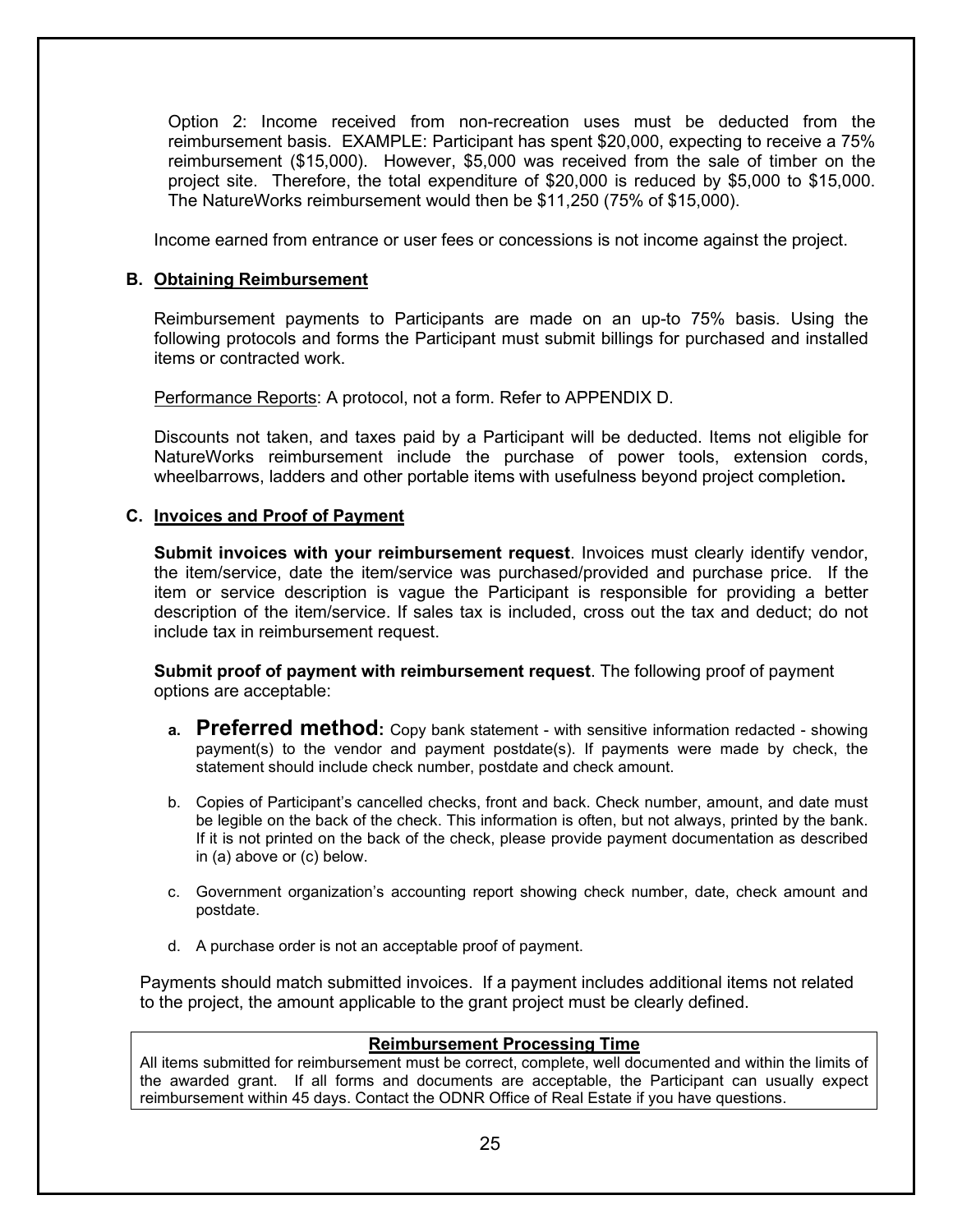## **APPENDICES**

| <b>APPENDIX A</b> | <b>PROGRESS REPORT</b>                                                                                                                                                                 |
|-------------------|----------------------------------------------------------------------------------------------------------------------------------------------------------------------------------------|
| <b>APPENDIX B</b> | CERTIFICATE OF COMPLIANCE (EXAMPLE and FORM)<br>Only for projects awarded in, or after, NatureWorks round 25 (2018).<br>Not sure? Contact ODNR grants staff (see page one).            |
| <b>APPENDIX C</b> | NOTICE OF NATUREWORKS GRANT FUNDING (EXAMPLE<br>and FORM)                                                                                                                              |
| <b>APPENDIX D</b> | PERFORMANCE REPORT INSTRUCTIONS and EXAMPLE                                                                                                                                            |
| <b>APPENDIX E</b> | <b>INSTRUCTIONS and DONATED LABOR/SERVICES FORMS</b>                                                                                                                                   |
| <b>APPENDIX F</b> | INSTRUCTIONS and FORCE ACCOUNT LABOR/SERVICES<br><b>FORMS</b>                                                                                                                          |
| <b>APPENDIX G</b> | <b>INSTRUCTIONS for DONATED MATERIALS/EQUIPMENT</b><br>AND FORCE ACCOUNT EQUIPMENT INSTRUCTIONS and<br><b>FORMS</b>                                                                    |
| <b>APPENDIX H</b> | COVENANT B JANUARY 27, 1972 EXECUTIVE ORDER (For<br><b>Construction Contracts)</b>                                                                                                     |
| <b>APPENDIX I</b> | <b>CLEAN AIR ACT (For Contracts Exceeding</b><br>\$100,000                                                                                                                             |
| <b>APPENDIX J</b> | COPELAND ANTI-KICK BACK (For Construction Contracts)<br>(Title 18, U.S.C., Section 874)                                                                                                |
| <b>APPENDIX K</b> | CERTIFICATE OF AUTHORITY (EXAMPLE and FORM)<br>Only for projects awarded in NatureWorks rounds 22, 23 or 24 (2015,<br>2016, 2017). Not sure? Contact ODNR grants staff (see page one). |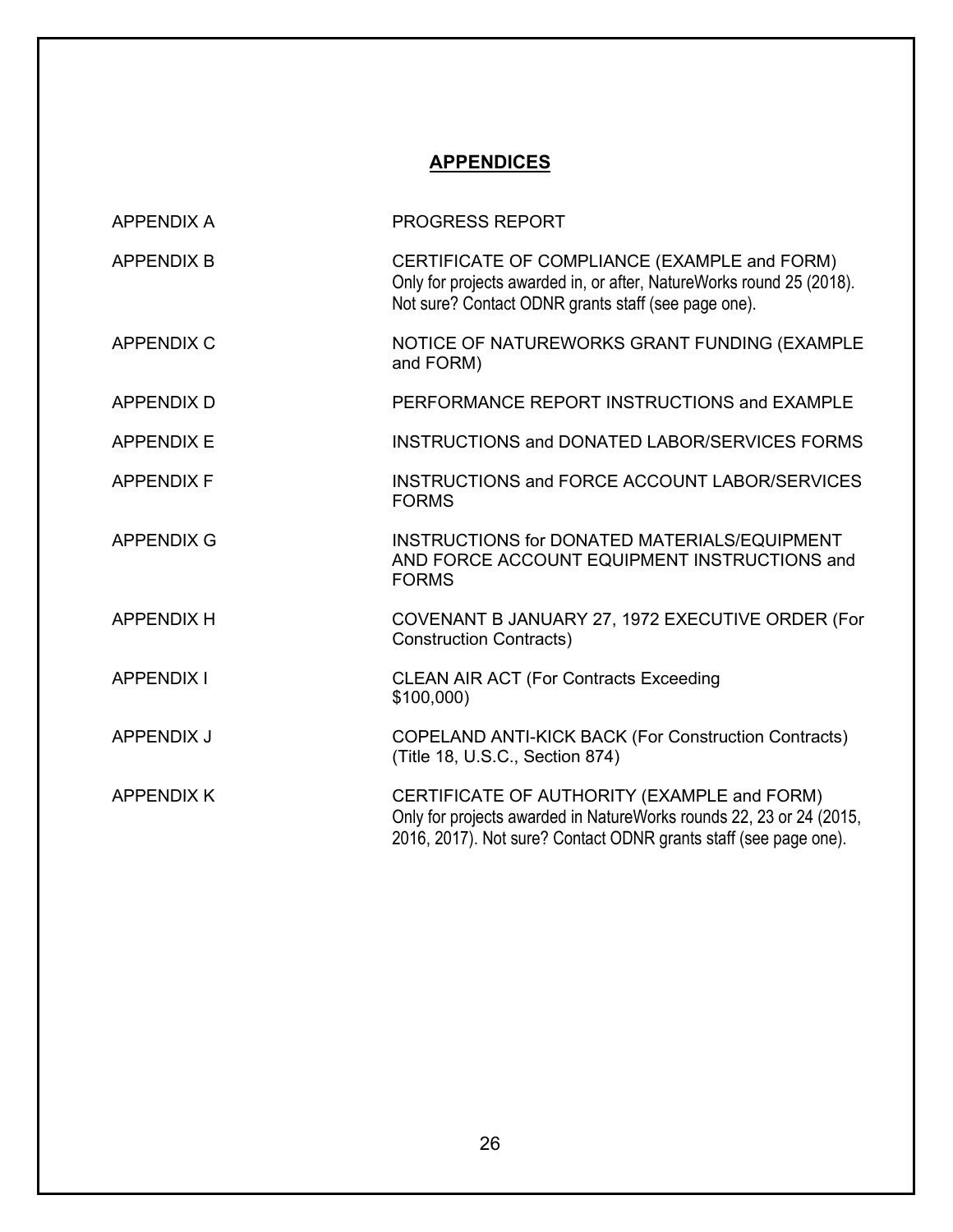## **Appendix A**

|                                                            | <b>PROGRESS REPORT for OPEN NatureWorks GRANT PROJECTS</b>                           |    |
|------------------------------------------------------------|--------------------------------------------------------------------------------------|----|
| Participant:                                               | <b>DATE OF REPORT:</b>                                                               | 20 |
| <b>PROJECT#</b>                                            | <b>PROJECT</b><br>TITLE:                                                             |    |
| <b>REPORTER / TITLE:</b>                                   |                                                                                      |    |
| <b>REPORTER TELEPHONE</b>                                  |                                                                                      |    |
| <b>REPORTER EMAIL:</b>                                     |                                                                                      |    |
| <b>STATUS OF PROJECT:</b>                                  | 25%<br>75%<br>100%<br>50%<br>Not<br>Started<br>Other<br>Done<br>Done<br>Done<br>Done |    |
| <b>EXPLANATION:</b><br>Attach additional sheets if needed. |                                                                                      |    |
| <b>ESTIMATED COMPLETION DATE:</b>                          |                                                                                      |    |

Please submit a report by **March 15th** & **September 15th** for the duration of the open project period. Typed or neatly printed.

Mail to:

NatureWorks Progress Report ODNR, Office of Real Estate 2045 Morse Rd. E2 Columbus, OH 43229

Or via email to: [timothy.robinson@dnr.ohio.gov](mailto:timothy.robinson@dnr.ohio.gov) (Enter **project number** & **'progress report'** in email subject line.)

Thank you for your cooperation!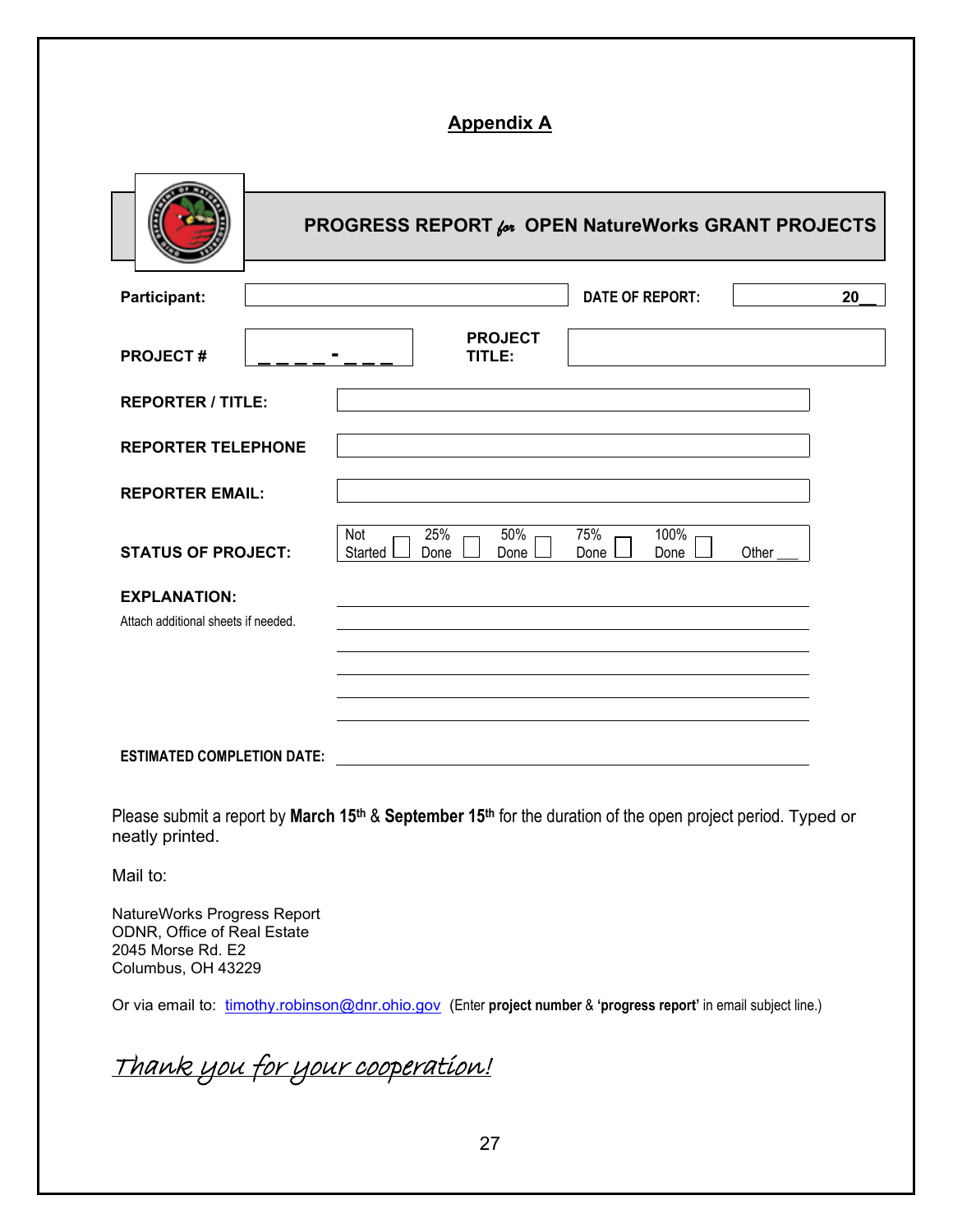## **Appendix B**



## **CERTIFICATE OF COMPLIANCE \*** *Explanation*

NatureWorks Grant Program Project Number: FRAN-088

I, \_\_\_*John Smith*\_\_\_\_\_\_\_\_ (**name of local agency's officer**), do hereby certify that I am the \_\_\_\_\_\_\_\_\_\_\_*Park Director*\_\_\_ (**official title**) of \_\_*Anywhere Metroparks*\_\_\_\_ (**name of local agency**) and that I am constituted with authority to make the make the following representations on behalf of said entity and to sign this Certification on behalf of said agency. I represent and warrant that **Anywhere Metroparks** (**name of local agency**) has fully complied with all applicable laws in entering into the **FRAN-088** (**project number of agreement with local agency**) and has fully performed, and complied with, all obligations required thereby.

IN WITNESS WHEREOF, I have made and executed this Certification of Compliance this

15th day of October<sub>2020</sub>.

 $B$ y:  $10$ hn Smith  $-$ 

\*The Certificate of Compliance must be completed for all grant projects awarded in, or after, NatureWorks round 25 (2018). If the NatureWorks grant was awarded in NatureWorks rounds 22, 23 or 24 (2015, 2016, 2017), please use the Certificate of Authority (Appendix J) instead. Not sure? Contact ODNR grants staff (see page one).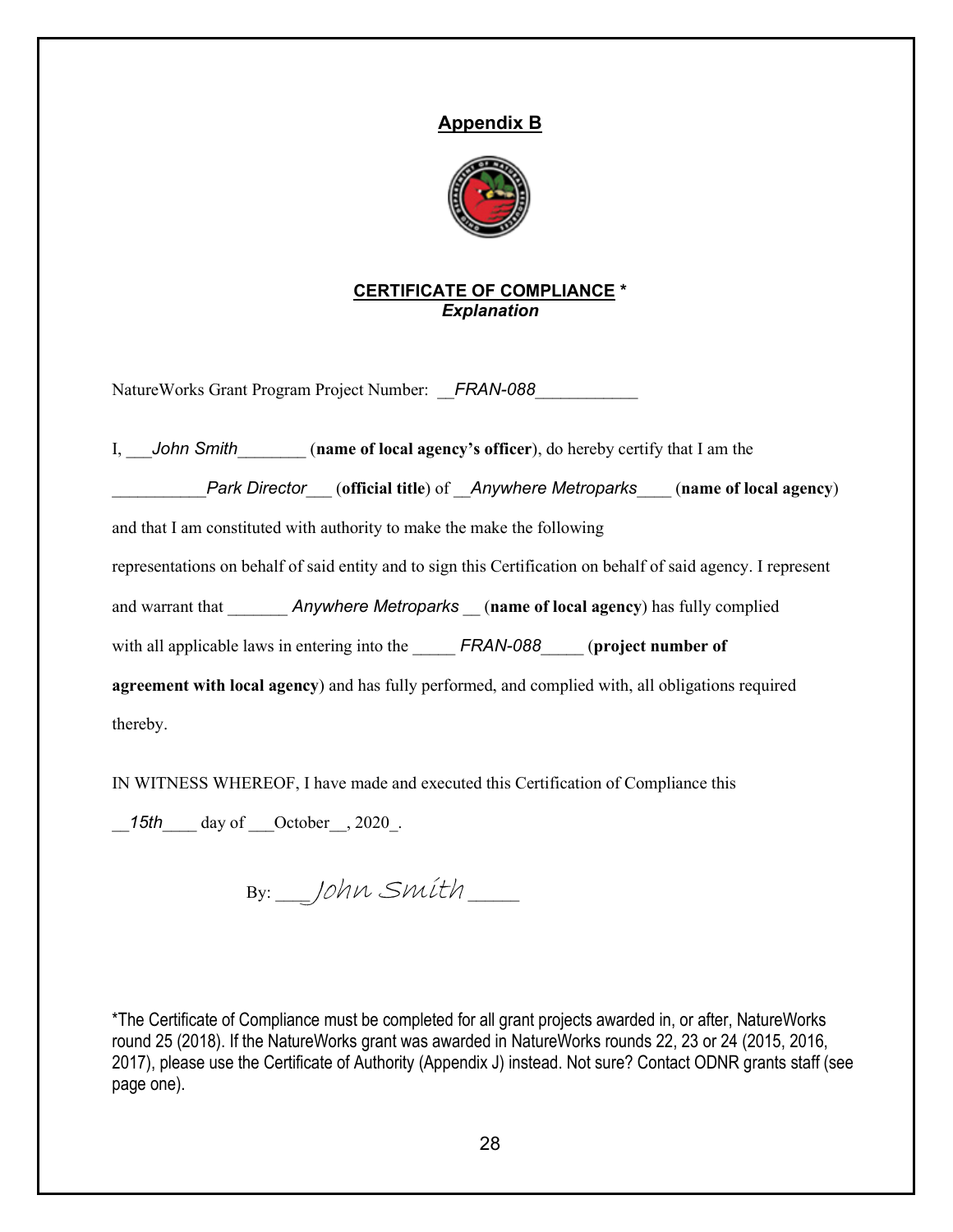

## **CERTIFICATE OF COMPLIANCE**

| NatureWorks Grant Program Project Number:                                          |                                                                                                               |
|------------------------------------------------------------------------------------|---------------------------------------------------------------------------------------------------------------|
|                                                                                    |                                                                                                               |
|                                                                                    |                                                                                                               |
| and that I am constituted with authority to make the make the following            |                                                                                                               |
|                                                                                    | representations on behalf of said entity and to sign this Certification on behalf of said agency. I represent |
|                                                                                    |                                                                                                               |
|                                                                                    |                                                                                                               |
| and has fully performed, and complied with, all obligations required thereby.      |                                                                                                               |
|                                                                                    |                                                                                                               |
|                                                                                    |                                                                                                               |
| IN WITNESS WHEREOF, I have made and executed this Certification of Compliance this |                                                                                                               |

 $\frac{day \text{ of } }{20}$ .

By: \_\_\_\_\_\_\_\_\_\_\_\_\_\_\_\_\_\_\_\_\_\_\_\_\_\_\_\_\_\_\_\_\_\_\_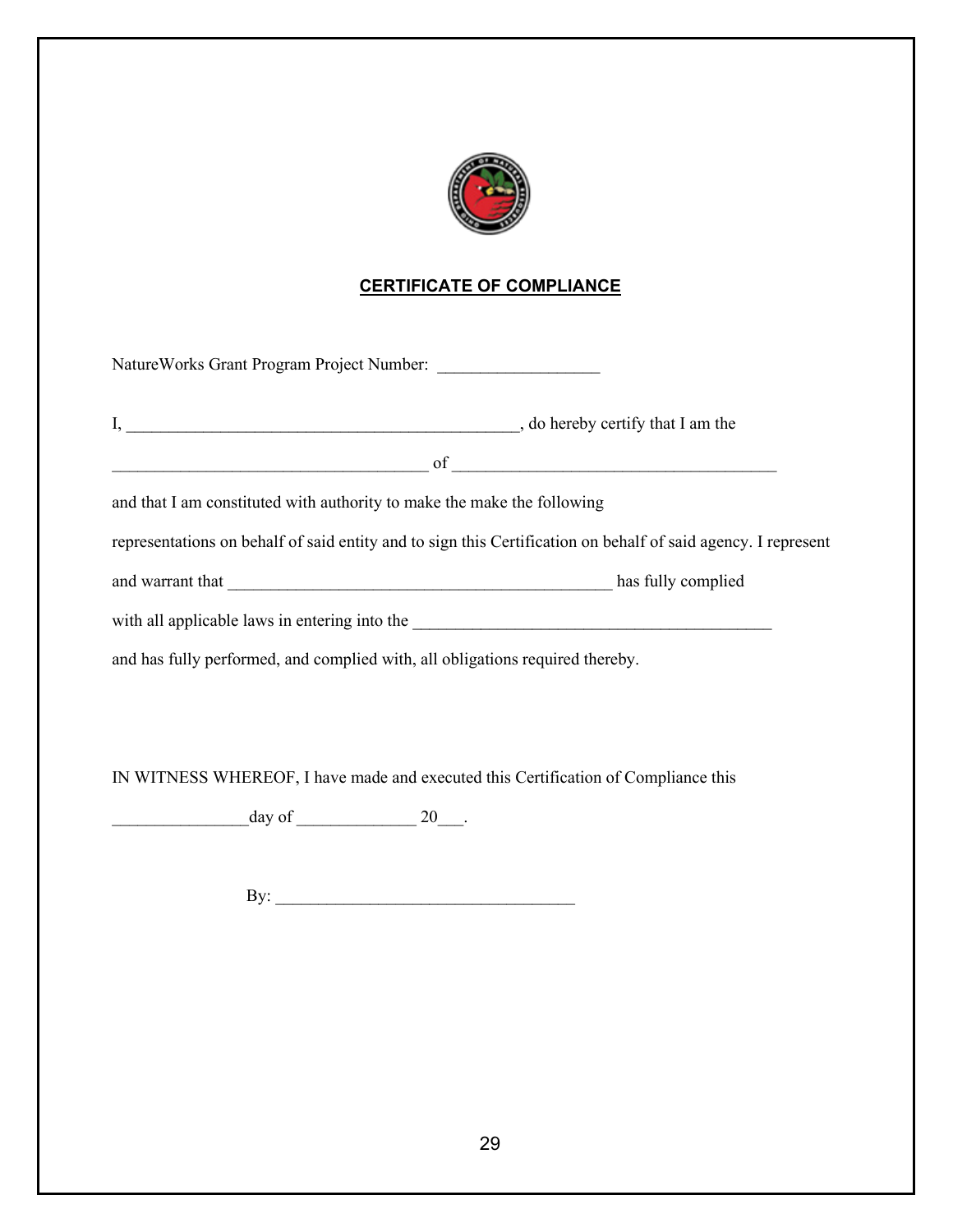## **Appendix C**

#### **NOTICE OF NatureWorks GRANT FUNDING** *EXAMPLE*

\_\_\_\_\_\_\_\_\_\_TROY TOWNSHIP\_\_\_is the owner of a parcel of land located in \_\_TROY\_\_\_\_\_\_\_\_\_ Township, ASHLAND County, Ohio, more particularly described in Exhibit A attached hereto and made part hereof (the "Property"). The owner, TROY TOWNSHIP , acquired the Property by a deed recorded in Vol. Fage \_\_\_ of the deed records of the Office of the \_\_\_\_\_ ASHLAND \_\_\_ County Recorder.

TROY TOWNSHIP has received NatureWorks funds from the Ohio Department of Natural Resources and applied these funds as a match for recreational development. The NatureWorks project number is \_\_\_\_\_\_\_\_\_\_\_\_\_\_\_ A copy of the NatureWorks project agreement is kept in the \_ TROY TOWNSHIP\_\_office at \_123 Main Street, TROY, OH 43000.

\_\_ TROY TOWNSHIP \_\_\_ hereby agrees to be bound by the terms of the Grant Agreement as they relate to the Property, including the obligation that the Property identified in Exhibit A must be operated and maintained solely for public recreation or natural resource purposes throughout the Term of the Bond. The Property cannot be converted in use or title without the prior approval of the Director of the Ohio Department of Natural Resources.

**This Notice shall be recorded by the owner in the Office of the \_\_ASHLAND\_\_\_\_ County Recorder\*** and shall be deemed incorporated by reference in any future deed of conveyance of or to the Property, or any part thereof.

In testimony whereof \_\_\_JOHN DOE\_\_\_\_ has caused this Notice to be executed this \_28th\_\_day of \_\_JUNE\_, 2020\_.

 $\frac{1}{2}$  , and the set of the set of the set of the set of the set of the set of the set of the set of the set of the set of the set of the set of the set of the set of the set of the set of the set of the set of the set

 $\frac{1}{\sqrt{2}}$  , and the set of the set of the set of the set of the set of the set of the set of the set of the set of the set of the set of the set of the set of the set of the set of the set of the set of the set of the

Authorized Official

STATE OF OHIO

COUNTY

Before me a notary public in and for said County and State personally appeared the above named authorized official, who acknowledge that he being there onto duly authorized, did sign the foregoing instrument, and that the same is his free act and deed.

In Testimony whereof I have hereunto set my hand and official seal at \_\_\_\_\_\_\_\_\_\_, Ohio, this \_\_\_\_ day of  $, 20$ .

> Notary My Commission Expires:

This instrument was prepared by:

JOHN DOE

name

\_\_\_Troy Township Trustee\_\_\_\_\_\_\_\_\_\_

title

\*Please note: After this document is completed, signed and notarized, it must be recorded with your County Recorder's Office. (See p. 4, Paragraph F for additional information)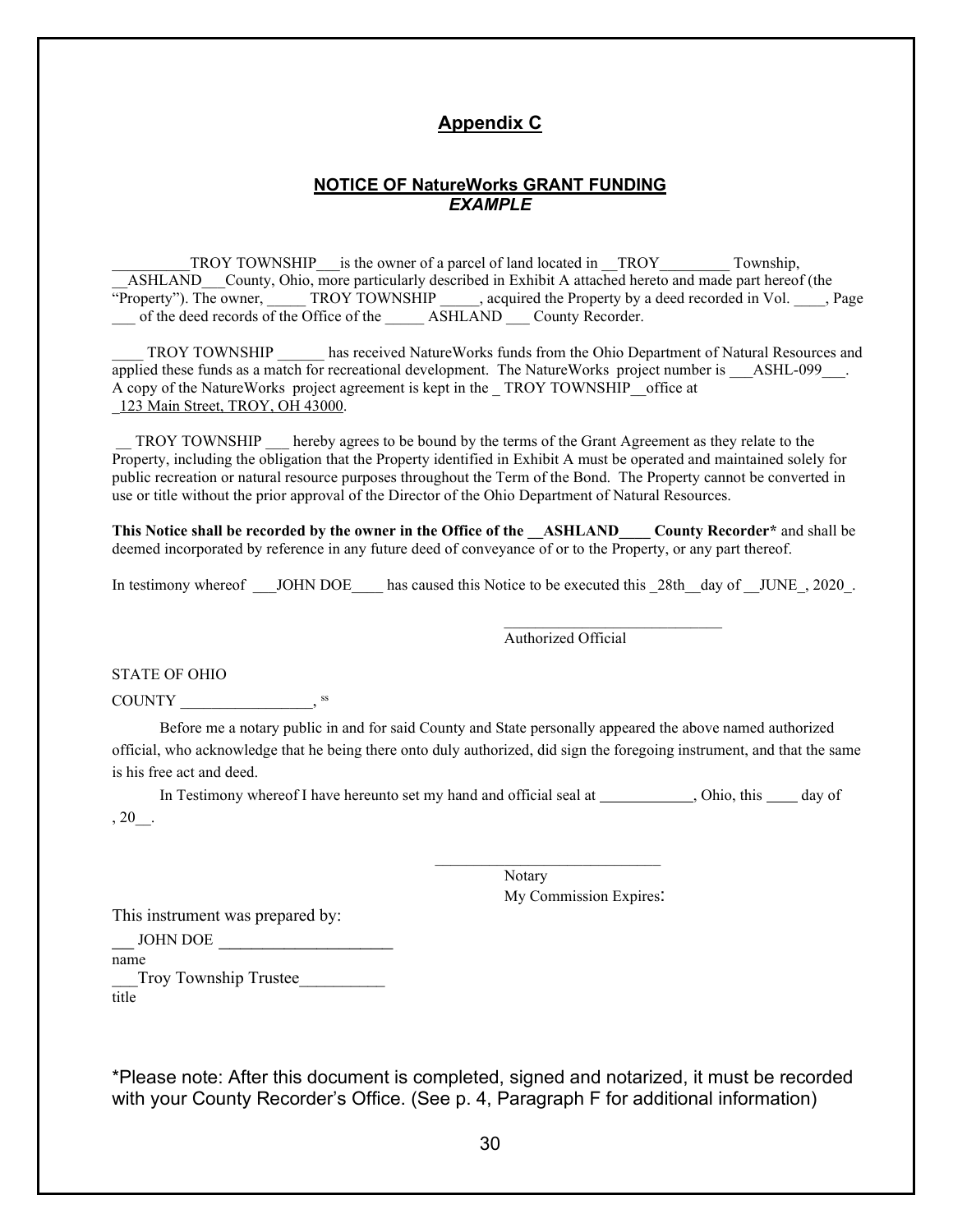## **NOTICE OF NatureWorks GRANT FUNDING**

is the owner of a parcel of land located in Township, \_\_\_\_\_\_\_\_\_\_\_\_\_\_\_ County, Ohio, more particularly described in Exhibit A attached hereto and made part hereof (the "Property"). The owner, \_\_\_\_\_\_\_\_\_\_\_\_\_\_\_\_\_\_\_\_\_\_\_\_\_\_\_, acquired the Property by a deed recorded in Vol. \_\_\_\_, Page \_\_\_ of the deed records of the Office of the \_\_\_\_\_\_\_\_\_\_\_\_\_\_\_\_\_ County Recorder.

\_\_\_\_\_\_\_\_\_\_\_\_\_\_\_\_\_\_\_\_\_\_\_\_\_\_\_\_\_\_ has received NatureWorks funds from the Ohio Department of Natural Resources and applied these funds as a match for recreational development. The NatureWorks project number is \_\_\_\_\_\_\_\_\_\_\_\_\_\_. The NatureWorks grant program was established in accordance to House Bill 790 in 1994 and continued with House Bill 215 in 1997. A copy of the NatureWorks project agreement is kept at the  $of$  fice at  $\Box$ 

hereby agrees to be bound by the terms of the Grant Agreement as they relate to the Property, including the obligation that the Property identified in Exhibit A must be operated and maintained solely for public recreation or natural resource purposes throughout the Term of the Bond. The Property cannot be converted in use or title without the prior approval of the Director of the Ohio Department of Natural Resources.

This Notice shall be recorded by the owner in the Office of the \_\_\_\_\_\_\_\_\_\_\_\_\_\_\_\_\_\_ County Recorder and shall be deemed incorporated by reference in any future deed of conveyance of or to the Property, or any part thereof.

In testimony whereof has caused this Notice to be executed this day of \_\_\_\_\_\_\_\_\_\_\_\_\_\_\_, 20\_.

 $\mathcal{L}_\text{max}$  and  $\mathcal{L}_\text{max}$  and  $\mathcal{L}_\text{max}$  and  $\mathcal{L}_\text{max}$  and  $\mathcal{L}_\text{max}$ 

Authorized Official

STATE OF OHIO

COUNTY \_\_\_\_\_\_\_\_\_\_\_\_\_\_\_\_\_, ss

Before me a notary public in and for said County and State personally appeared the above named authorized official, who acknowledge that he being there onto duly authorized, did sign the foregoing instrument, and that the same is his free act and deed.

In Testimony whereof I have hereunto set my hand and official seal at \_\_\_\_\_\_\_\_\_\_, Ohio, this day of  $\_\_\_\_\_\_\$ , 20\_.

 $\frac{1}{\sqrt{2}}$  , and the set of the set of the set of the set of the set of the set of the set of the set of the set of the set of the set of the set of the set of the set of the set of the set of the set of the set of the Notary My Commission Expires:

This instrument was prepared by:

\_\_\_\_\_\_\_\_\_\_\_\_\_\_\_\_\_\_\_\_\_\_\_\_\_\_\_\_\_\_\_\_\_\_\_\_\_\_\_\_

name  $\mathcal{L}_\text{max}$  , where  $\mathcal{L}_\text{max}$  , we are the set of the set of the set of the set of the set of the set of the set of the set of the set of the set of the set of the set of the set of the set of the set of the set of

title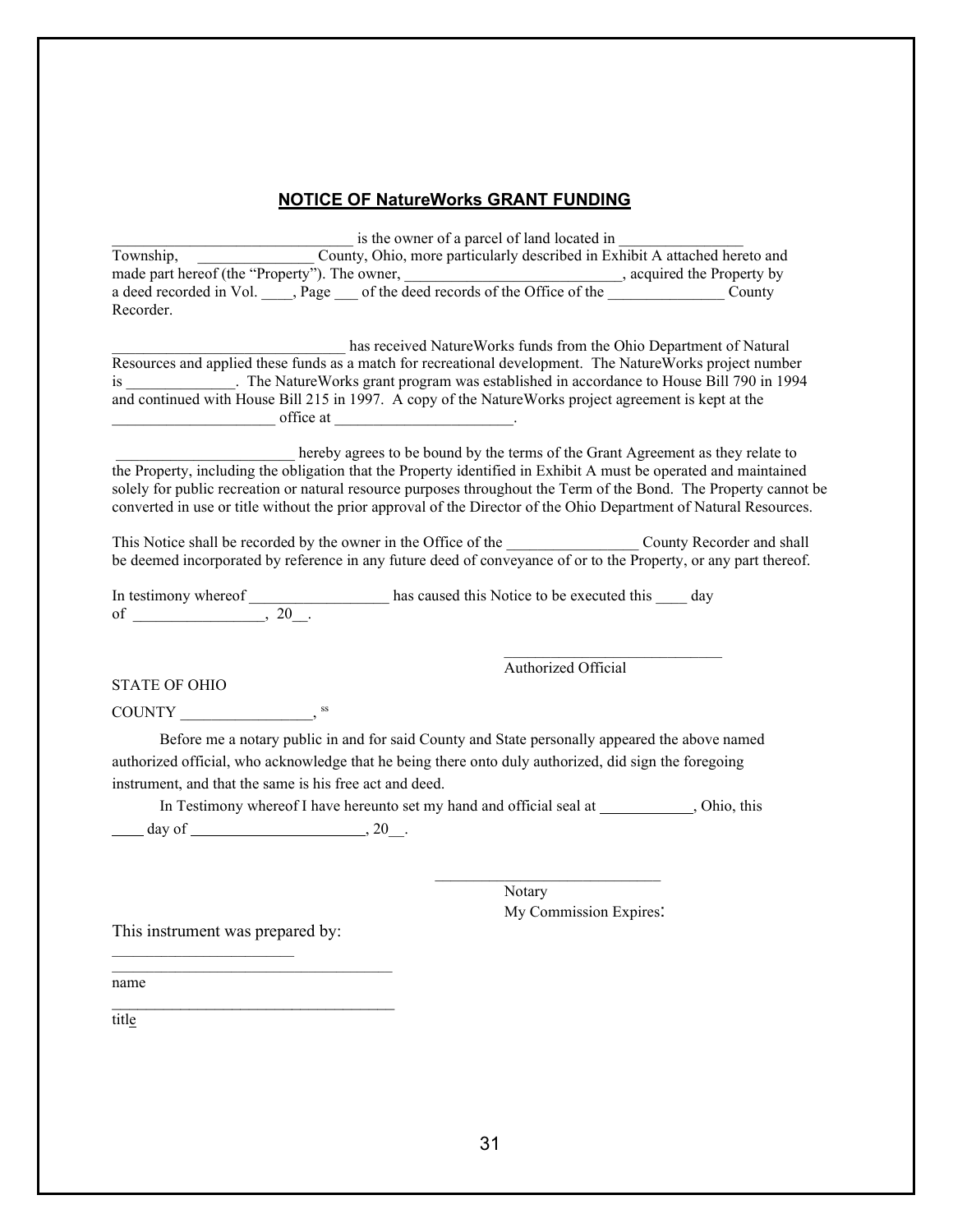## **APPENDIX D**

## **PERFORMANCE REPORT INSTRUCTIONS**

#### **A. REQUIREMENTS**

A Performance Report (see pages 33 - 34) on your agency letterhead must be submitted with each billing. All expenditures for which reimbursement is requested and a description of all work accomplished should be summarized. The certification on the bottom of the Performance Report is also required. *Reimbursement requests should be submitted as complete packages of information, and should not be submitted in a piecemeal fashion.* 

#### **B. INSTRUCTIONS FOR COMPLETION OF PERFORMANCE REPORT**

Each Performance Report must identify each project item. Attach associated invoices and proof of payments together by project item (this is the backup packet). List completed project items and project items not yet completed or commenced. Include details like number purchased/constructed (ex: 100 linear feet of paved trail).

At the bottom, list total project expenses, total expenses currently claimed and the 75% reimbursement request. If there is not enough grant funding remaining to reimburse all 75%, the remaining grant balance should be listed.

A contractor's request for payment will not be accepted in lieu of a Performance Report. Items such as *overhead*, *profit* or *miscellaneous* cannot be reimbursed. Incomplete reimbursement requests will be returned to the Participant.

Reimbursements cannot exceed actual expenditures.

## **INSTRUCTIONS FOR THE FINAL PERFORMANCE REPORT:**

- 1. Enclose a copy of the **recorded** Notice of NatureWorks Grant Funding (Appendix C) including Exhibit A (the Boundary Map), as recorded and filed with your county recorder. (In case of questions/concerns, please refer your County Recorder to ORC 317.114 & ORC 317.114 (C)(4).)
- 2. Enclose a completed CERTIFICATE OF COMPLIANCE, if not already submitted.
- 3. Enclose an "as-built" site plan of the project area showing existing elements, completed grant funded elements and location of the NatureWorks sign.
- 4. Enclose pictures of the completed project and the NatureWorks sign. Digital pictures may be emailed to [timothy.robinson@dnr.ohio.gov](mailto:timothy.robinson@dnr.ohio.gov) with project number in subject line.
- 5. Enclose copies of final building permits and inspections (if applicable).

**Final reimbursement will not be made until these items have been received.**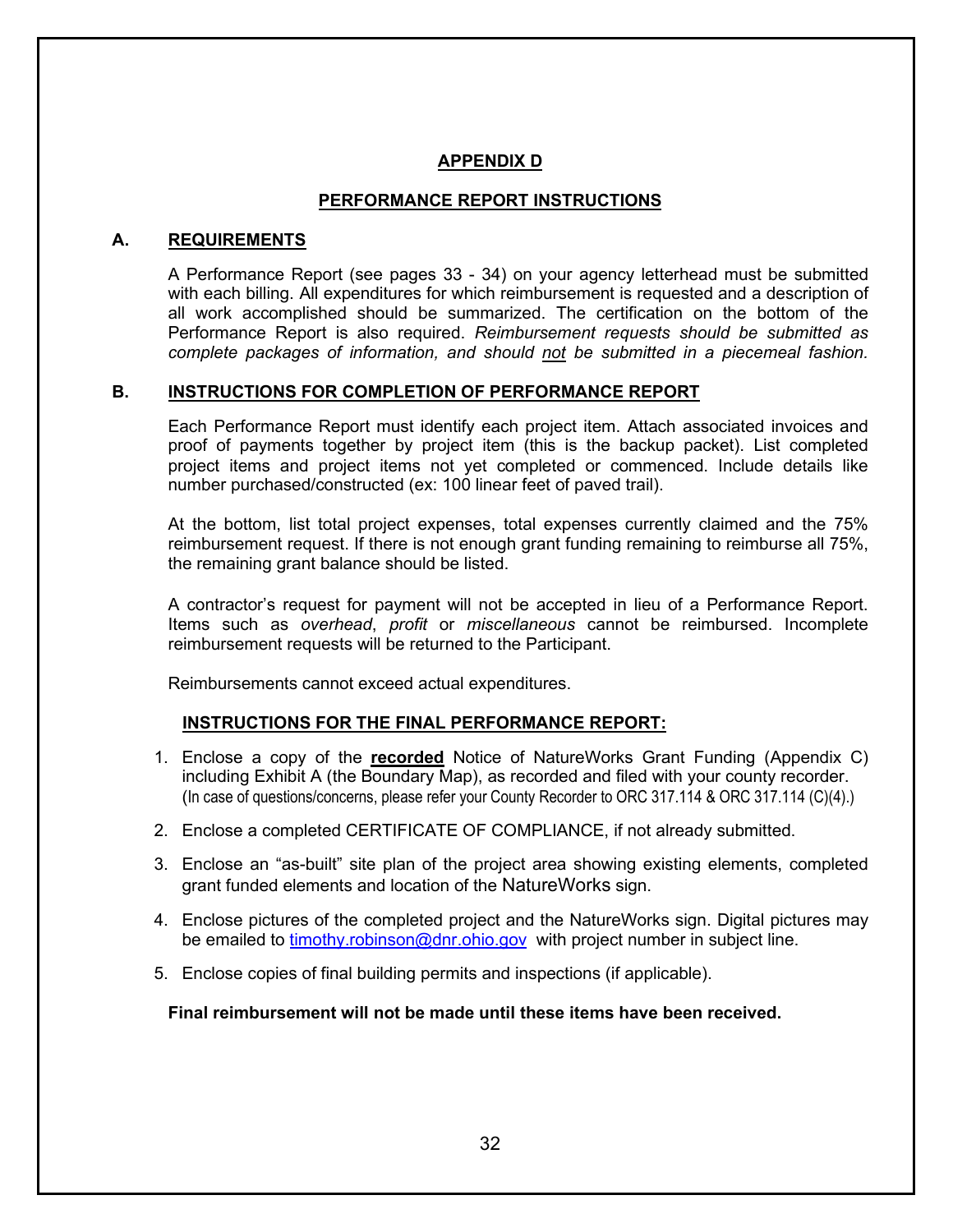Your Agency Letterhead

## **APPENDIX D**

#### **PERFORMANCE REPORT EXAMPLE**

PERFORMANCE REPORT NO. 1 Participant Name NatureWorks Invoice: **\_F\_ \_R\_ \_A\_ \_N\_ - \_0\_ \_9\_ \_9\_ -\_1\_**

*(Your project number - reimbursement request number)* 

"Sunny Park"

The following facilities have been completed:

A. One picnic shelter  $$ 35,000$ 

These grant funded items have not commenced at this time:

**Playground** Paved trail

TOTAL REIMBURSEMENTS TO DATE **\$000 FOR TOTAL REIMBURSEMENTS** TOTAL PERFORMANCE REPORT #1 EXPENSES \$35,000 REQUEST FOR 75% REIMBURSEMENT **\$26,250**

As a duly authorized representative for the grantee, I hereby certify that the expenses represented and the accompanying documents are true and accurate. I also certify that all expenses represented have not been applied to any other grants and are applicable to only the NatureWorks grant.

> \_\_\_\_\_\_\_\_\_\_\_\_\_\_\_\_\_\_\_\_\_\_\_\_\_\_\_\_\_\_\_\_\_\_\_ Signed, Authorized Grantee Official

> \_\_\_\_\_\_\_\_\_\_\_\_\_\_\_\_\_\_\_\_\_\_\_\_\_\_\_\_\_\_\_\_\_\_\_ **Title**

Date:\_\_\_\_\_\_\_\_\_\_\_\_\_\_\_\_\_\_\_\_\_\_\_\_\_\_\_\_\_\_\_

Report #1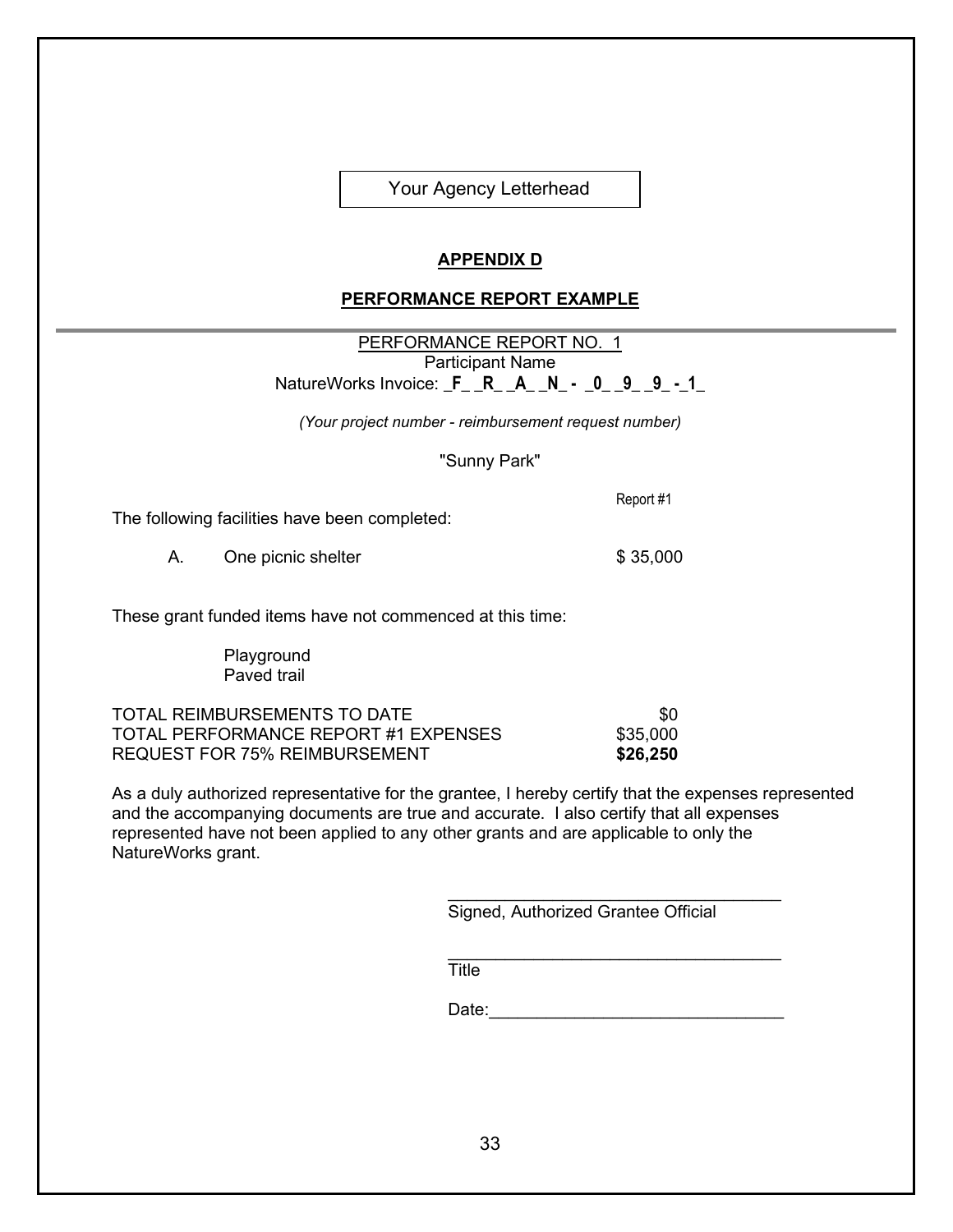Your Agency Letterhead

#### **APPENDIX D**

#### *FINAL* **PERFORMANCE REPORT EXAMPLE**

#### PERFORMANCE REPORT NO. 2 & FINAL Participant Name

NatureWorks Invoice: **\_F\_ \_R\_ \_A\_ \_N\_ - \_0\_ \_9\_ \_9\_ -** 2 *(Your project number - reimbursement request number)* 

#### "Sunny Park"

|                                               | <b>O GILLY LAIR</b>                                                                     | Report #2            | TOTAL PRIOR TO<br>Report #2 |  |
|-----------------------------------------------|-----------------------------------------------------------------------------------------|----------------------|-----------------------------|--|
| The following facilities have been completed: |                                                                                         |                      |                             |  |
| Α.                                            | One picnic shelter                                                                      | \$<br>$\mathbf 0$    | \$35,000                    |  |
| В.                                            | One accessible play system                                                              | \$9,700              | \$<br>$\mathbf 0$           |  |
| C.                                            | Access path 200 linear feet                                                             | \$7,000              | \$<br>$\mathbf 0$           |  |
| D.                                            | Dump Truck usage (force account)                                                        | 300<br>\$            |                             |  |
|                                               | TOTAL SPENT PRIOR TO PERFORMANCE REPORT #2:<br>TOTAL REIMBURSEMENTS TO DATE:            |                      | \$35,000<br>\$26,250        |  |
|                                               | <b>TOTAL PERFORMANCE REPORT #2:</b><br><b>75% REIMBURSEMENT</b>                         | \$17,000<br>\$12,525 |                             |  |
|                                               | <b>TOTAL REIMBURSEMENT THIS REQUEST:</b>                                                | \$12,750             |                             |  |
|                                               | <b>TOTAL NatureWorks GRANT AMOUNT:</b><br>TOTAL REIMBURSEMENTS, INCLUDING THIS REQUEST: | \$39,000<br>\$39,000 |                             |  |

As a duly authorized representative for the grantee, I hereby certify that the expenses represented and the accompanying documents are true and accurate. I also certify that all expenses represented have not been applied to any other grants and are applicable to only the NatureWorks grant.

> \_\_\_\_\_\_\_\_\_\_\_\_\_\_\_\_\_\_\_\_\_\_\_\_\_\_\_\_\_\_\_\_\_\_\_ Signed, Authorized Grantee Official

> \_\_\_\_\_\_\_\_\_\_\_\_\_\_\_\_\_\_\_\_\_\_\_\_\_\_\_\_\_\_\_\_\_\_\_ **Title**

Date:\_\_\_\_\_\_\_\_\_\_\_\_\_\_\_\_\_\_\_\_\_\_\_\_\_\_\_\_\_\_\_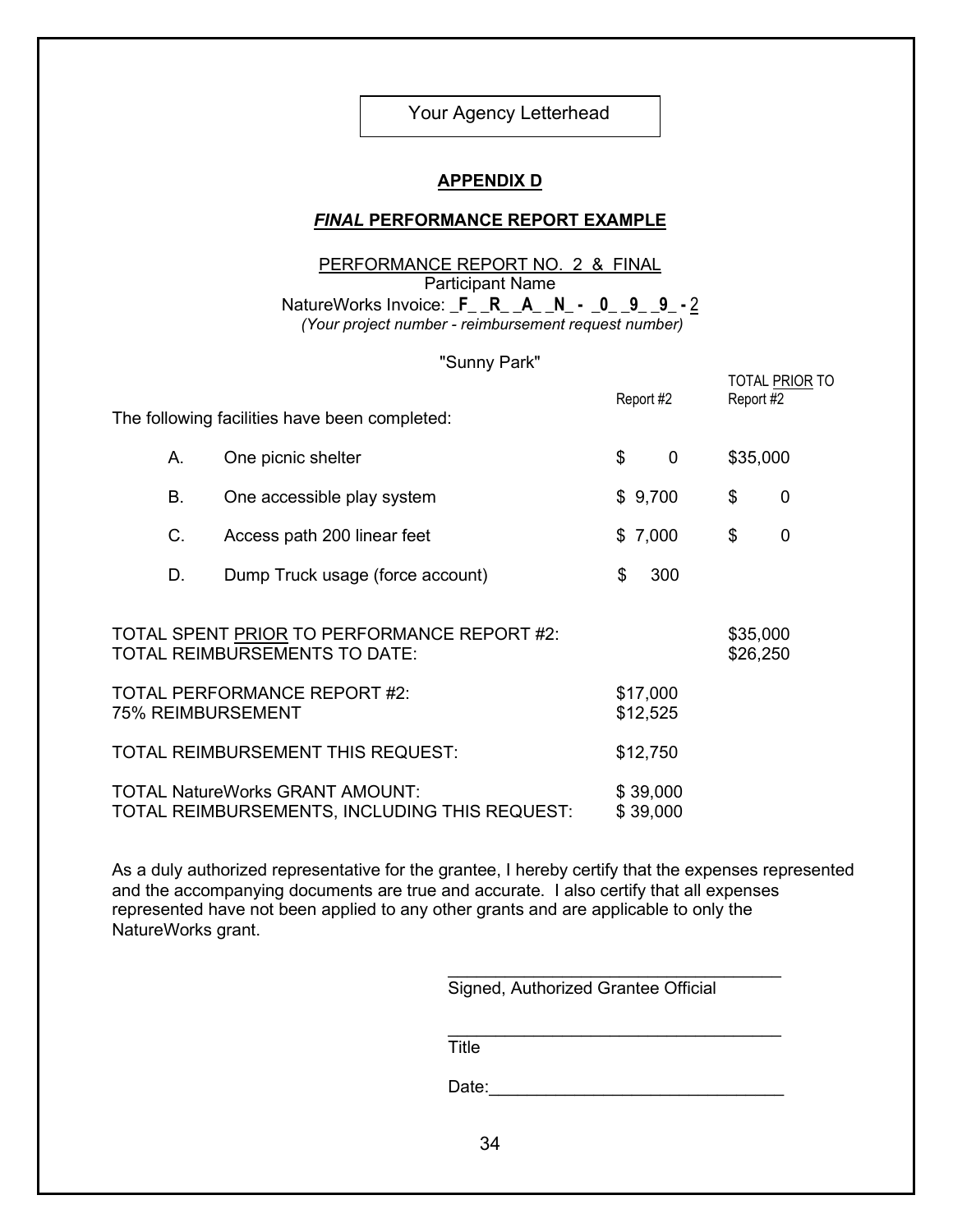## **APPENDIX E**

## **DONATED LABOR/SERVICES (SKILLED AND UNSKILLED) INSTRUCTIONS**

## **Documentation of Skill and Pay Rate (Skilled Labor Only)**

The following documentation should be provided with the individual's first timesheet and is only required once.

- 1. The donor must provide a letter on his or her employer's letterhead that lists the donor's name, title, and rate of pay.
- 2. If the donor is self-employed, the donor must provide his or her documented rate of pay for the type of work to be donated. If the donor is unemployed at the time, or retired, the donor must provide recent documentation of rate of pay for the type of work to be donated. Donors that do not regularly assign their cost of doing business on an hourly basis may submit a documented value of what the task regularly costs. The Department reserves the right to require additional information prior to approval.

## **Documentation of Hours and Work Performed (Skilled and Unskilled)**

- 1. Donated Labor/Services Summary Form (Skilled and Unskilled) This summary form must accompany submitted timesheets (see item 2). The Participant must sign this document.
- 2. Donated Labor Timesheet is to be used as a timesheet for donating individuals, but not vendors. The Participant's authorized representative must co-sign the donor's timesheet.

Note: For many volunteers at a volunteer event or work day contact ODNR (see page 1) for an alternate sign in / sign out form.

#### **Documentation Donation of Services from a Vendor**

Donation of services from a vendor, for example an engineering firm, must be described by the vendor on their letterhead. The vendor must list the service(s) performed, the value of such service(s) based on their standard and usual charges for like service(s). The document should be signed and dated by the vendor; the title of the signer must be included.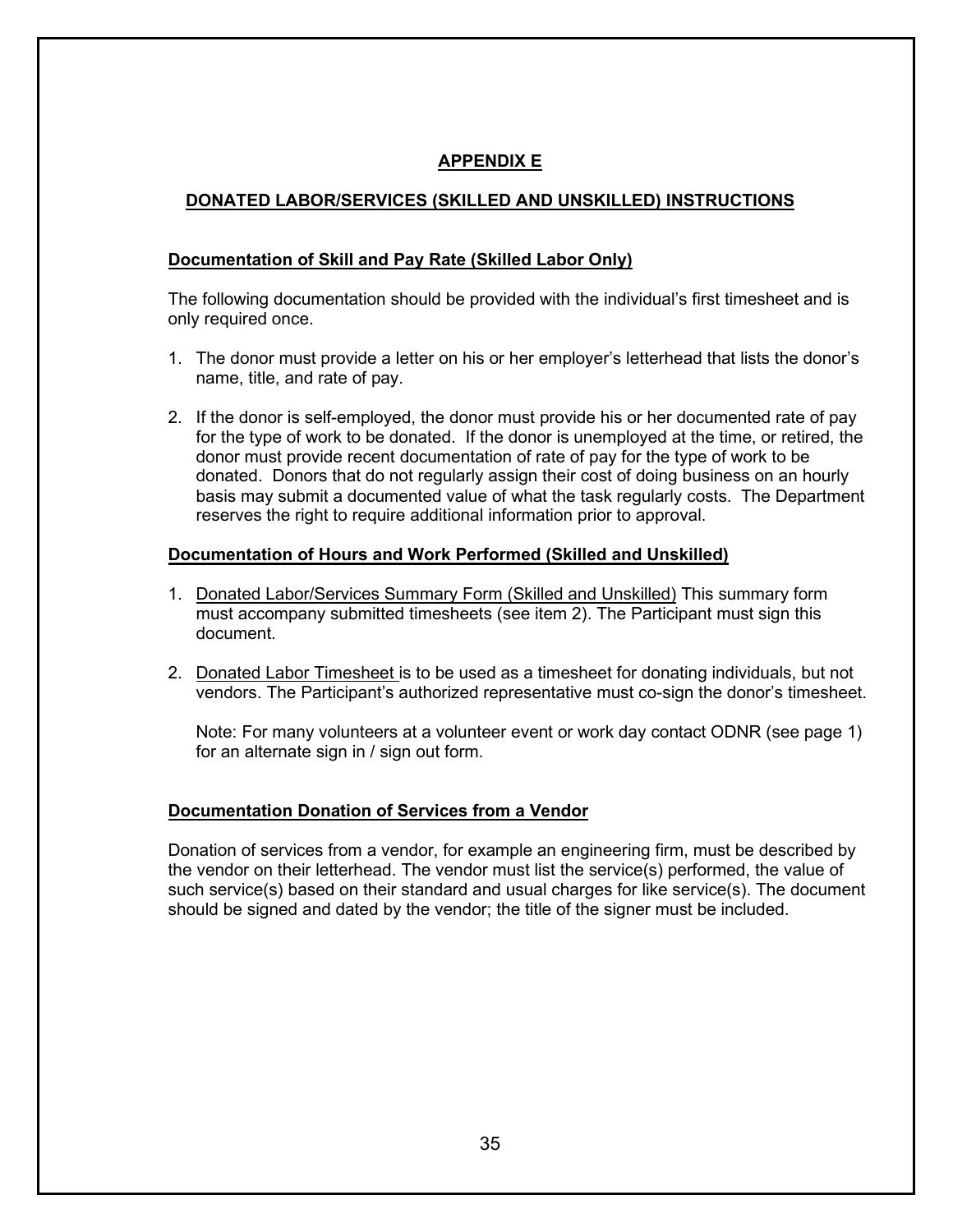|                                                      |                       |                             |                       | DONATED LABOR/SERVICES SUMMARY FORM<br><b>NatureWorks</b><br><b>APPENDIX E</b>                                                                                                                                            |                          |  |
|------------------------------------------------------|-----------------------|-----------------------------|-----------------------|---------------------------------------------------------------------------------------------------------------------------------------------------------------------------------------------------------------------------|--------------------------|--|
| Name of Project:                                     |                       |                             |                       | NatureWorks Grant Number                                                                                                                                                                                                  |                          |  |
| Participant (Project Sponsor):<br>Contact Name:      |                       |                             |                       | Contact Phone:                                                                                                                                                                                                            |                          |  |
| $\overline{\mathbb{Q}}$<br>Name of Donating Individu | Total Hours<br>Worked | Pay Rate                    | Amt. Donated<br>Total | Dates Work Performed                                                                                                                                                                                                      | Work Performed           |  |
| EXAMPLE: Joe Smith                                   | $\overline{24}$       | \$15                        | \$360                 | 9/12, 9/13 and 9/14, 2019                                                                                                                                                                                                 | Assembled play equipment |  |
|                                                      |                       |                             |                       |                                                                                                                                                                                                                           |                          |  |
|                                                      |                       |                             |                       |                                                                                                                                                                                                                           |                          |  |
|                                                      |                       |                             |                       |                                                                                                                                                                                                                           |                          |  |
|                                                      |                       |                             |                       |                                                                                                                                                                                                                           |                          |  |
|                                                      |                       |                             |                       |                                                                                                                                                                                                                           |                          |  |
|                                                      |                       |                             |                       |                                                                                                                                                                                                                           |                          |  |
|                                                      |                       |                             |                       |                                                                                                                                                                                                                           |                          |  |
|                                                      |                       |                             |                       |                                                                                                                                                                                                                           |                          |  |
|                                                      |                       |                             |                       |                                                                                                                                                                                                                           |                          |  |
|                                                      |                       |                             |                       |                                                                                                                                                                                                                           |                          |  |
|                                                      |                       |                             |                       |                                                                                                                                                                                                                           |                          |  |
|                                                      |                       |                             |                       |                                                                                                                                                                                                                           |                          |  |
|                                                      |                       |                             |                       |                                                                                                                                                                                                                           |                          |  |
|                                                      |                       |                             |                       |                                                                                                                                                                                                                           |                          |  |
|                                                      |                       |                             |                       |                                                                                                                                                                                                                           |                          |  |
|                                                      |                       |                             |                       |                                                                                                                                                                                                                           |                          |  |
|                                                      |                       | <b>Total Amount Donated</b> |                       |                                                                                                                                                                                                                           |                          |  |
| certify that, to the best of                         |                       |                             |                       | my knowledge and belief, the above costs and accompanying documents are true and accurate.<br>also certify that all expenses represented have not been applied to any other grants and are only applicable to this grant. |                          |  |
|                                                      |                       |                             |                       |                                                                                                                                                                                                                           |                          |  |
| Signed, Authorized Grantee Official                  |                       |                             | Date                  |                                                                                                                                                                                                                           |                          |  |
|                                                      |                       |                             |                       |                                                                                                                                                                                                                           |                          |  |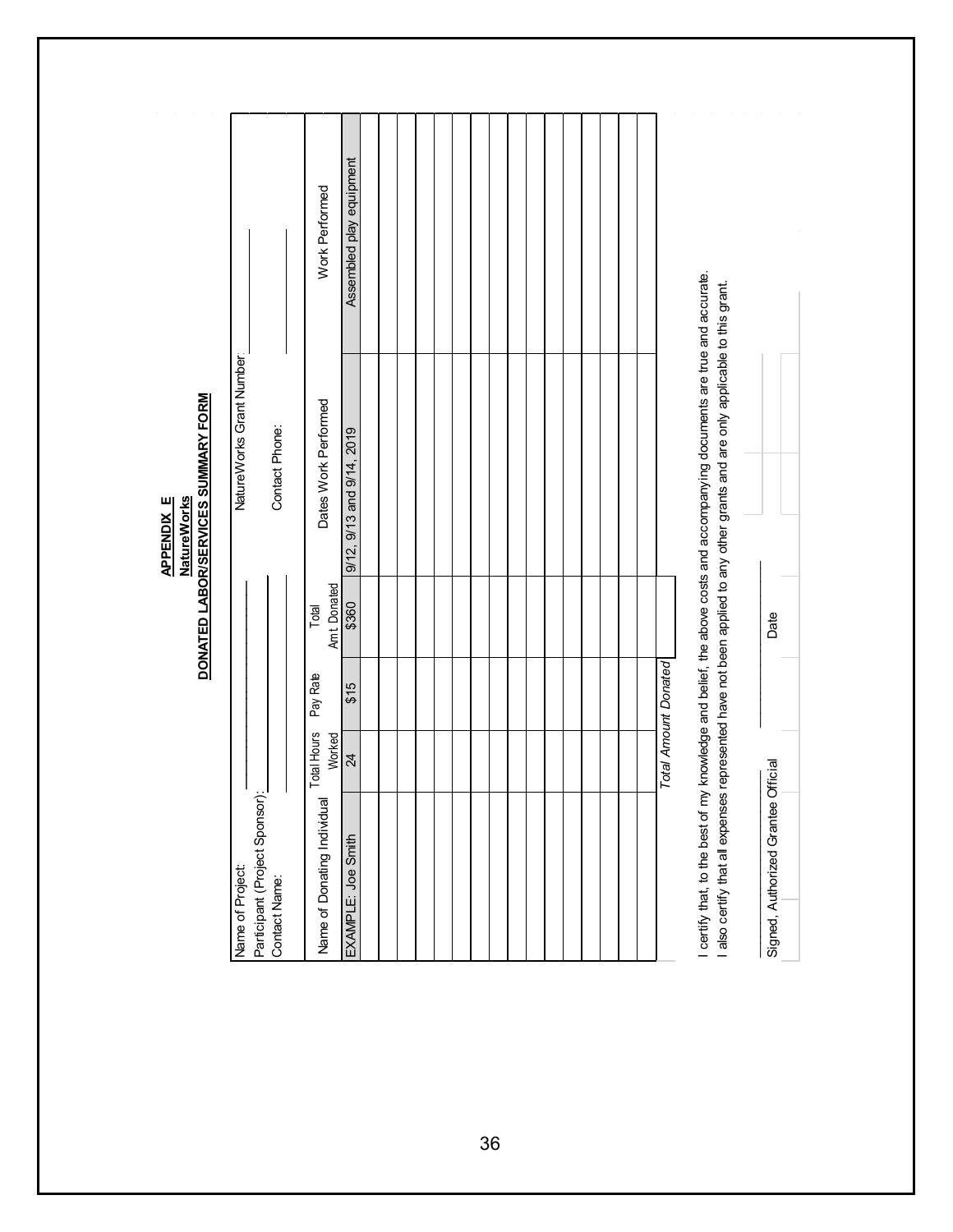*Standard Labor Rate (\$15/hr) Skilled Labor Rate (must document skill)* (must document skill) Skilled Labor Rate Services Performed **Services Performed Volunteer Information Volunteer Information** I certify that I provided the volunteer service hours described above and that I am 18 years or older Please circle one **I certify that I provided the volunteer service hours described above and that I am 18 years or older** *Please circle one* Standard Labor Rate (\$15/hr) Total Hrs<sup>\*</sup> **Total Hrs \*** DONATED LABOR TIMESHEET **DONATED LABOR TIMESHEET Total Donated Hours Total Donated Hours Name:** Time Out **Time Out NatureWorks** APPENDIX E **NatureWorks APPENDIX E** Please deduct lunch and break hours when calculating Total Hours Worked \* Please deduct lunch and break hours when calculating Total Hours Worked Project Information **Project Information** Time In **Date Time In** Signature of Project Sponsor: Signature of Project Sponsor: Signature of Volunteer: Signature of Volunteer: Name of Project: **Project Number: Sponsor: Name of Project:** Date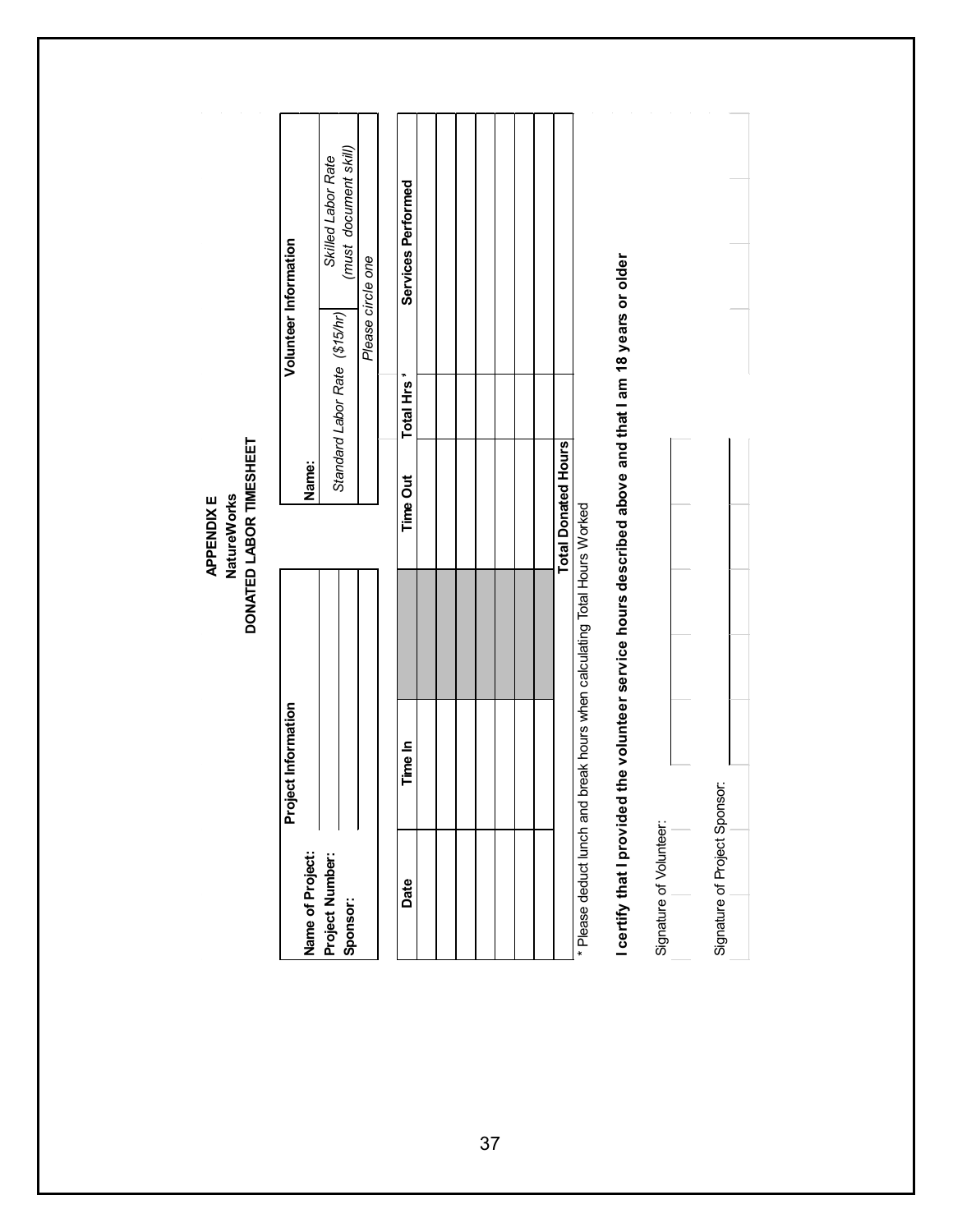## **APPENDIX F**

#### **FORCE ACCOUNT LABOR/SERVICES**

#### A. **Documentation of Pay Rate and Hours Worked**

- 1. The Participant must provide a letter on letterhead listing all 'in-house' employees providing grant project services. Each employee's name, title and rate of pay must be listed. Documentation of the employee's usual rate of pay must be attached (please redact sensitive information). This documentation is only required once, with the first reimbursement request in which reimbursement or credit for force account work is requested.
- 2. The Participant is responsible for providing copies of timesheets for individuals for all days for which force account labor/services are claimed. Employee's timesheet should clearly differentiate between hours worked on the NatureWorks project vs. other nongrant related tasks.
- 3. The Participant may receive donated services from individuals that are not employees, but regularly provide services to the Participant (for example: the county engineer). The same documentation as listed above is required. The required letter on letterhead should be on the individual's employer's letterhead, and signed by that employer. (Use Appendix E forms for donated labor.)
- 4. The Participant must also complete and submit this summary form with reimbursement requests: Force Account Labor/Services Summary Form (Skilled and Unskilled).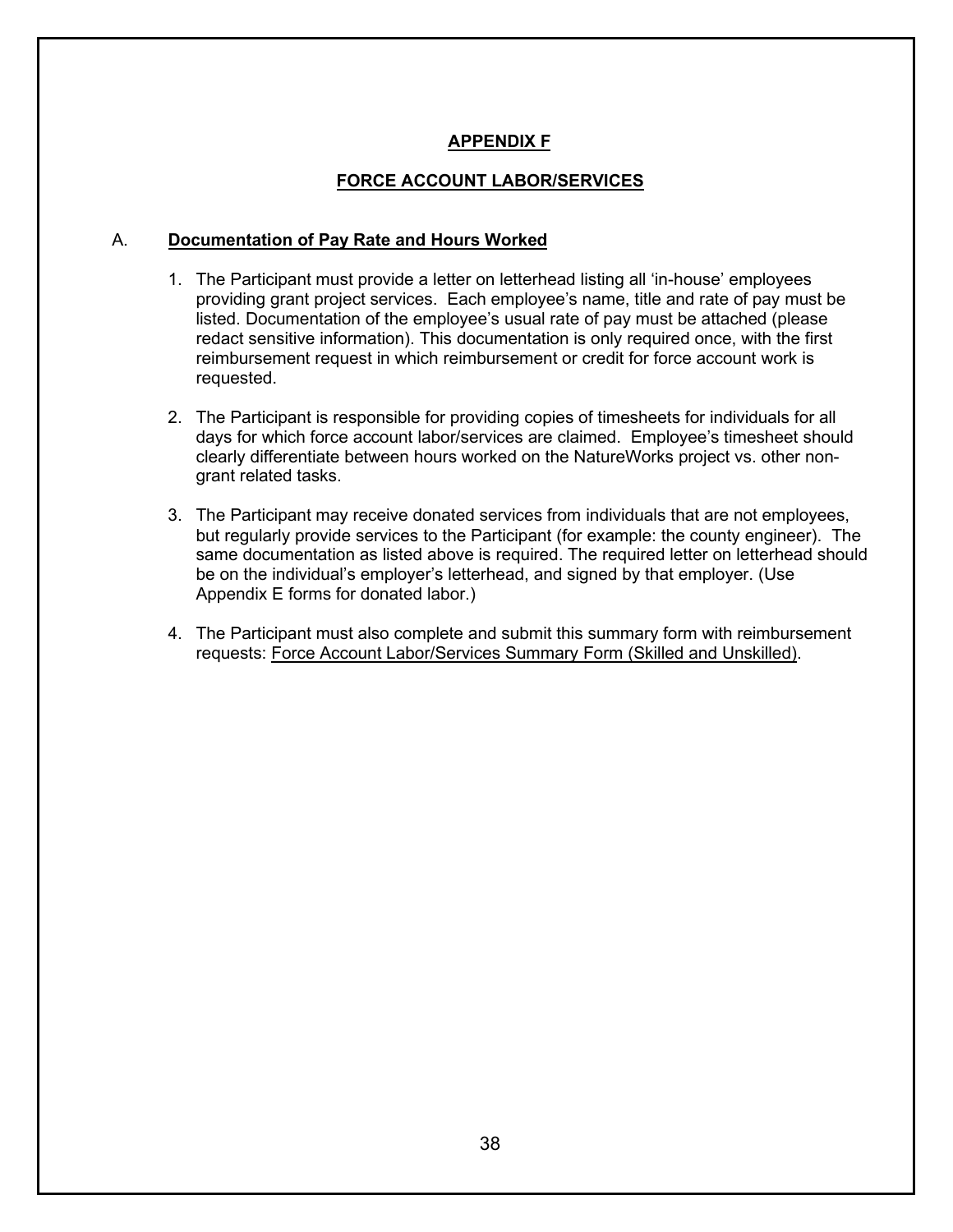Assembled play equipment 9/12, 9/13 and 9/14, 2019 | Assembled play equipment Work Performed Work Performed I certify that, to the best of my knowledge and belief, the above costs and accompanying documents are true and accurate.<br>I also certify that all expenses represented have not been applied to any other grants and are only I certify that, to the best of my knowledge and belief, the above costs and accompanying documents are true and accurate. I also certify that all expenses represented have not been applied to any other grants and are only applicable to this grant. NatureWorks Grant Number: 9/12, 9/13 and 9/14, 2019 NatureWorks Grant Number: Dates Work Performed Dates Work Performed **APPENDIX F<br>NatureWorks<br>FORCE ACCOUNT LABOR/SERVICES SUMMARY FORM FORCE ACCOUNT LABOR/SERVICES SUMMARY FORM**Contact Phone: Contact Phone: **APPENDIX F NatureWorks**  $\mathcal{L}_\text{max}$  , and the contract of the contract of the contract of the contract of the contract of the contract of the contract of the contract of the contract of the contract of the contract of the contract of the contr **\_\_\_\_\_\_\_\_\_\_\_\_\_\_\_\_\_\_\_\_\_\_\_\_\_\_\_\_\_\_** \$360 Total Amt. 24 \$15 \$360 Total Hours Pay Rate Total Worked Amt. Date Signed, Authorized Grantee Official Date Total Amount FORCE ACCOUNT *Total Amount FORCE ACCOUNT* Total Hours Pay Rate  $$15$ Worked  $\overline{24}$ Signed, Authorized Grantee Official Participant (Project Sponsor): Name of Staff Person Participant (Project Sponsor): Name of Staff Person EXAMPLE: Joe Smith EXAMPLE: Joe Smith Name of Project: Name of Project: Contact Name: Contact Name: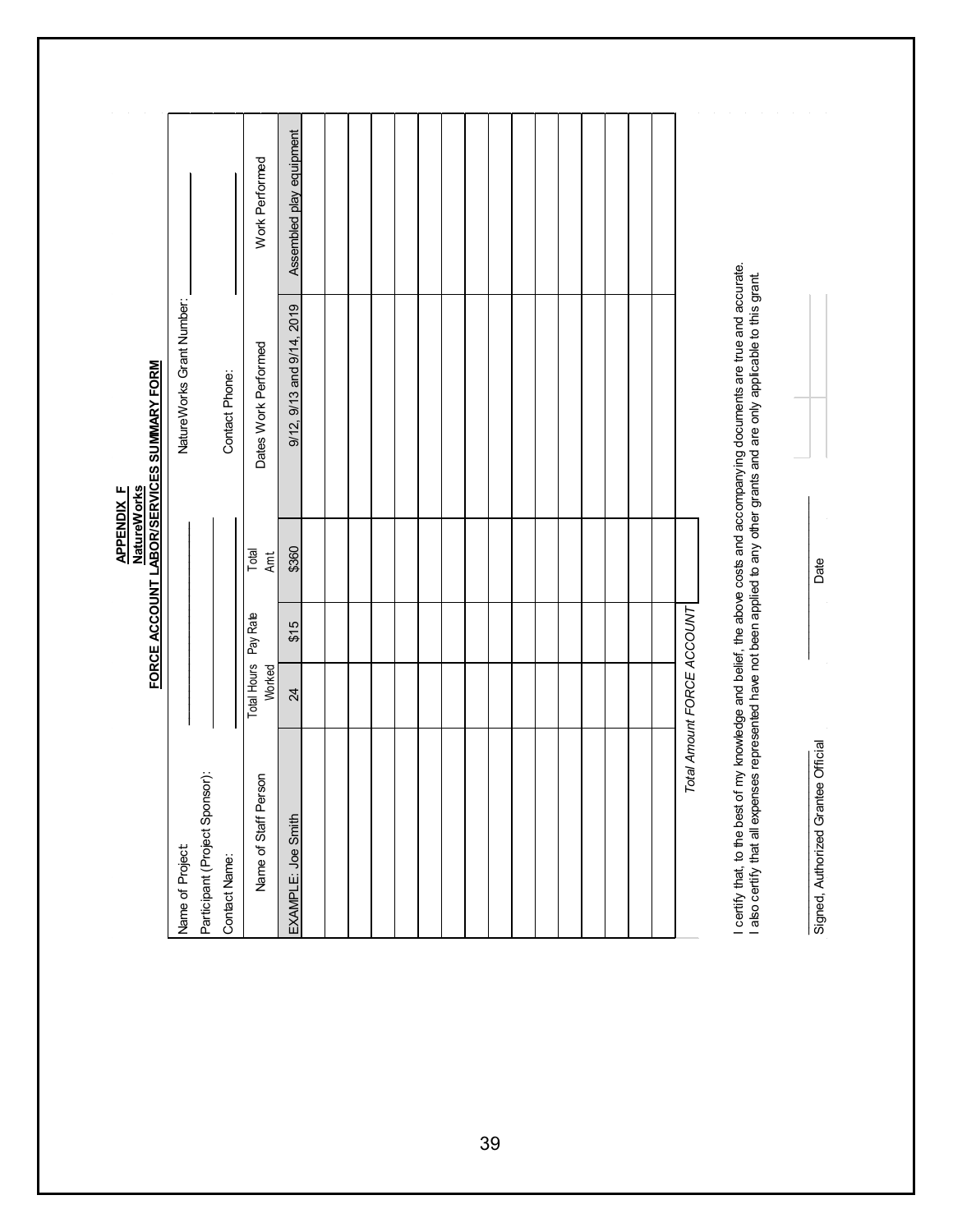## **APPENDIX G**

## **MATERIALS AND EQUIPMENT USE**

#### **DONATED MATERIALS or EQUIPMENT USE:**

- 1. The Participant must provide a letter on letterhead or invoice from the donating vendor listing the items being donated, the number of items and the usual cost of each material. If equipment usage is being donated, the donating vendor's letter or invoice should list an exact description of the equipment, the number of hours or days donated, and the standard cost per hour or day for the equipment. Donated materials and equipment usage must come from a vendor that regularly sells the materials or rents the equipment and has assigned rates.
- 2. If the donating vendor is giving a "discount" off the regular price of the materials or equipment usage, a letter on letterhead or invoice must state the regular cost of the items or equipment usage and the discounted amount that is being charged to the Participant.
- 3. Letters of donation should not be submitted to the Department until the materials or equipment has been used in the NatureWorks project scope. For example: a donation of fencing should not be submitted as a donation until the fencing has been installed.
- 4. The Participant cannot donate materials to itself.

#### **FORCE ACCOUNT EQUIPMENT USAGE:**

- 1. Participants may claim force account usage of owned equipment. (Participants may NOT claim force account usage of owned materials.) If the equipment is heavy duty, the Participant must review the Ohio Department of Transportation's (ODOT) equipment standard rates list. If the equipment is found on the list, the ODOT rate will be the one considered. The ODOT standard rates list is located on the following website: <https://www.transportation.ohio.gov/wps/portal/gov/odot/working/publications/equipment-rates>
- 2. Many types of power tools and equipment are not "heavy duty" so are not listed on the ODOT equipment standard rates list. If such power tools and/or equipment time is claimed, the Participant must provide a rental rate from a local vendor for that same type of equipment, on the vendor's letterhead, brochure, advertisement, etc. If a rental rate cannot be obtained, the item will not be considered for donation. **The Department reserves the right to request additional documentation, reduce, or deny donated and/or force account equipment use for which a rate cannot be established.**
- 3. The Participant must submit Appendix G Force Account Equipment Summary Form and Equipment Use Log(s).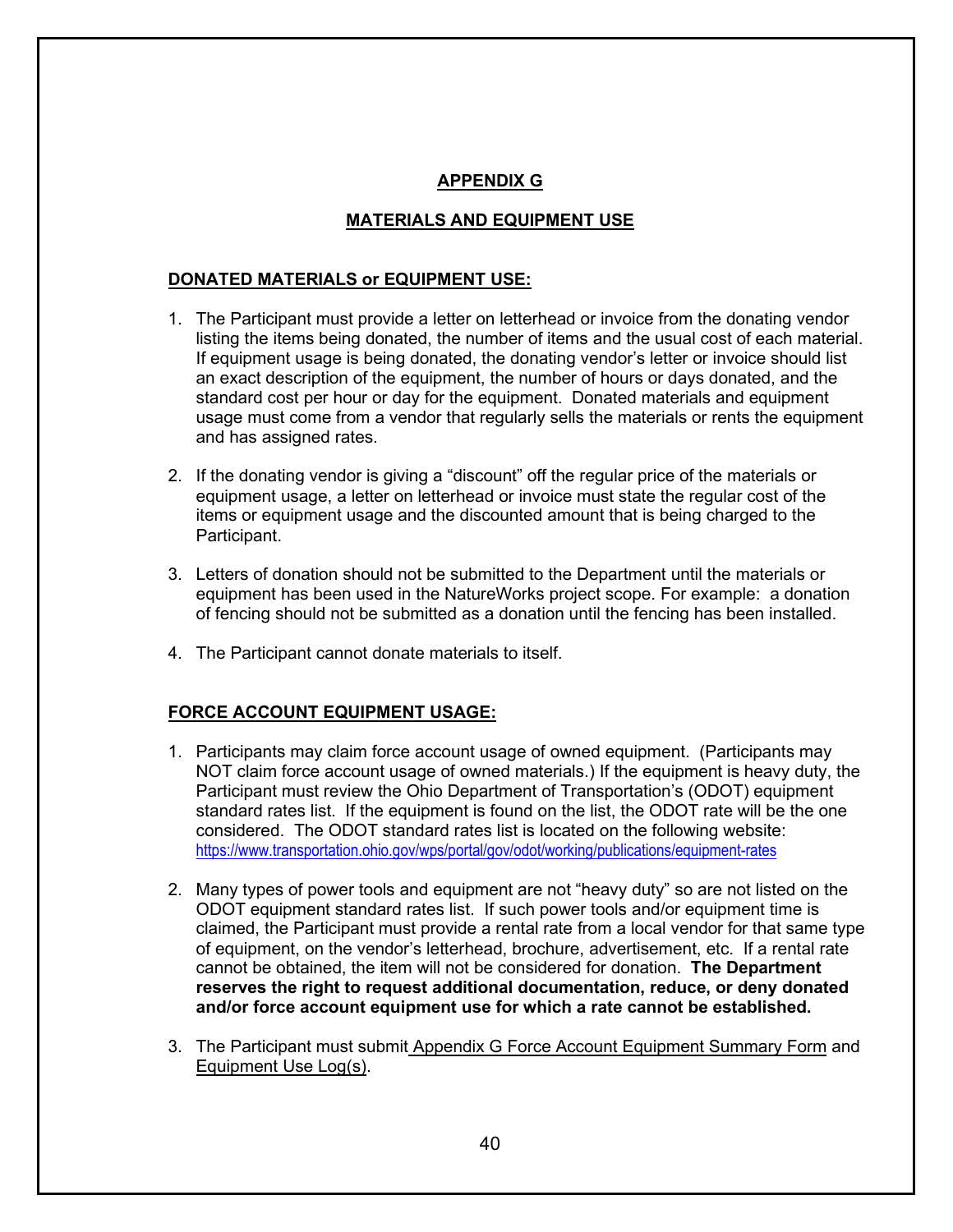|                                 |                                                       | FORCE ACCOUNT (PARTICIPANT OWNED) EQUIPMENT USE LOG<br>Use separate form for each piece of equipment<br>NatureWorks<br>APPENDIX G |                     |                                    |                      |  |
|---------------------------------|-------------------------------------------------------|-----------------------------------------------------------------------------------------------------------------------------------|---------------------|------------------------------------|----------------------|--|
| Name of Project:                | nation<br>Project Inforr                              | Type of Equipment:                                                                                                                |                     |                                    |                      |  |
| Project Number:<br>Sponsor:     |                                                       | Daily Rate                                                                                                                        |                     | Hourly Rate                        | Mileage Rate         |  |
|                                 |                                                       |                                                                                                                                   |                     | Please circle one and fill in rate |                      |  |
|                                 |                                                       |                                                                                                                                   |                     |                                    |                      |  |
| Date                            | e Start<br>Time or Mileag                             | Time or Mileage End                                                                                                               | Total Hrs or Miles* |                                    | Service(s) Performed |  |
|                                 |                                                       |                                                                                                                                   |                     |                                    |                      |  |
|                                 |                                                       |                                                                                                                                   |                     |                                    |                      |  |
|                                 |                                                       |                                                                                                                                   |                     |                                    |                      |  |
|                                 |                                                       |                                                                                                                                   |                     |                                    |                      |  |
|                                 |                                                       | <b>Total</b>                                                                                                                      |                     |                                    |                      |  |
|                                 | * Please deduct lunch & break when calculating total. | Multiply by Equipment Rate                                                                                                        |                     |                                    |                      |  |
|                                 |                                                       | = Total Claimed                                                                                                                   | $\frac{6}{2}$       |                                    |                      |  |
|                                 |                                                       |                                                                                                                                   |                     |                                    |                      |  |
| Signature of Equipment Operator |                                                       | Date                                                                                                                              |                     |                                    |                      |  |
| Signature of Project Sponsor    |                                                       | Date                                                                                                                              |                     |                                    |                      |  |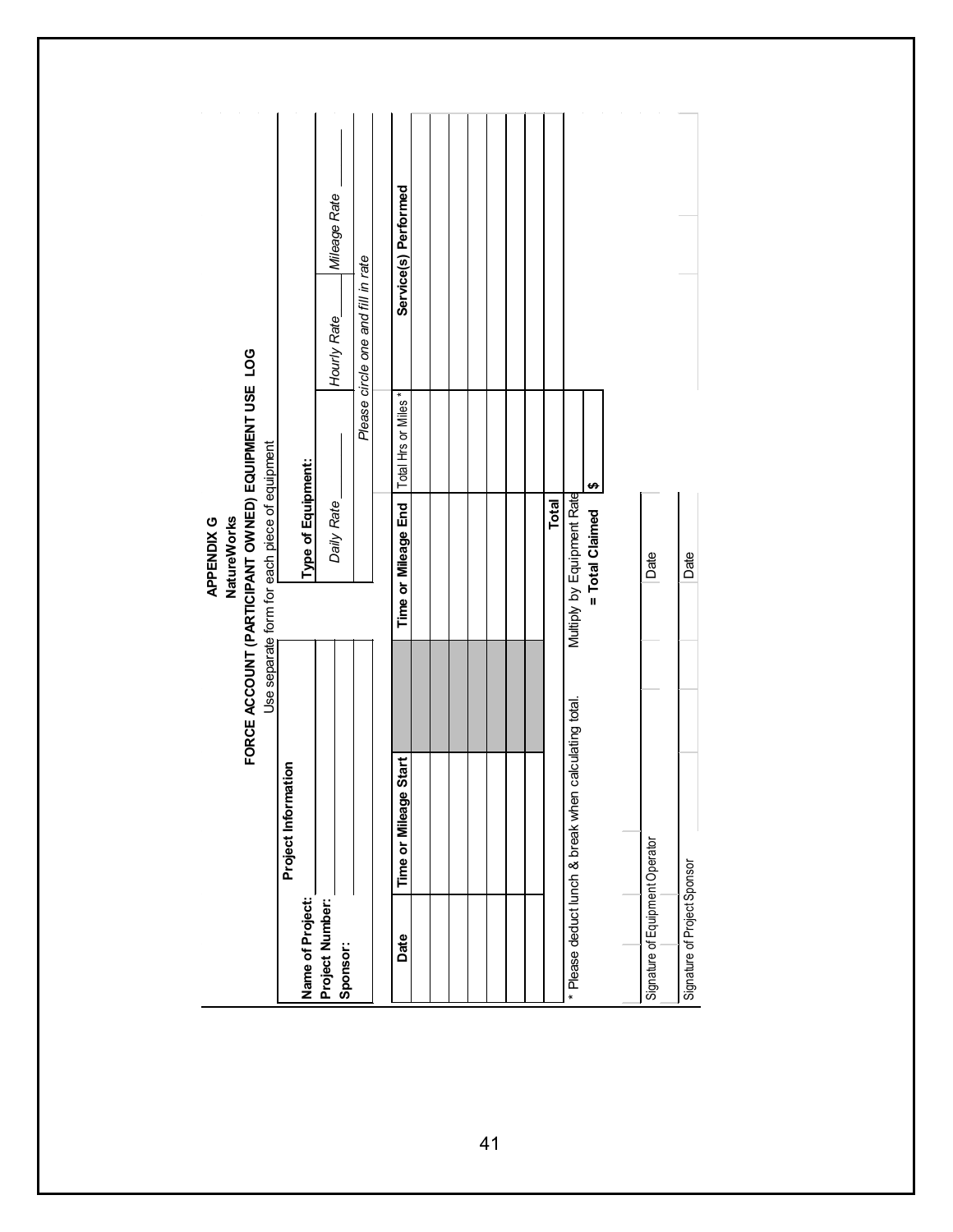Hauled gravel to site Hauled gravel to site**Work Performed** Work Performed usage claimed for reimbursement or match was solely for public recreation improvements developed with NatureWorks assistance. usage claimed for reimbursement or match was solely for public recreation improvements developed with NatureWorks assistance. I certify that, to the best of my knowledge and belief: a. the above costs and accompanying documents are true and accurate, I certify that, to the best of my knowledge and belief: a. the above costs and accompanying documents are true and accurate, all expenses represented have not been applied to any other grants and are only applicable to this grant and all equipment all expenses represented have not been applied to any other grants and are only applicable to this grant and all equipment NatureWorks Grant Number: NatureWorks Grant Number: FORCE ACCOUNT EQUIPMENT SUMMARY FORM Dates Work Performed **FORCE ACCOUNT EQUIPMENT SUMMARY FORM** Dates Work Performed 9/12, 9/13 and 9/14, 2019 Contact Phone: 9/12, 9/13 and 9/14, 2019 Contact Phone: **NatureWorks APPENDIX G NatureWorks APPENDIX G** \_\_\_\_\_\_\_\_\_\_\_\_\_\_\_\_\_\_\_\_\_\_\_\_\_\_\_ \_\_\_\_\_\_\_\_\_\_\_\_\_\_\_\_\_\_\_\_\_\_\_\_ \$175 Amount Rate \* Amount Date Signed, Authorized Grantee Official Date Total 150 miles \$1.17 \$175 Equipment Total Days/Hours Equipment Total Amount Equipment Force Account *Total Amount Equipment Force Account*  $$1.17$ Rate<sup>\*</sup> 150 miles /Miles Signed, Authorized Grantee Official Gasoline is not an eligible expense. \* Gasoline is not an eligible expense. Participant (Project Sponsor): Participant (Project Sponsor): EXAMPLE: Dump Truck EXAMPLE: Dump Truck Equipment Type Equipment Type Name of Project: Name of Project: Contact Name: Contact Name: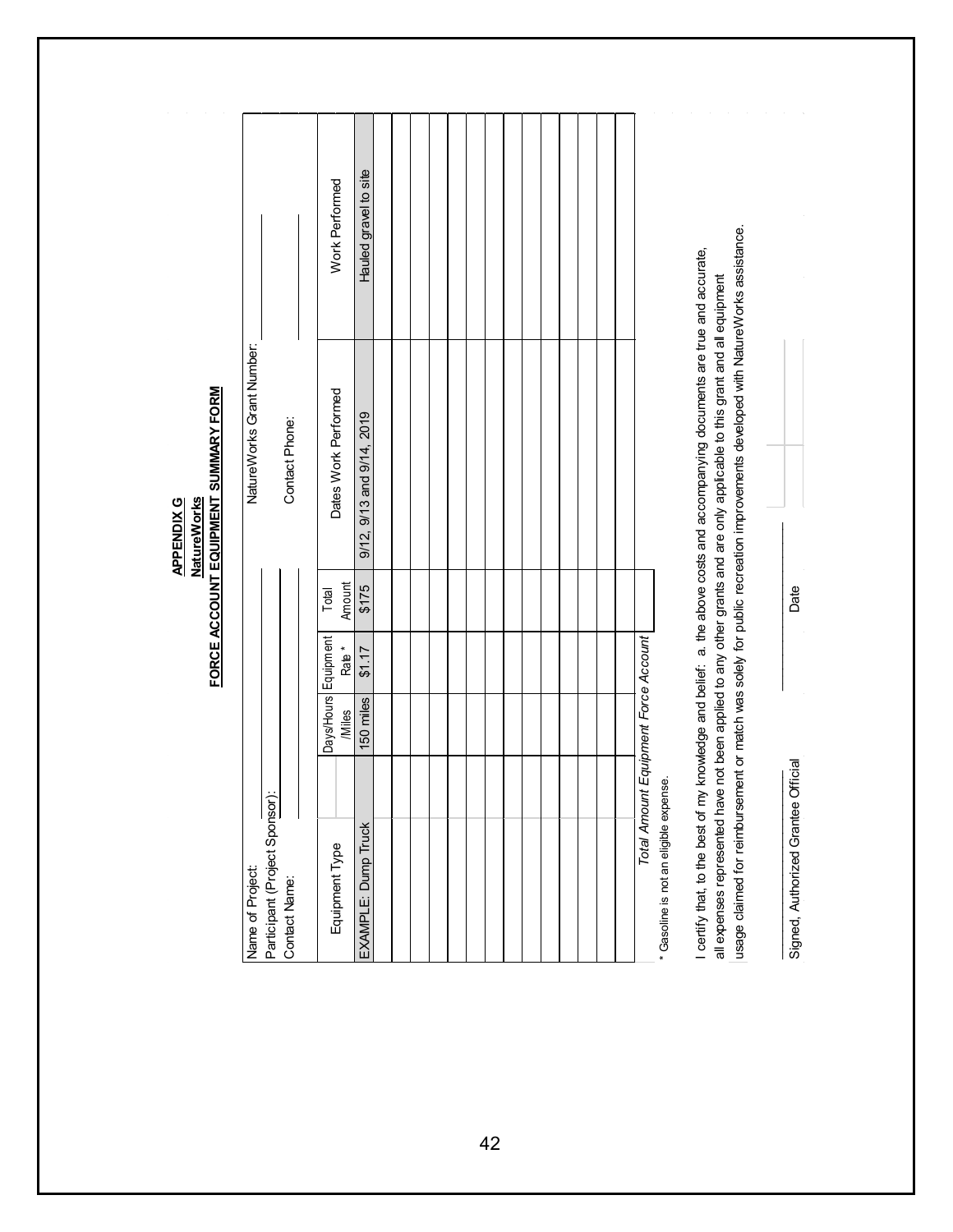## **APPENDIX H**

## **Insert in project bid document(s)**

#### **COVENANT B OF THE JANUARY 27, 1972 EQUAL EMPLOYMENT OPPORTUNITY EXECUTIVE ORDER OF THE GOVERNOR OF OHIO**

During the performance of this contract, the contractor agrees as follows:

- 1. The contractor will not discriminate against any employee or applicant for employment because of race, color, religion, national origin, ancestry, or sex. The contractor will take affirmative action to ensure that applicants are employed, and that employees are treated during employment without regard to their race color, religion, national origin, ancestry, or sex. Such action shall include, but is not limited to, the following: employment, upgrading, demotion, or transfer; recruitment or recruitment advertising; lay-off or termination; rates of pay or other forms of compensation; and selection for training, including apprenticeships. The contractor agrees to post in conspicuous places, available to employees and applicants for employment, notices to be provided, setting forth the provisions of this nondiscrimination clause.
- 2. The contractor will in all solicitations or advertisements for employees placed by or on behalf of the contractor, state that all qualified applicants will receive consideration for employment without regard to race, color, religion, national origin, ancestry, or sex.
- 3. The contractor will send to each labor union or representative of workers with which he has a collective bargaining agreement or other contract or understanding, a notice to be provided by the State Administering Agency, advising the said labor union or workers' representatives of the contractor's commitments under this covenant and shall post copies of the notice in conspicuous places available to employees and applicants for employment.
- 4. The contractor will comply with all provisions of the Department of Administrative Services, Division of Public Works (DPW) Regulation on Equal Employment Opportunity (EEO) and with the implementing rules, regulations, and applicable orders of the State Equal Employment Opportunity Coordinator.
- 5. The contractor agrees he will fully cooperate with the State Administering Agency, the State Equal Employment Opportunity Coordinator, and with any other official or agency of the state or federal government that seeks to eliminate unlawful employment discrimination, and with all other state and federal efforts to assure equal employment practices under this contract. Said contractor shall comply promptly with all requests and directions from the State Administering Agency, the State Equal Employment Opportunity Coordinator, and any of the State of Ohio's officials and agencies in this regard, both before and during construction.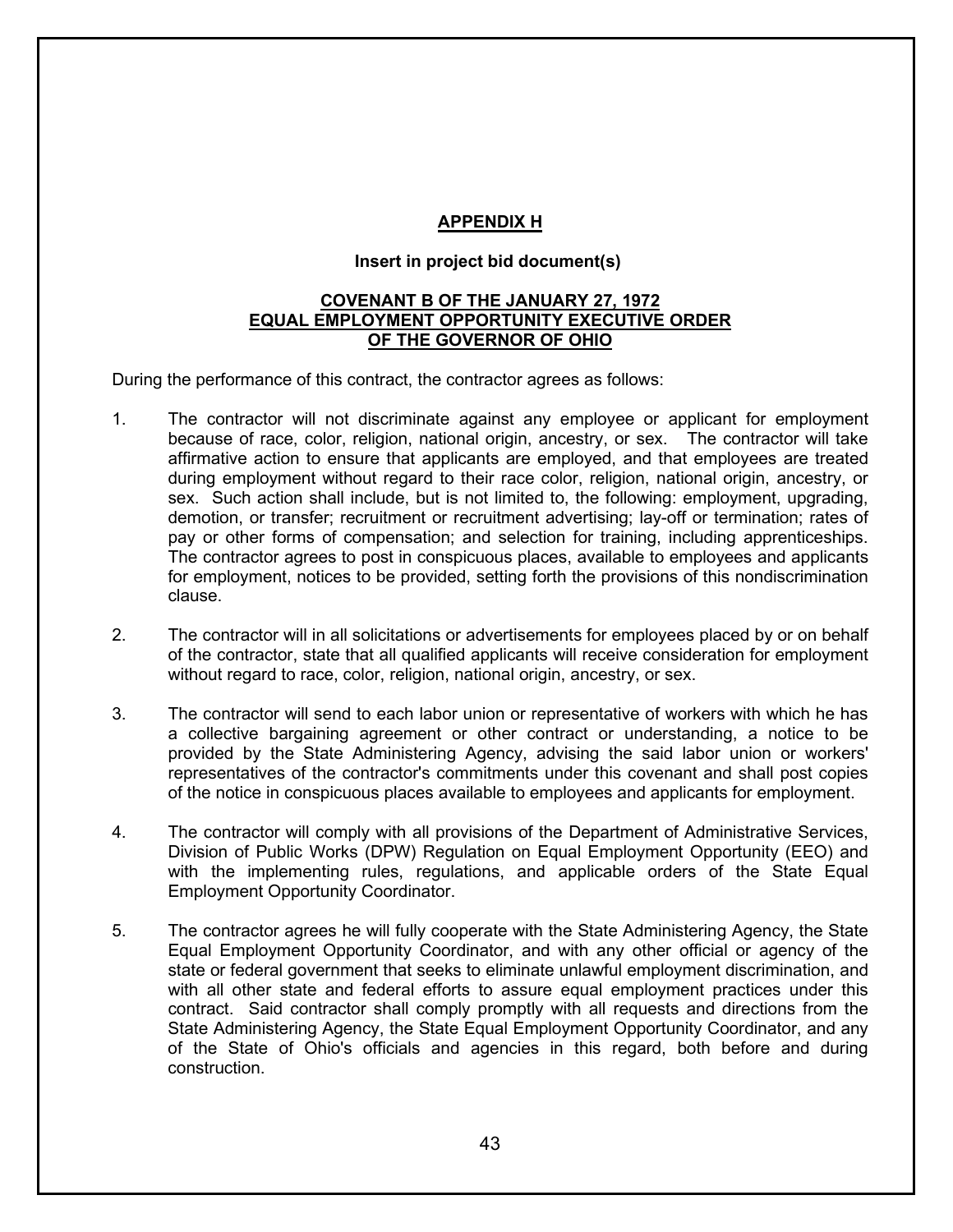- 6. Full cooperation as expressed in clause 5 above, shall include, but not be listed to, being a witness and permitting employees to be witnesses and complainants in any proceeding involving questions or unlawful employment practices, furnishing all information and reports required by the DPW Regulation on EEO and by the rules, regulations, and orders of the State Equal Employment Opportunity Coordinator pursuant thereto, and permitting access to his books, records, and accounts by the State Administering Agency and the State Equal Employment Opportunity Coordinator for purposes of investigation to ascertain compliance with such rules, regulations, and orders.
- 7. In the event of the contractor's noncompliance with the nondiscrimination clauses of this contract or with any of the said rules, regulations, or orders, this contract may be canceled, terminated, or suspended in whole or in part and the contractor may be declared ineligible for further state contracts or state assisted construction contracts in accordance with procedures authorized in the DPW Regulations on EEO, and such other sanctions may be instituted and remedies invoked as provided in said Regulation or by rule, regulation, or order of the State Equal Employment Opportunity Coordinator, or as otherwise provided by law.

In the event this contract is terminated for a material breach of said Regulations, the contractor shall become liable for any and all damages as a result of said breach.

8. The contractor will include the portion of the sentence immediately preceding Paragraph 1 and the provisions of Paragraphs 1 through 8 in every subcontract or purchase order unless exempted by rules, regulations, or orders of the State Equal Employment Opportunity Coordinator issued pursuant to Section 204 of the DPW Regulation on EEO, so that such provisions will be binding upon each subcontractor or vendor. The contractor will take such action with respect to any subcontract or purchase order as the State Administering Agency may direct as a means of enforcing such provisions, including sanctions for noncompliance: Provided, however, that in the event the contractor becomes involved in, or is threatened with litigation with a subcontractor, vendor or other party as a result of such direction by the State Administering Agency, the contractor may request the State of Ohio to enter into such litigation to protect the interests of the State.

> NOTICE: THE CONTRACTOR MUST COMPLY WITH THE PROVISIONS OF THE GOVERNORS EXECUTIVE ORDER 84-9, DATED FEBRUARY 15, 1984, WHICH REQUIRES THE ESTABLISHMENT OF UNIFORM STATEWIDE GOALS FOR THE UTILIZATION OF WOMEN ON STATE AND STATE-ASSISTED CONSTRUCTION CONTRACTS.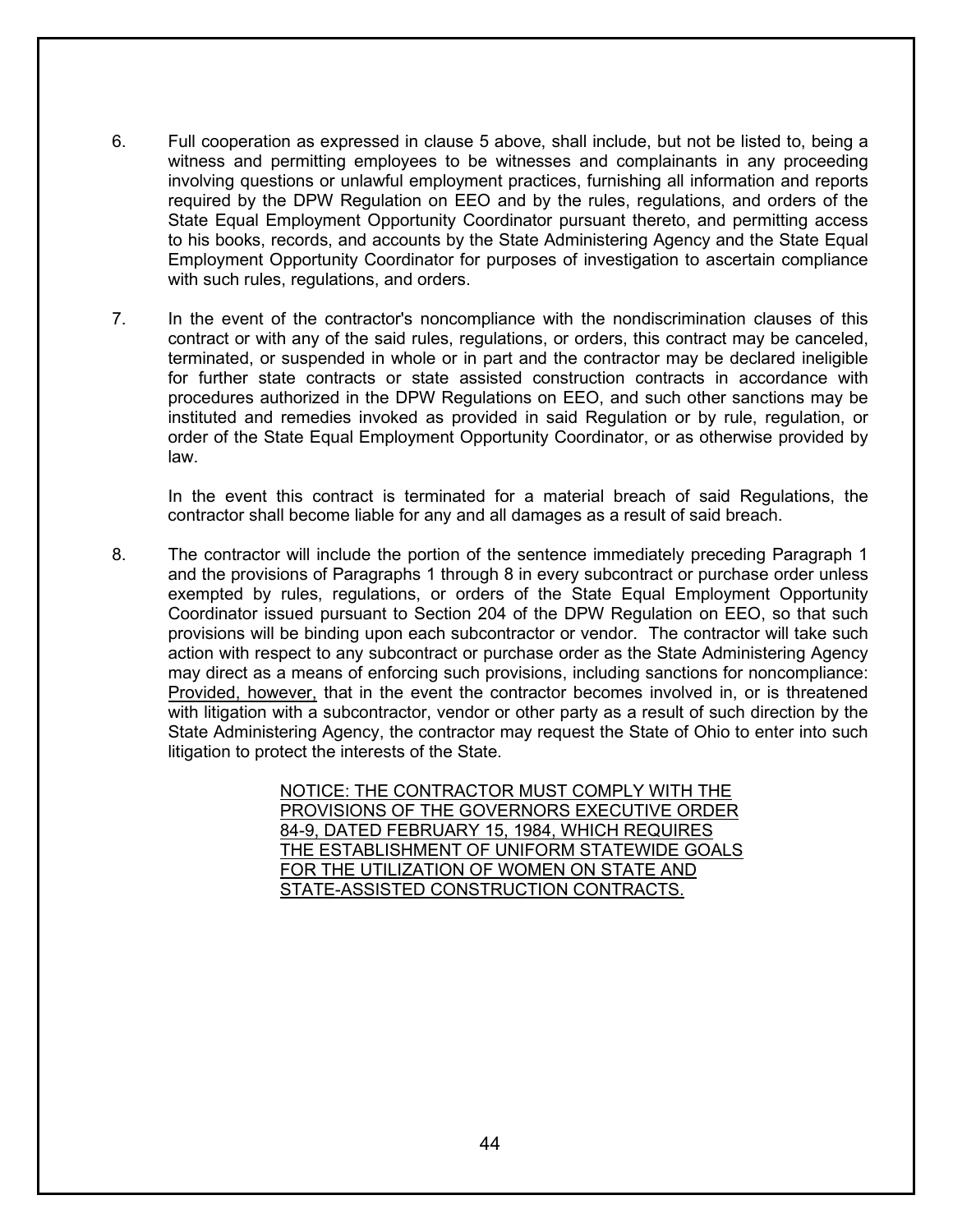## **APPENDIX I**

#### **Insert in project bid document(s)**

## **CLEAN AIR ACT AND FEDERAL WATER POLLUTION CONTROL ACT**

The contractor agrees to comply with federal clean air and water standards during the performance of this contract and specifically agrees to do the following:

- a. The term "facility" means (a) any building, plant, installation, structure, mine, vessel or other floating craft, location or site of operations (b) owned, leased or supervised (c) by the contractor and subcontractor (d) for the construction, supply and service contracts entered into by the contractor;
- b. That any facility to be utilized in the accomplishment of this contract becomes listed on the EPA list, this contract may be canceled, terminated or suspended in whole or in part;
- c. That in the event a facility utilized in the accomplishment of this contract becomes listed on the EPA list, this contract may be canceled, terminated or suspended in whole or in part;
- d. That it will comply with all the requirements of Section 114 of the Air Act and Section 308 of the Water Act relating to inspection, monitoring, entry, reports, and information, as well as all other requirements specified in Section 114 and Section 308, respectively, and all regulations and guidelines issued thereunder;
- e. That it will promptly notify the government of the receipt of any notice from the Director, Office of Federal Activities, Environmental Protection Agency, indicating that any facility utilized or to be utilized in the accomplishment of this contract is under consideration for listing on the EPA List of Violating Facilities;
- f. That it will include the provisions of paragraphs "a" through "g" in every subcontract or purchase order entered into for the purpose of accomplishing this contract, unless otherwise exempted pursuant to the EPA regulations implementing the Air or Water Act (40 CFR, Part 15.5), so that such provisions will be binding upon each subcontractor or vendor;
- g. That in the event that the contractor or the subcontractors for the construction, supply and service contracts entered into for the purpose of accomplishing this contract were exempted from complying with the above requirements under the provisions of 40 CFR, Part 15.5(a), the exemption shall be nullified should the facility give rise to a criminal conviction (See 40 CFR, part 15.20) during the accomplishment of this contract. Furthermore, with the nullification of the exemption, the above requirements shall be effective. The contractor shall notify the government, as soon as the contractor's or the subcontractors' facility is listed for having given rise to a criminal conviction noted in 40 CFR, Part 15.20.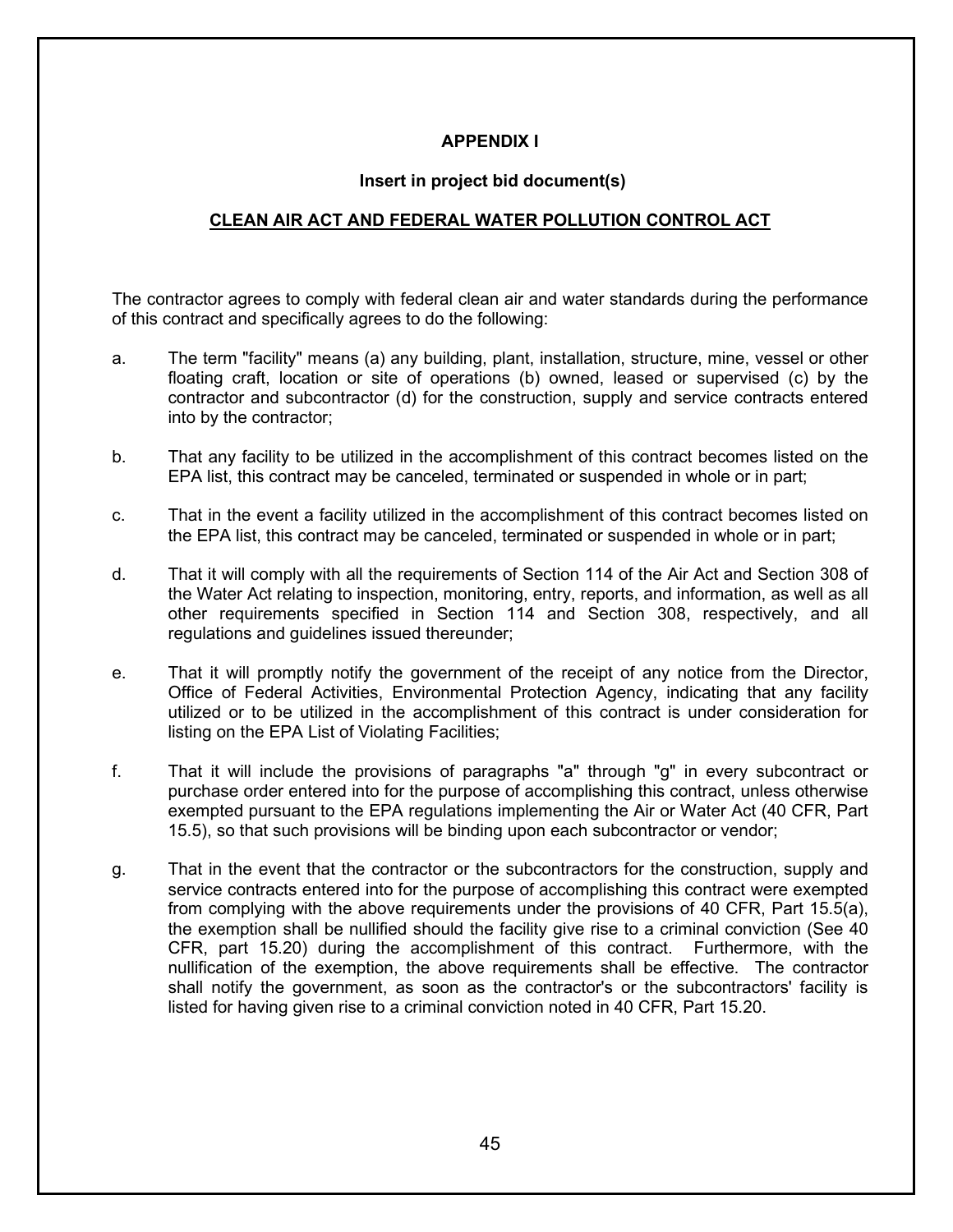#### **APPENDIX J**

#### **Insert in project bid document(s)**

#### **TITLE 18, U.S.C. , SECTION 874**

#### **KICKBACKS FROM PUBLIC WORKS EMPLOYEES**

Whoever, by force, intimidation, or threat of procuring dismissal from employment, or by any other manner whatsoever induces any person employed in the construction, prosecution, completion or repair of any public building, public work, or building or work financed in whole or in part by loans or grants from the United States, to give up any part of the compensation to which he is entitled under his contract of employment, shall be fined not more than \$10,000 or imprisoned not more than five years, or both.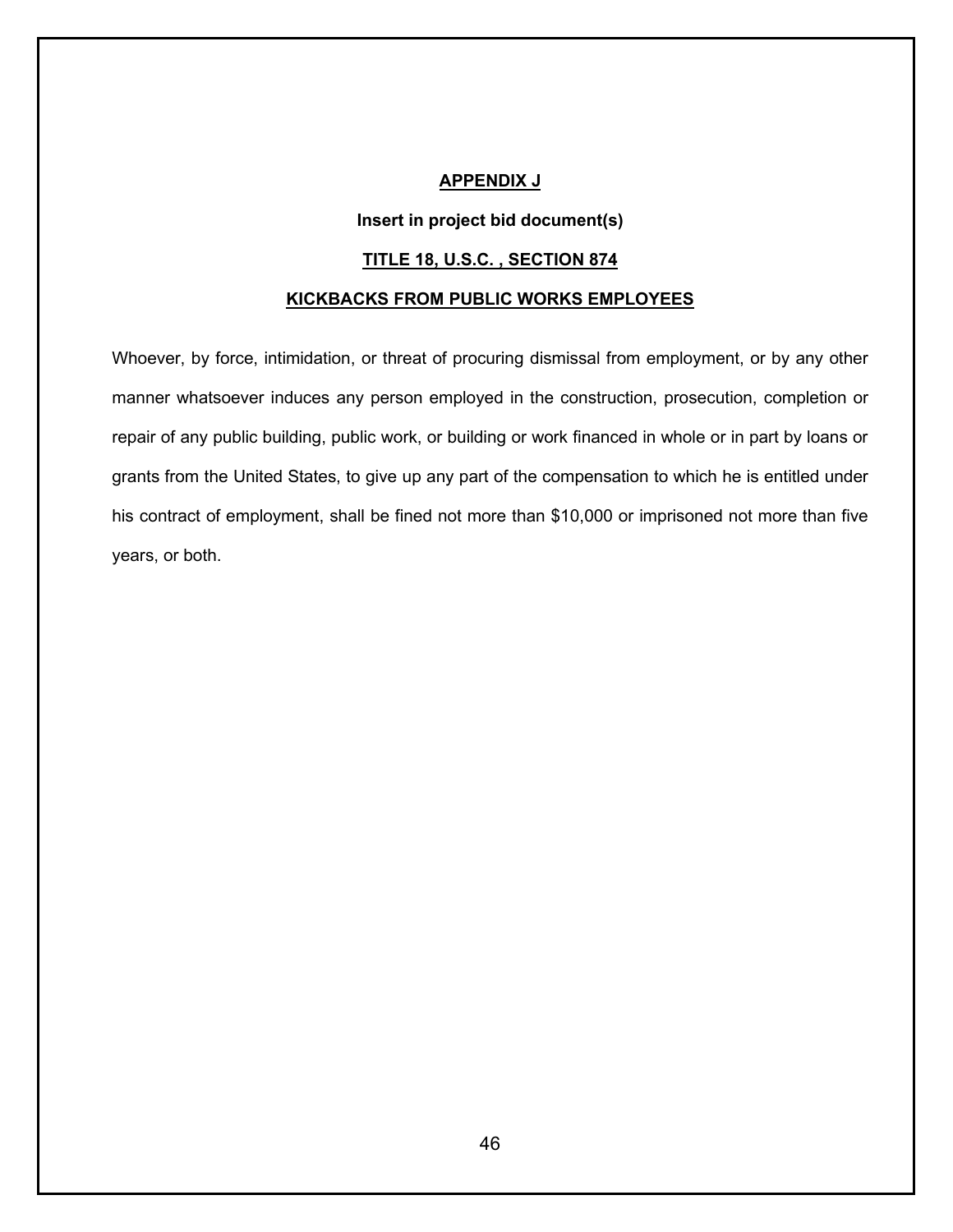## **APPENDIX K**

## **CERTIFICATE OF AUTHORITY \*** *Explanation*

|                                                    | NatureWorks project number __ _ _ _ _ _ _ _ Grant project number, ex: FRAN-099)                   |
|----------------------------------------------------|---------------------------------------------------------------------------------------------------|
|                                                    |                                                                                                   |
|                                                    |                                                                                                   |
|                                                    | the (name of local agency) __________________________________is a legally constituted public body |
|                                                    | with full authority and legal capability to perform all obligations and terms of the              |
|                                                    | (name of agreement with local agency) and that (name of local agency)                             |
|                                                    | has fully complied with all applicable laws in entering into and performing all obligations       |
|                                                    |                                                                                                   |
| agency).                                           |                                                                                                   |
|                                                    |                                                                                                   |
|                                                    | IN WITNESS WHEREOF, I have made and executed this Certificate of Authority this                   |
| ____________ day of _______________________, 20__. |                                                                                                   |
|                                                    |                                                                                                   |
|                                                    |                                                                                                   |

\*The Certificate of Authority must be completed for all NatureWorks grant projects awarded in NatureWorks rounds 22, 23 or 24 (2015, 2016, 2017). If the NatureWorks grant was awarded in round 25 (2018) or after, please use the Certificate of Compliance (Appendix B) instead. Not sure? Contact ODNR grants staff (see page one).